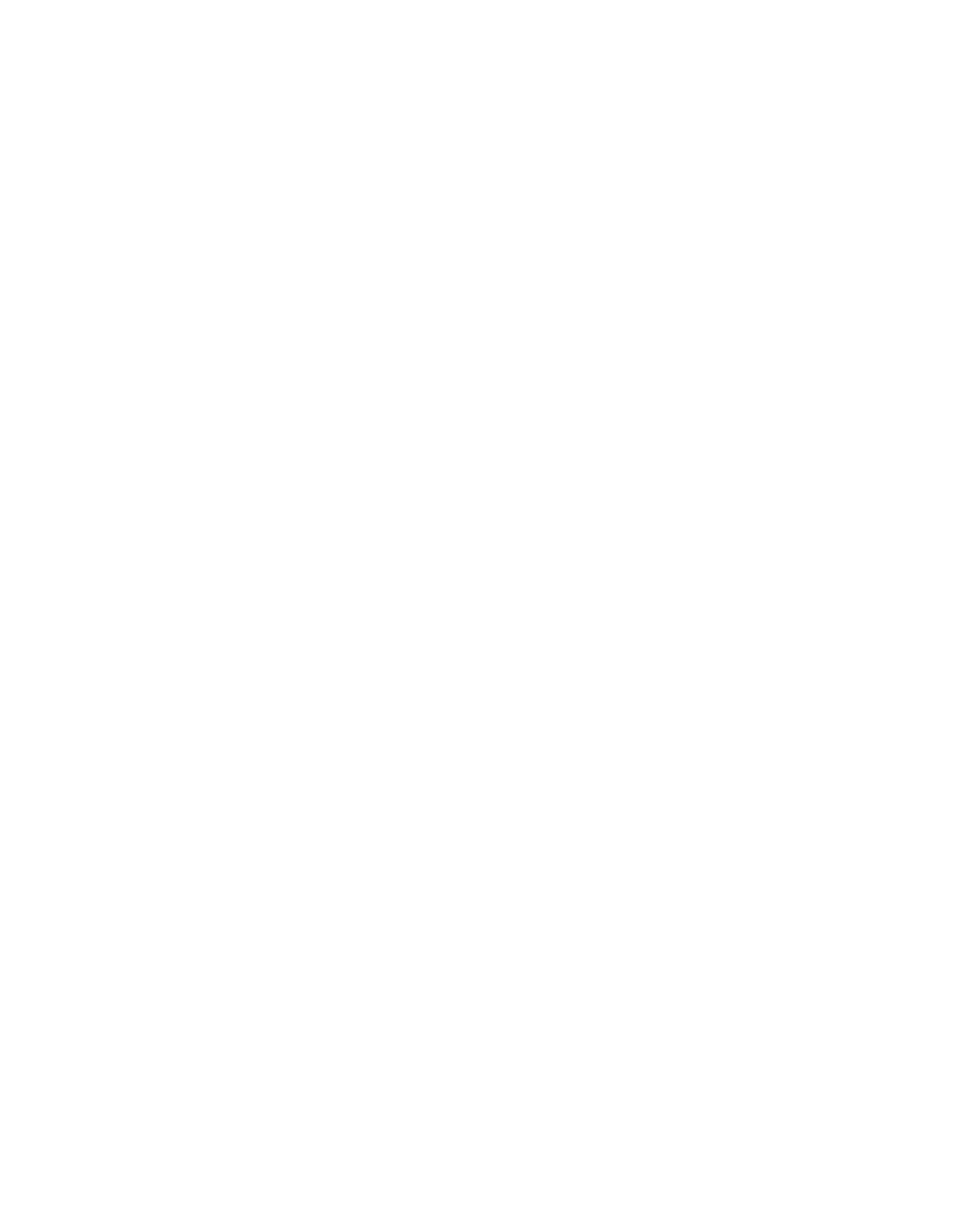

### **ROYAL CANADIAN AIR CADETS**

### **PROFICIENCY LEVEL TWO INSTRUCTIONAL GUIDE**



### **SECTION 1**

### **EO M260.01 – EXPLAIN ASPECTS OF AIR TRAFFIC CONTROL (ATC)**

Total Time: 30 min

### **PREPARATION**

### **PRE-LESSON INSTRUCTIONS**

Resources needed for the delivery of this lesson are listed in the lesson specification located in A-CR-CCP-802/ PG-001, Chapter 4. Specific uses for said resources are identified throughout the Instructional Guide within the TP for which they are required.

Review the lesson content and become familiar with the material prior to delivering the lesson.

Photocopy flash cards located at Annex A. Paste flash cards with light signals on one side of the card and light signal commands on the reverse (e.g. 1-2, 3-4, 5-6, etc.).

Photocopy NORDO light signals matching activity located at Annex B for each cadet.

### **PRE-LESSON ASSIGNMENT**

N/A.

### **APPROACH**

An interactive lecture was chosen for this lesson to orient the cadets to ATC, to give an overview of it, and to generate an interest.

### **INTRODUCTION**

### **REVIEW**

N/A.

### **OBJECTIVES**

By the end of this lesson the cadet shall be expected to have participated in a discussion on ATC.

### **IMPORTANCE**

It is important for cadets to understand the role of ATC at an aerodrome. This lesson will assist in stimulating the cadets' interest in aerospace activities which may lead to future summer training opportunities in the Air Cadet Program.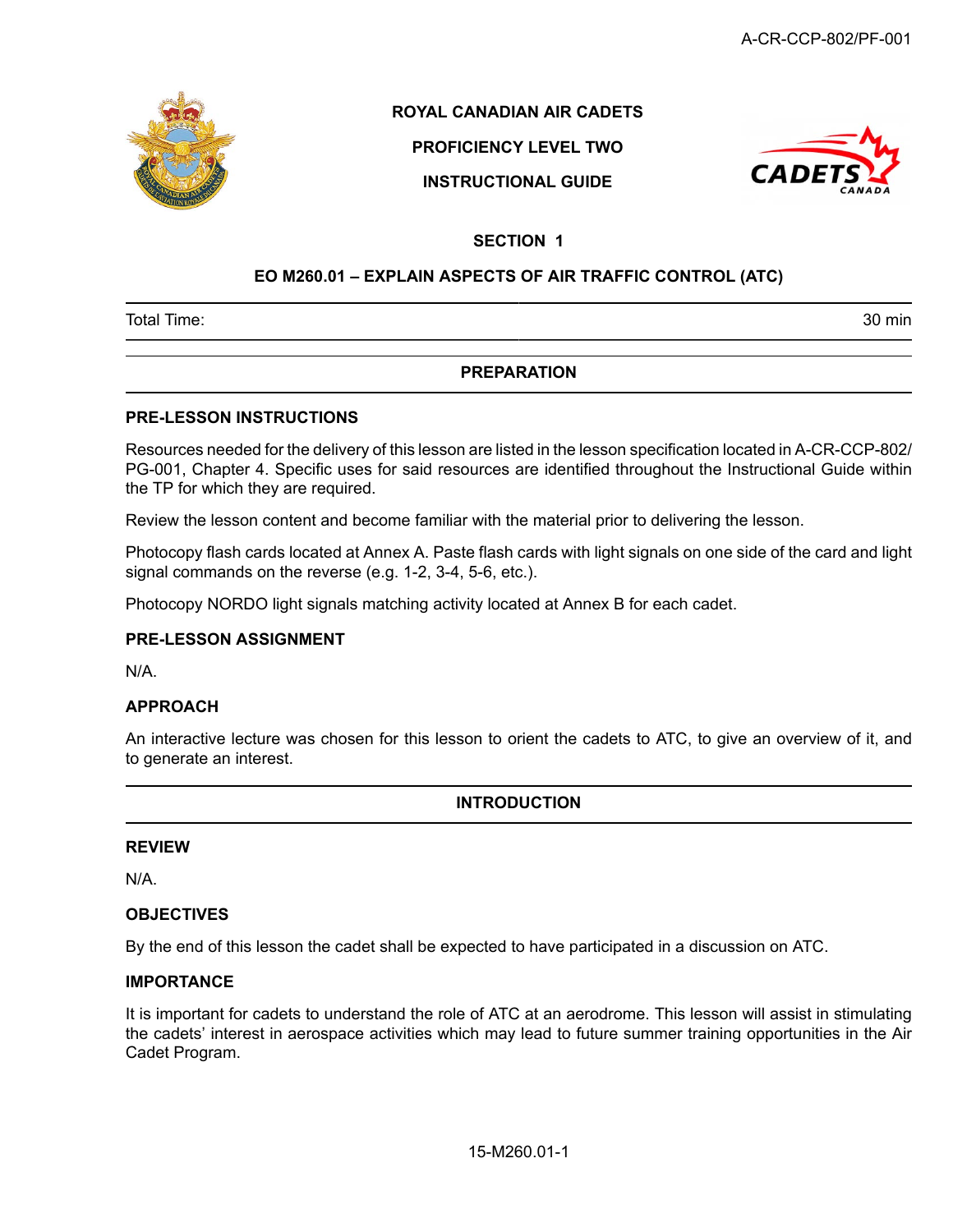### **Teaching Point 1 Explain the Role of an Air Traffic Controller at an Aerodrome**

Time: 10 min Method: Interactive Lecture

**Aerodrome.** Any area of land or water designed for the arrival, departure, movement and servicing of aircraft. It includes buildings, installations, and equipment situated therein.

**Airport.** Any aerodrome with an airport certificate. Some airports are designated "international airports" to support international commercial air transport. An airport certificate testifies that the aerodrome meets airport certification safety standards.

### **The Role of the Air Traffic Controller**

The ATC system is a vast network of people and equipment that ensures the safe operation of commercial and private aircraft.

The air traffic controller's' immediate concern is safety, but controllers must also direct planes efficiently to minimize delays. Their main responsibility is to organize the flow of aircraft into and out of the aerodrome.

Air traffic controllers coordinate the movement of air traffic to make certain that planes stay a safe distance apart. They prevent collisions between:

- aircraft,
- aircraft and obstructions, and
- aircraft and vehicles on the manoeuvring area.

In addition, air traffic controllers keep pilots informed about changes in weather conditions such as wind shear, a sudden change in the velocity or direction of the wind that can cause the pilot to lose control of the aircraft.

### **ATC Authorization**

An ATC clearance is an authorization from an ATC unit for an aircraft to proceed within controlled airspace under specific conditions. Some air traffic controllers regulate traffic through designated airspaces; others regulate airport arrivals and departures.

### **CONFIRMATION OF TEACHING POINT 1**

### **QUESTIONS**

- Q1. What is the air traffic controller's immediate concern?
- Q2. What are the three main things that air traffic controllers prevent collisions between?
- Q3. What is an ATC clearance?

### **ANTICIPATED ANSWERS**

- A1. The air traffic controller's' immediate concern is safety.
- A2. Air traffic controllers prevent collisions between:
	- aircraft.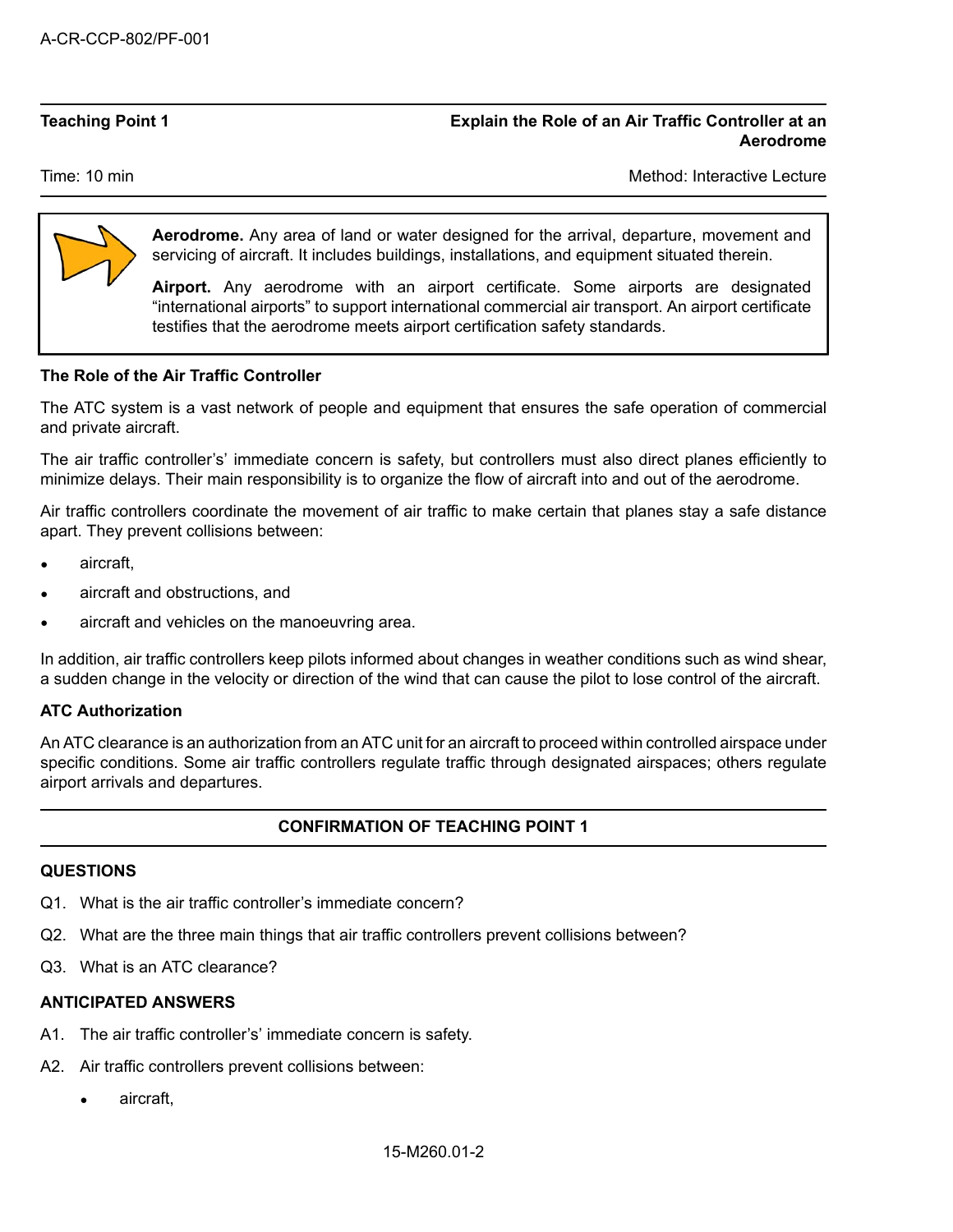- aircraft and obstructions, and
- aircraft and vehicles on the manoeuvring area.
- A3. An ATC clearance is an authorization from an ATC unit for an aircraft to proceed within controlled airspace under specific conditions.

**Teaching Point 2 Provide a Basic Overview of Radar Technology Used in ATC**

Time: 5 min Method: Interactive Lecture Company of Time: 5 min Method: Interactive Lecture

### **RADAR**

The name "RADAR" is an abbreviation for "radio detection and ranging". To operate, radar requires a highly directional radio transmitter/antenna and a scope, or screen, to display the information received by the antenna.

The principle uses of radar in aviation are:

- ATC;
- fixing positions of airplanes in flight;
- detecting thunderstorm activity; and
- approaching and landing guidance to airplanes.

The use of radar in ATC greatly increases the utilization of the airspace and permits expansion of flight information services such as traffic and weather information and navigational assistance.

### **CONFIRMATION OF TEACHING POINT 2**

### **QUESTIONS**

- Q1. What does the abbreviation "RADAR" mean?
- Q2. What are the principle uses of radar in aviation?
- Q3. What does the use of radar in ATC increase?

### **ANTICIPATED ANSWERS**

- A1. "RADAR" is an abbreviation for "radio detection and ranging."
- A2. The principle uses of radar in aviation are:
	- ATC;
	- fixing positions of airplanes in flight;
	- detecting thunderstorm activity; and
	- approaching and landing guidance to airplanes.
- A3. The use of radar in ATC increases the utilization of the airspace.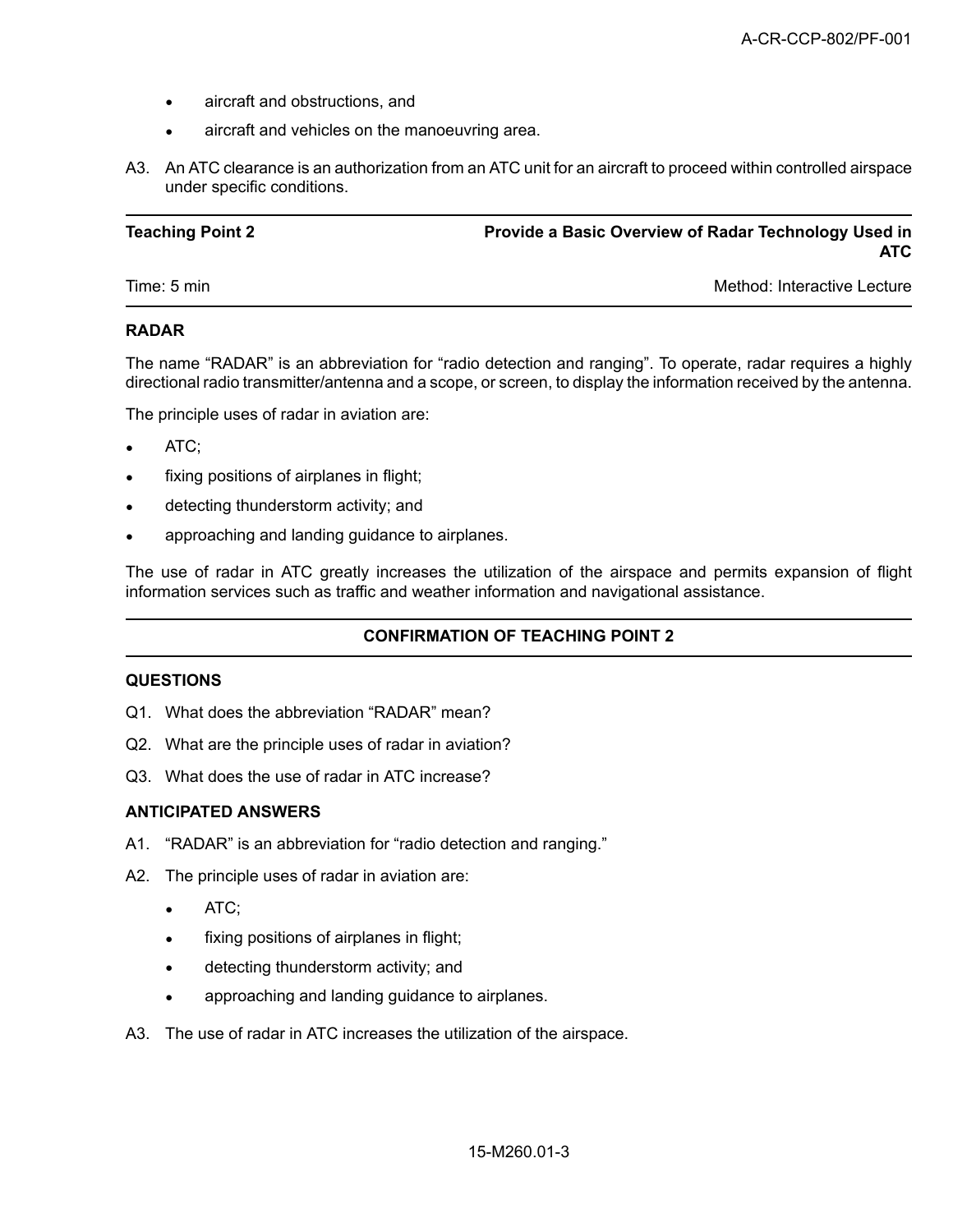### **Teaching Point 3 Explain NORDO (Without Radio) Procedures at a Controlled Airport**

Time: 10 min Method: In-Class Activity

### **NORDO**

Aircraft without radio (NORDO) are not permitted to operate at most large controlled airports served by the scheduled air carriers. Where they are permitted to operate (less busy controlled airports), they are directed by visual signals. A pilot must be alert to the light signals from the tower letting you know what to do.

Prior to initiating a NORDO flight, the pilot should contact the control tower to inform the controllers of their intentions and to secure a clearance for operation within the airspace. The tower will then be expecting the pilot and will be prepared to give the pilot light signals.

### **AUTHORIZED LIGHT SIGNALS (DEPARTING AIRCRAFT)**

**Flashing Green.** Cleared to taxi.

**Steady Green.** Cleared for take-off.

**Flashing Red.** Taxi clear of runway in use.

**Steady Red Light.** Stop.

**Flashing White.** Return to starting point on airport.

**Blinking Runway Lights.** Vehicle and pedestrians are to vacate the runway immediately.

### **AUTHORIZED LIGHT SIGNALS (ARRIVING AIRCRAFT)**

**Steady Green Light.** Clear to land.

**Steady Red Light or Red Flare.** Do not land. Continue in circuit. Avoid making sharp turns, climbing or diving after you receive the signal.

**Flashing Green Light.** Recall signal. Return for landing (usually to recall an airplane which has taken off or has been previously waved off with a red light). This will be followed by a steady green light when the approach path and landing area is clear.

**Alternating Red and Green Light (U.S.).** Danger. Be on alert. This signal may be used to warn you of such hazards as danger of collision, obstruction, soft field, ice on runways, mechanical failure of your undercarriage, etc. The danger signal is not a prohibitive signal and will be followed by a red or green light as circumstances warrant.

**Flashing Red Light.** Airport unsafe. Do not land.

**Red Pyrotechnical Light.** The firing of a red pyrotechnical light, whether by day or night and notwithstanding any previous instruction means "Do not land for the time being".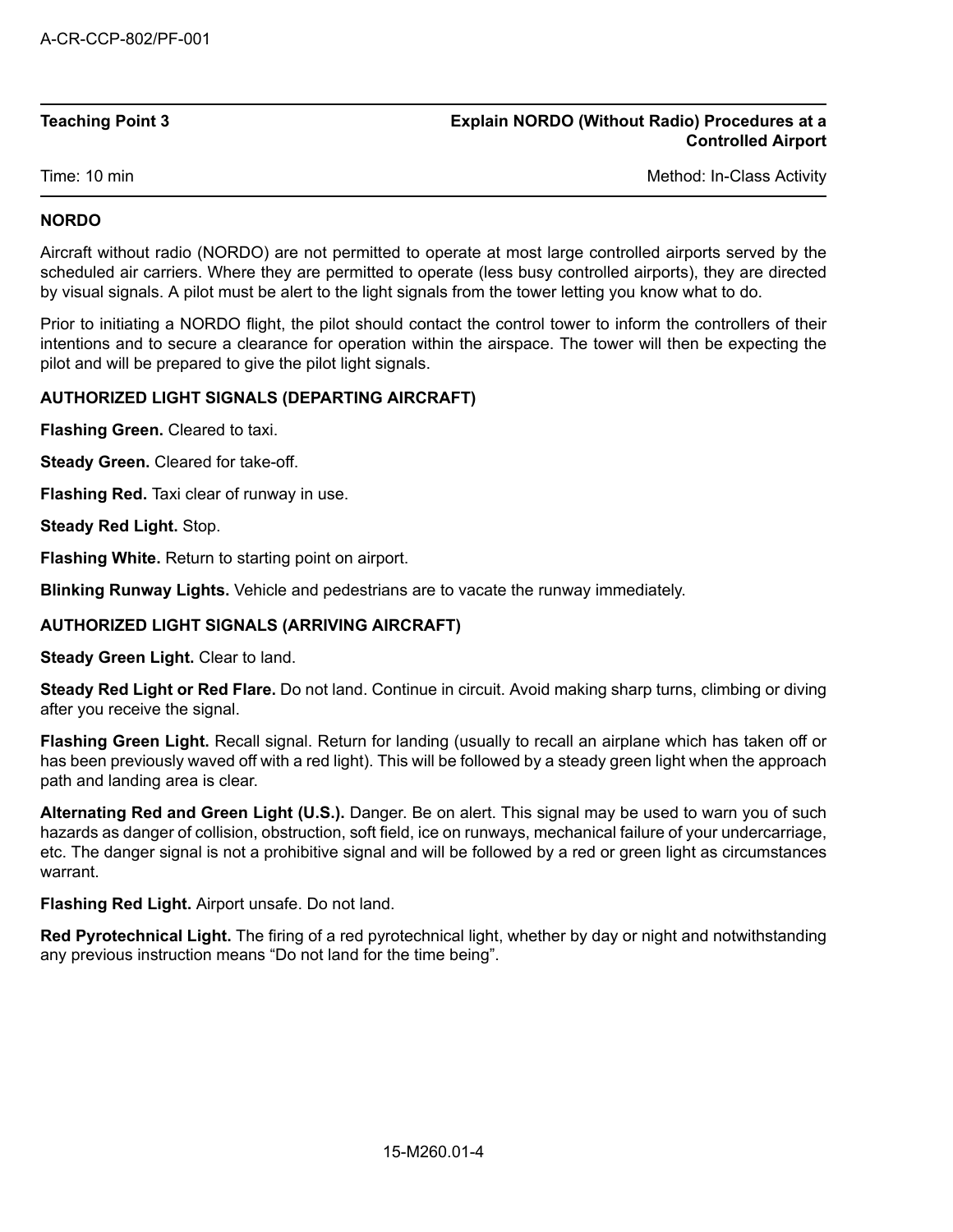### **ACTIVITY**

Time: 5 min



Choose one activity from the following.

Cadets will use flash cards and state the correct command for the appropriate light signal on the flash card, or they will complete the NORDO signal handout by matching the light signal to the appropriate command.

### **OBJECTIVE**

The objective of this activity is to familiarize the cadets with light signals used in NORDO communication.

### **RESOURCES**

Flash cards located at Annex A.

### **ACTIVITY LAYOUT**

N/A.

### **ACTIVITY INSTRUCTIONS**

- 1. Request a volunteer to stand in front of the class and select a flash card.
- 2. Once the cadet has selected the flash card ask them to confirm the answer on the back and hold up the flash card to the front of the class.
- 3. The class must determine the correct command of the light signal.
- 4. Once the class determines the command of the light signal. Have another volunteer come to the front of the class and select a flash card and repeat the activity.

### **SAFETY**

N/A.

### **ACTIVITY**

Time: 5 min

### **OBJECTIVE**

The objective of this activity is to familiarize the cadets with light signals used in NORDO communication.

### **RESOURCES**

Handout located at Annex B.

### **ACTIVITY LAYOUT**

N/A.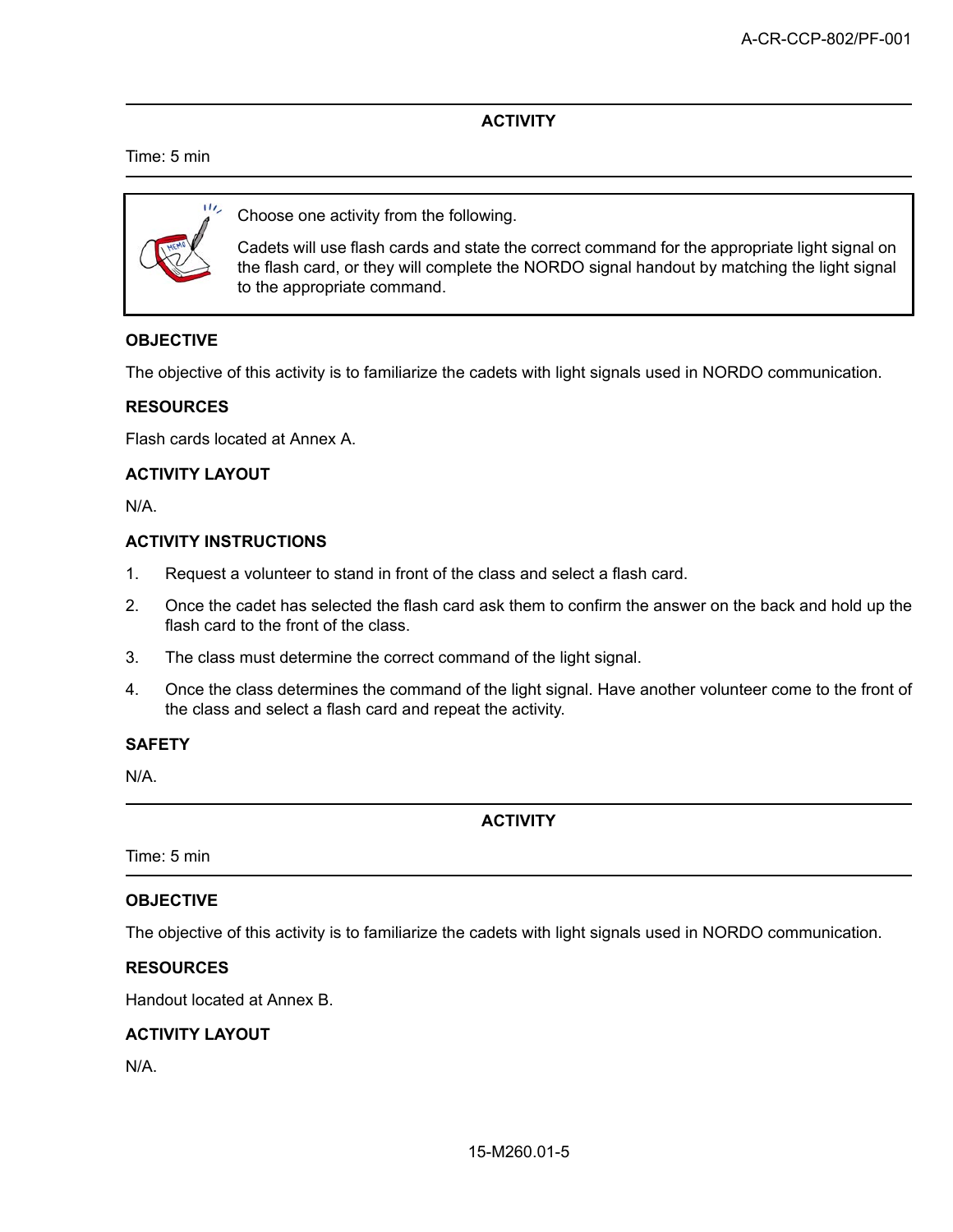### **ACTIVITY INSTRUCTIONS**

- 1. Distribute the NORDO Signals located at Annex B to each cadet.
- 2. Allow the cadets 4 min to match the light signals to the correct command.
- 3. Verify the correct answers with the cadets.

### **SAFETY**

N/A.

### **CONFIRMATION OF TEACHING POINT 3**

The cadets' participation in the activity will serve as the confirmation of this TP.

### **END OF LESSON CONFIRMATION**

The cadets' participation in the NORDO communication activity will serve as the confirmation of this lesson.

### **CONCLUSION**

### **HOMEWORK/READING/PRACTICE**

N/A.

### **METHOD OF EVALUATION**

N/A.

### **CLOSING STATEMENT**

Participating in a discussion on ATC will help the cadet learn about ATC and gain an appreciation of the role ATC plays in an aerodrome. Stimulating the cadets' interest in aerospace activities may lead to future summer training opportunities in the Air Cadet Program.

### **INSTRUCTOR NOTES/REMARKS**

N/A.

### **REFERENCES**

C3-096 (ISBN 1715-7382) Transport Canada. (2006). *Aeronautical Information Manual.* Ottawa, ON: Her Majesty the Queen in Right of Canada.

C3-097 U.S. Department of Labour. (2007). *Air Traffic Controllers.* Retrieved 9 February 2007, from http:// www.bls.gov/oco/ocos108.htm.

C3-116 A-CR-CCP-263/PT-001/(ISBN 0-9680390-5-7) MacDonald, A. F. and Peppler, I. L. (2000). *From the Ground Up: Millennium Edition.* Ottawa, ON: Aviation Publishers Co. Ltd.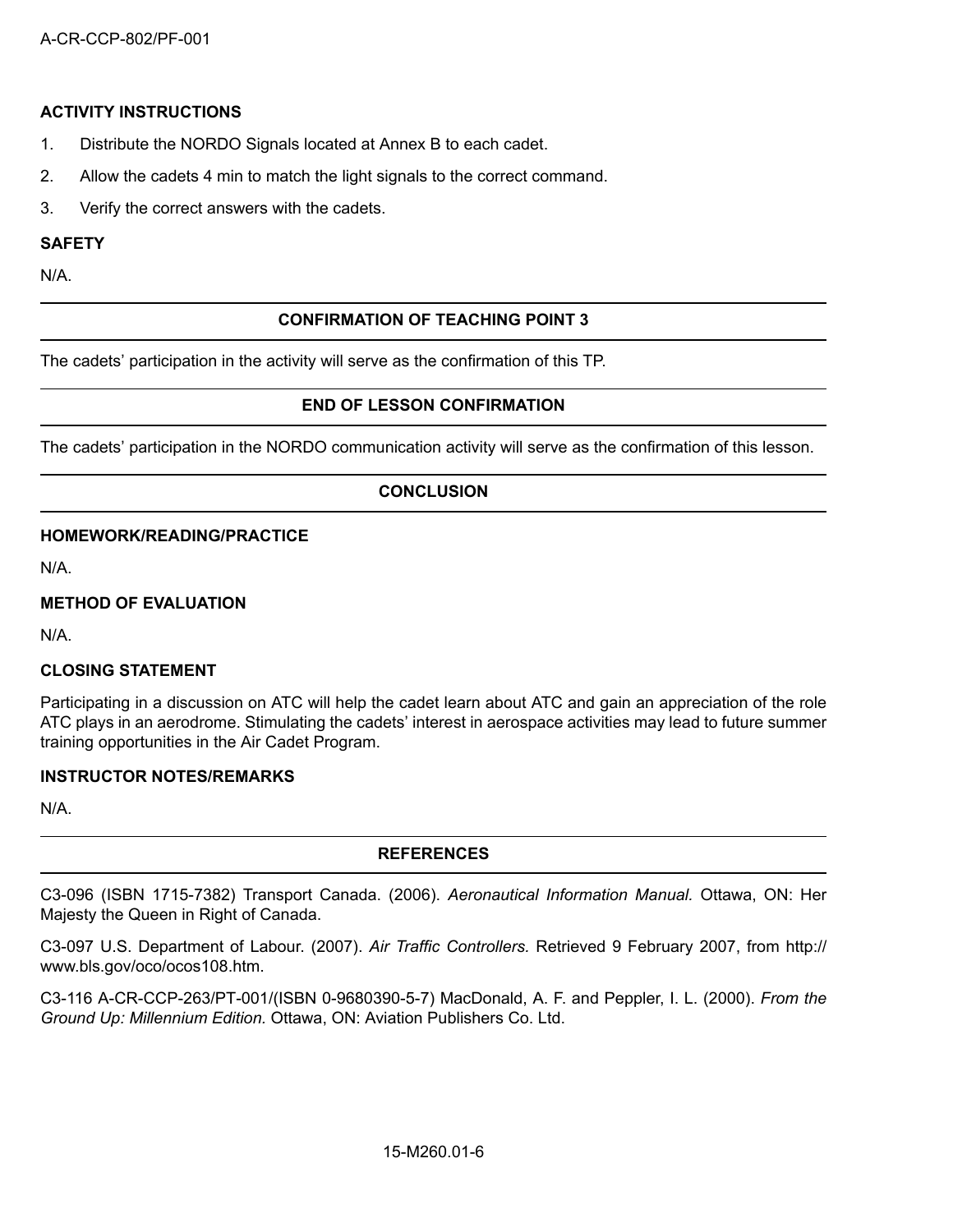**LIGHT SIGNALS/COMMANDS FLASH CARDS**

# **SHING GREET**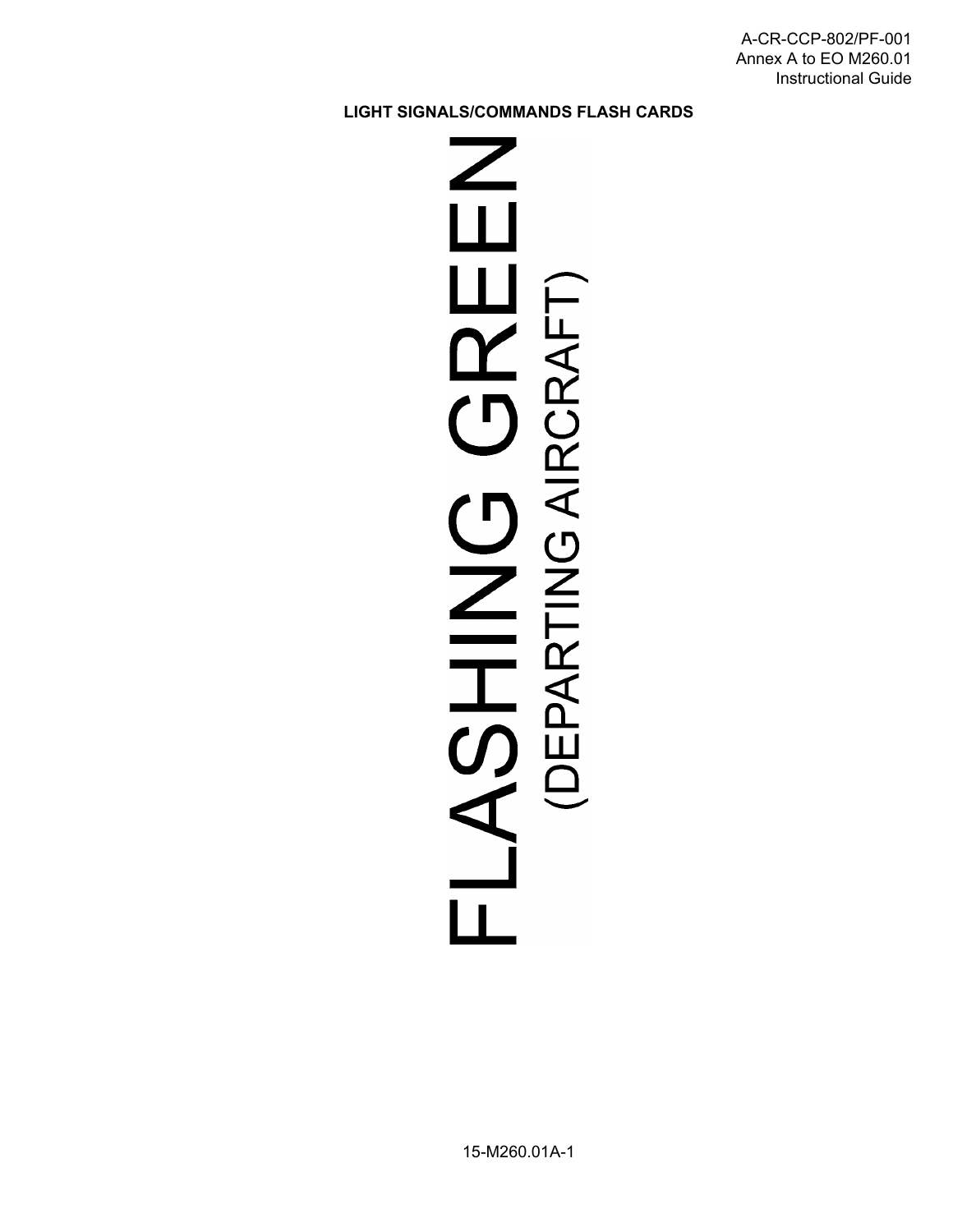Cleared to taxi.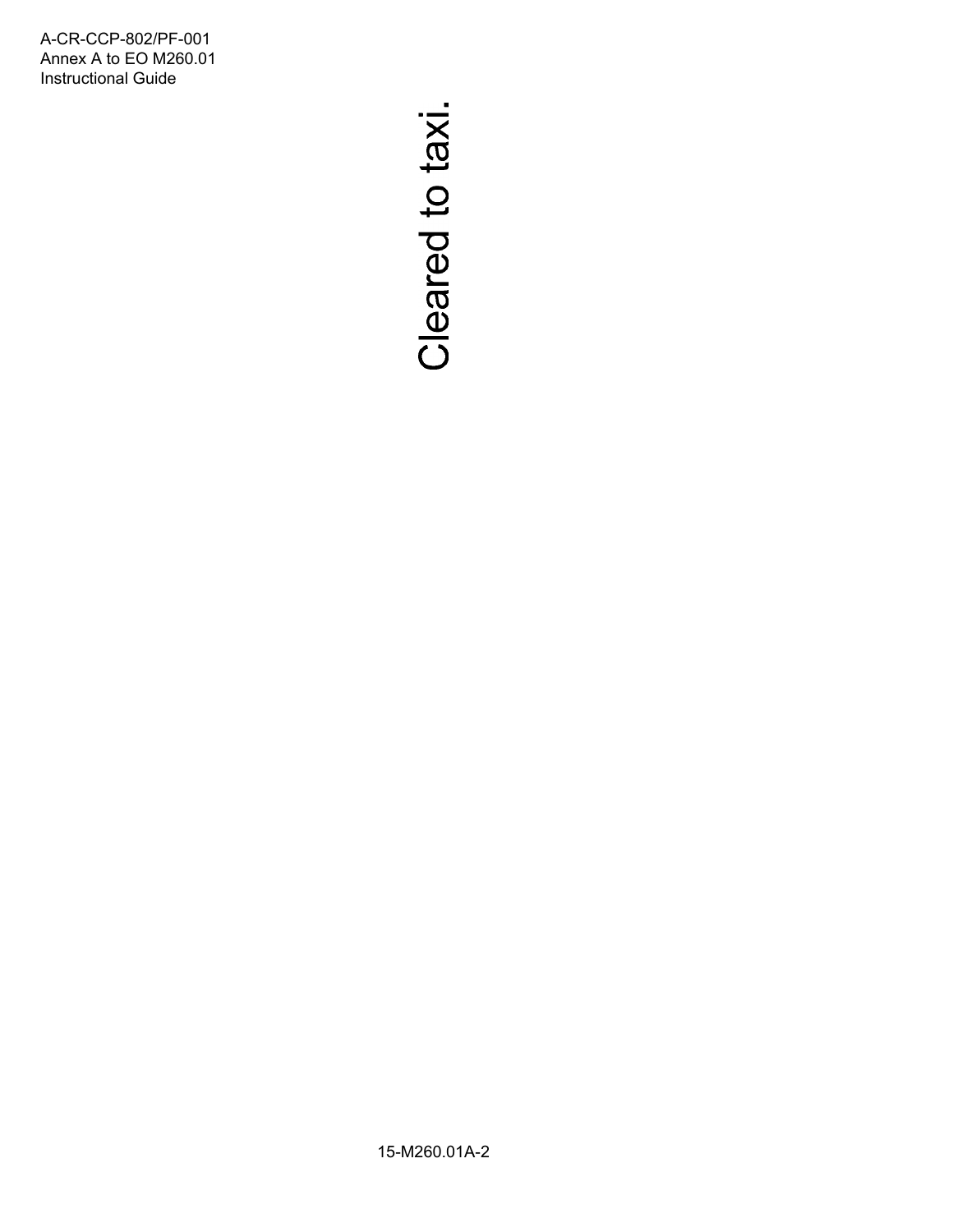A-CR-CCP-802/PF-001 Annex A to EO M260.01 Instructional Guide

### NHEL<br>ON DEPARTING AIRCRAFT  $\sum_{i=1}^{n}$  $\bm{C}$

15-M260.01A-3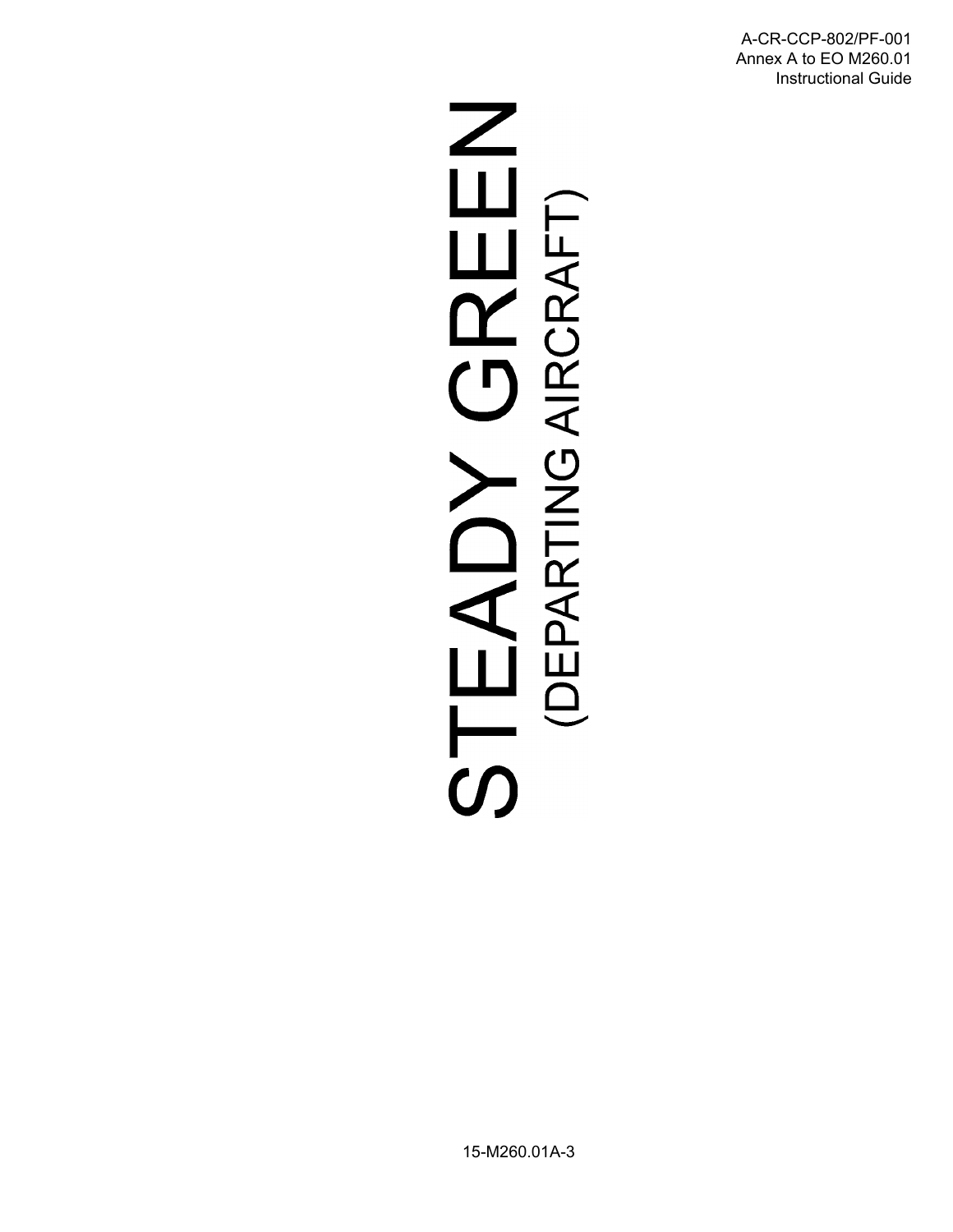Cleared for take-off.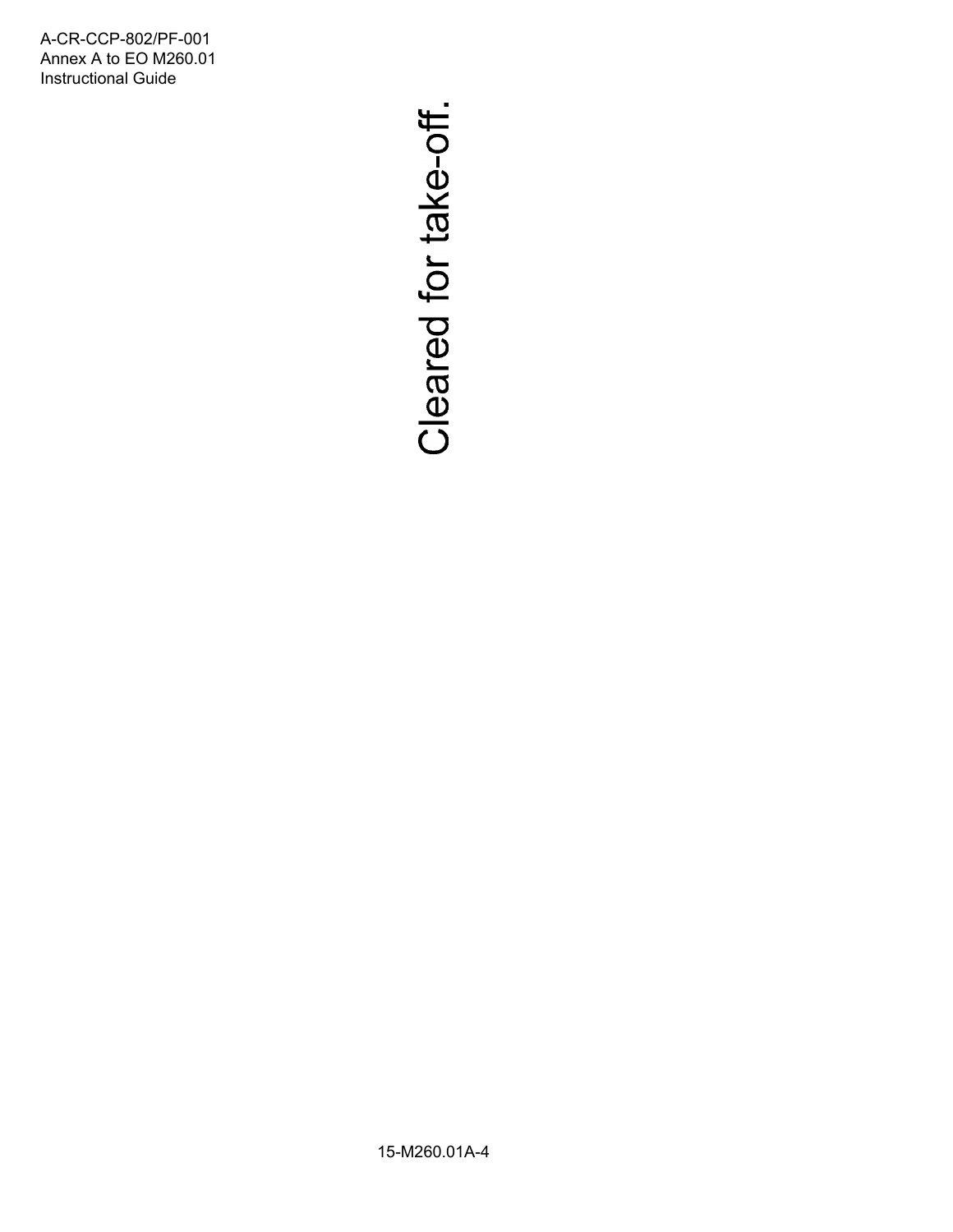A-CR-CCP-802/PF-001 Annex A to EO M260.01 Instructional Guide

## ASHING ARCRAFT)

15-M260.01A-5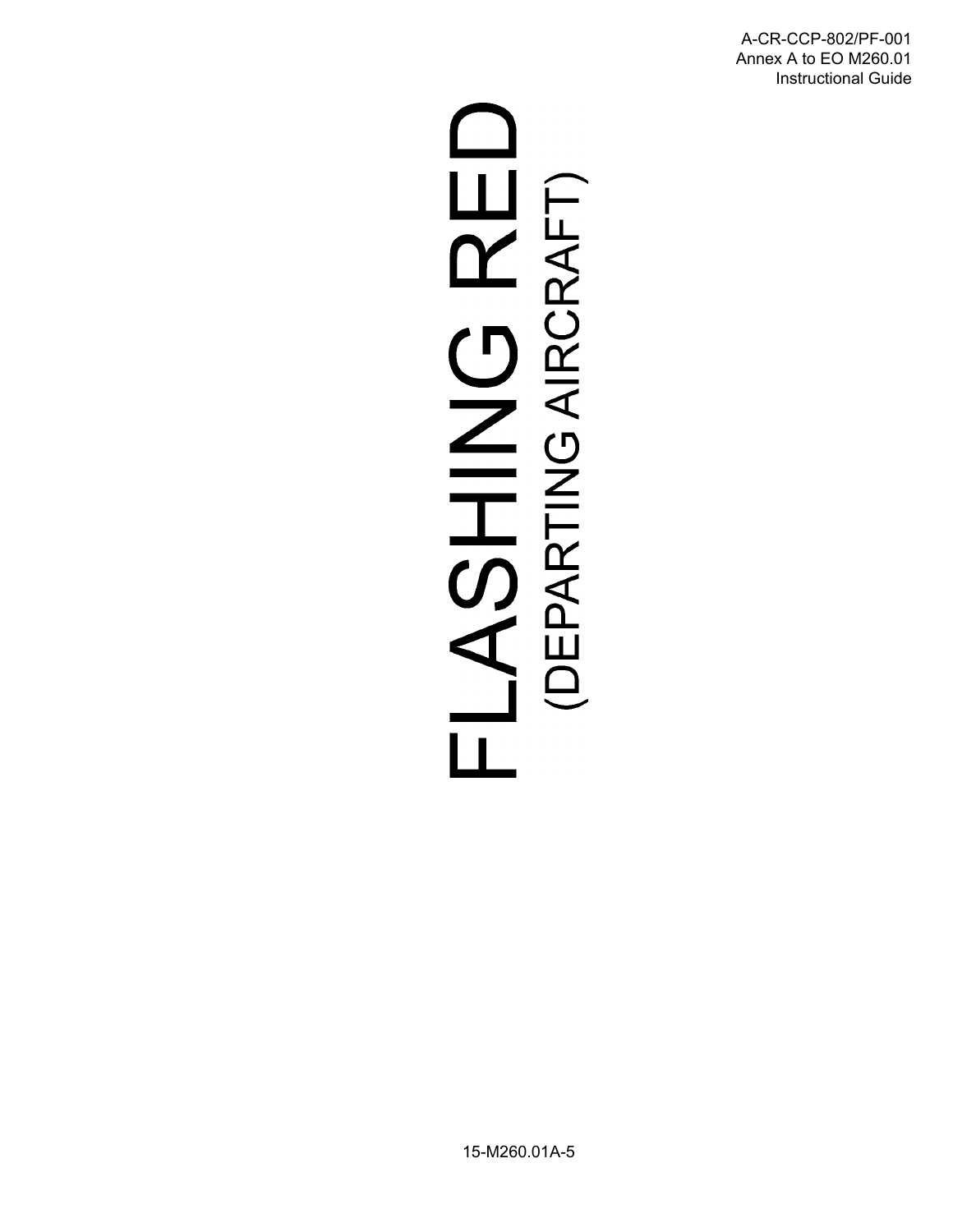Taxi clear of runway in use.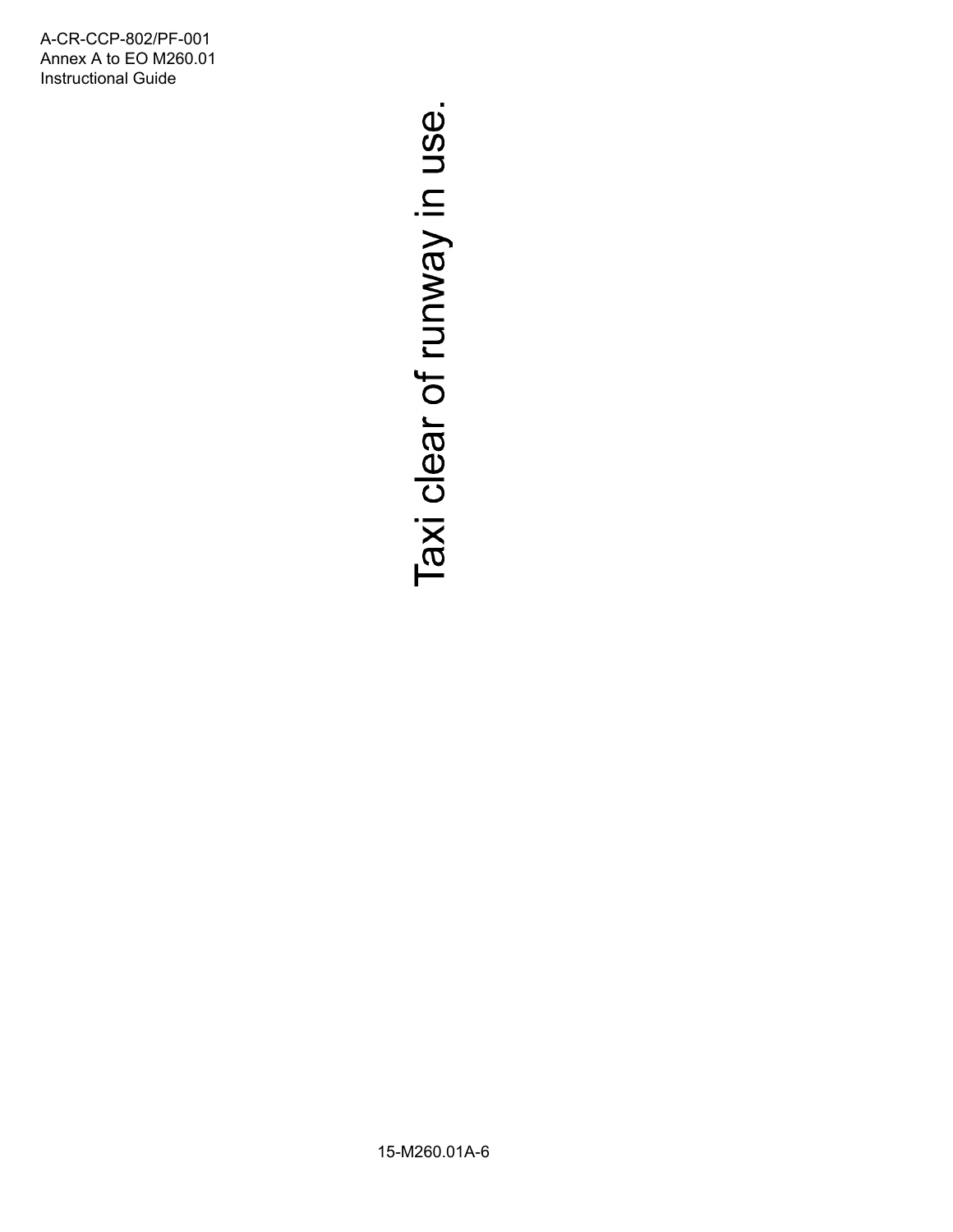## STEADYRCRAFT)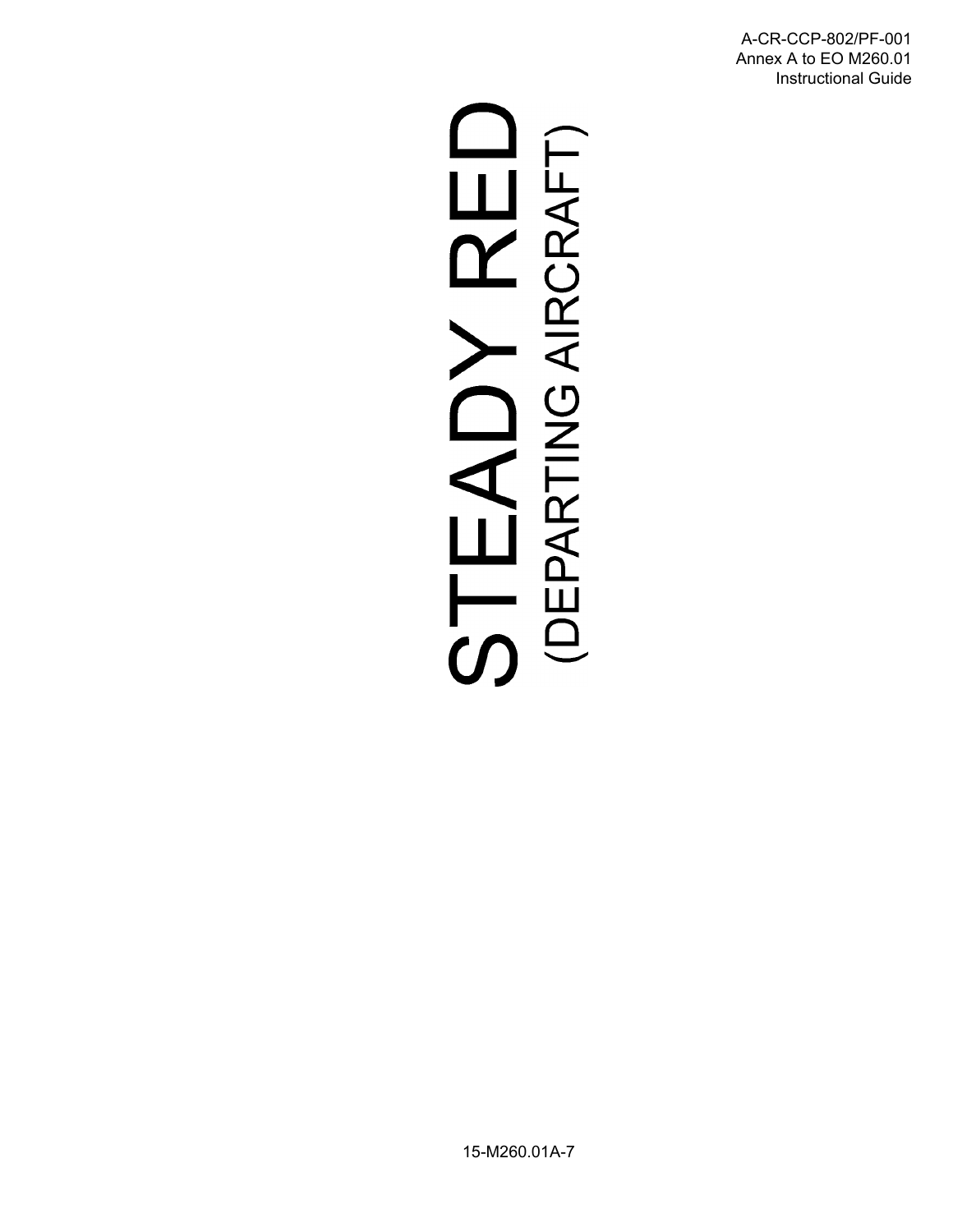A-CR-CCP-802/PF-001 Annex A to EO M260.01 Instructional Guide

### Stop.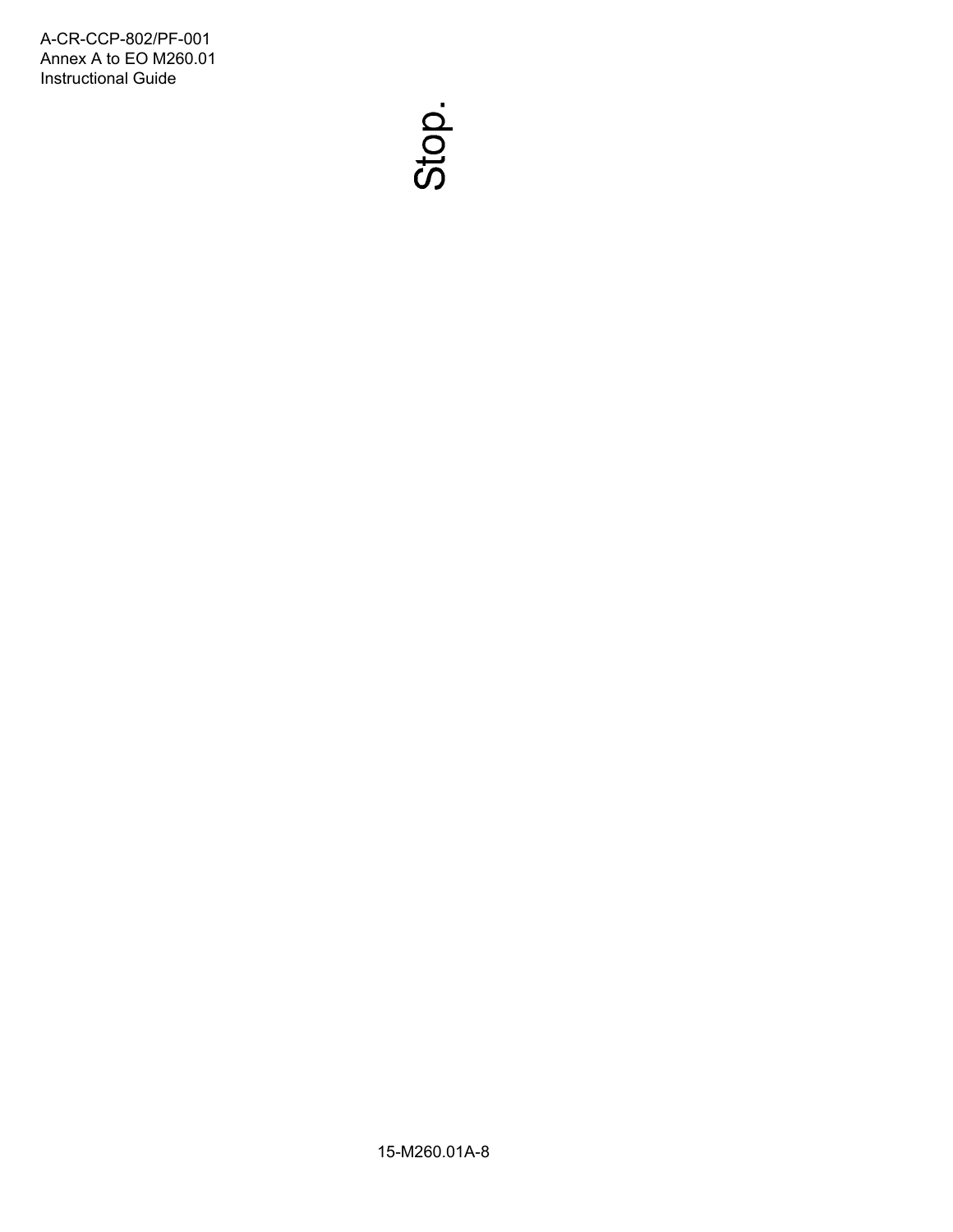A-CR-CCP-802/PF-001 Annex A to EO M260.01 Instructional Guide

## Ш SHINGARCRAFT

15-M260.01A-9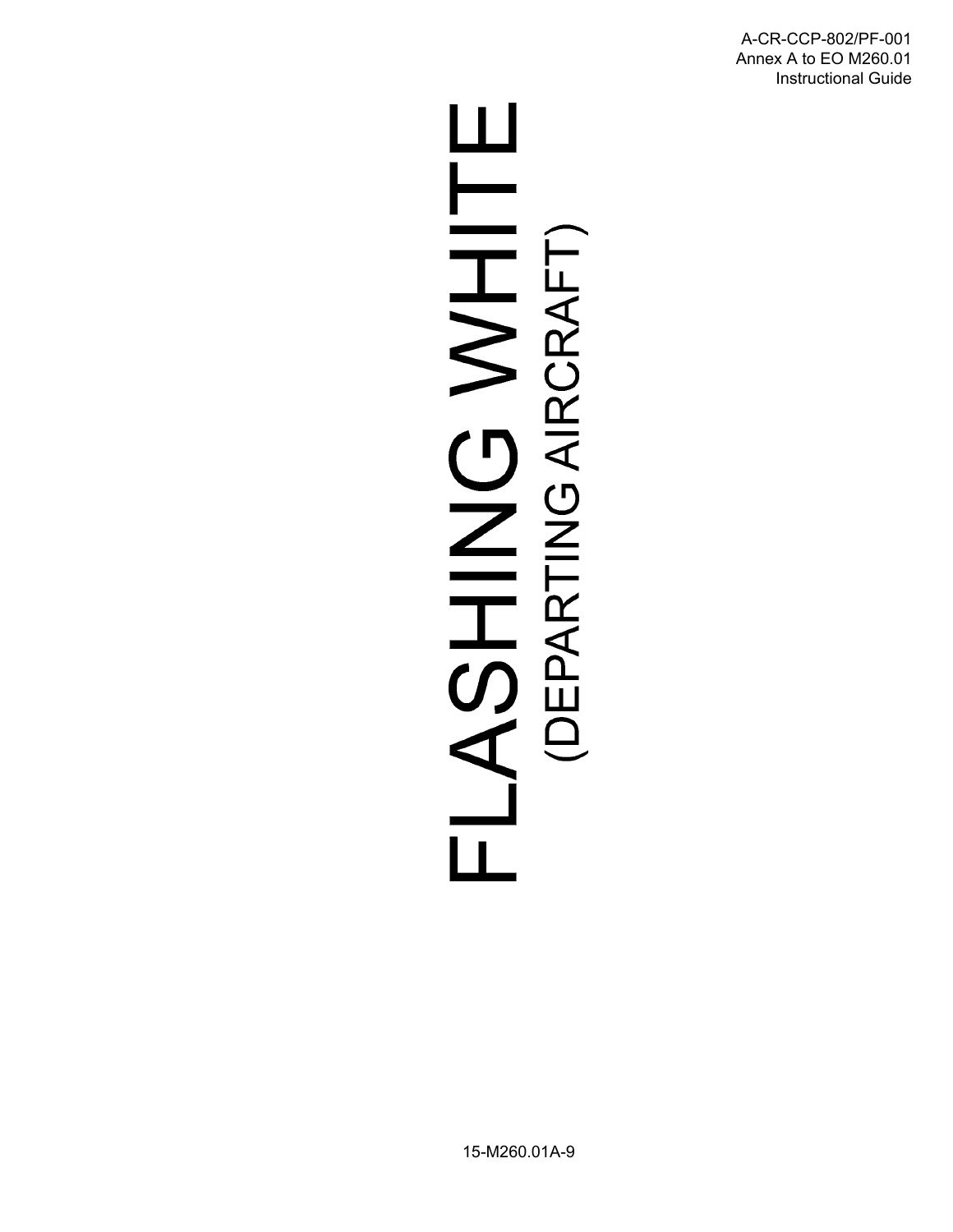Return to starting point on airport.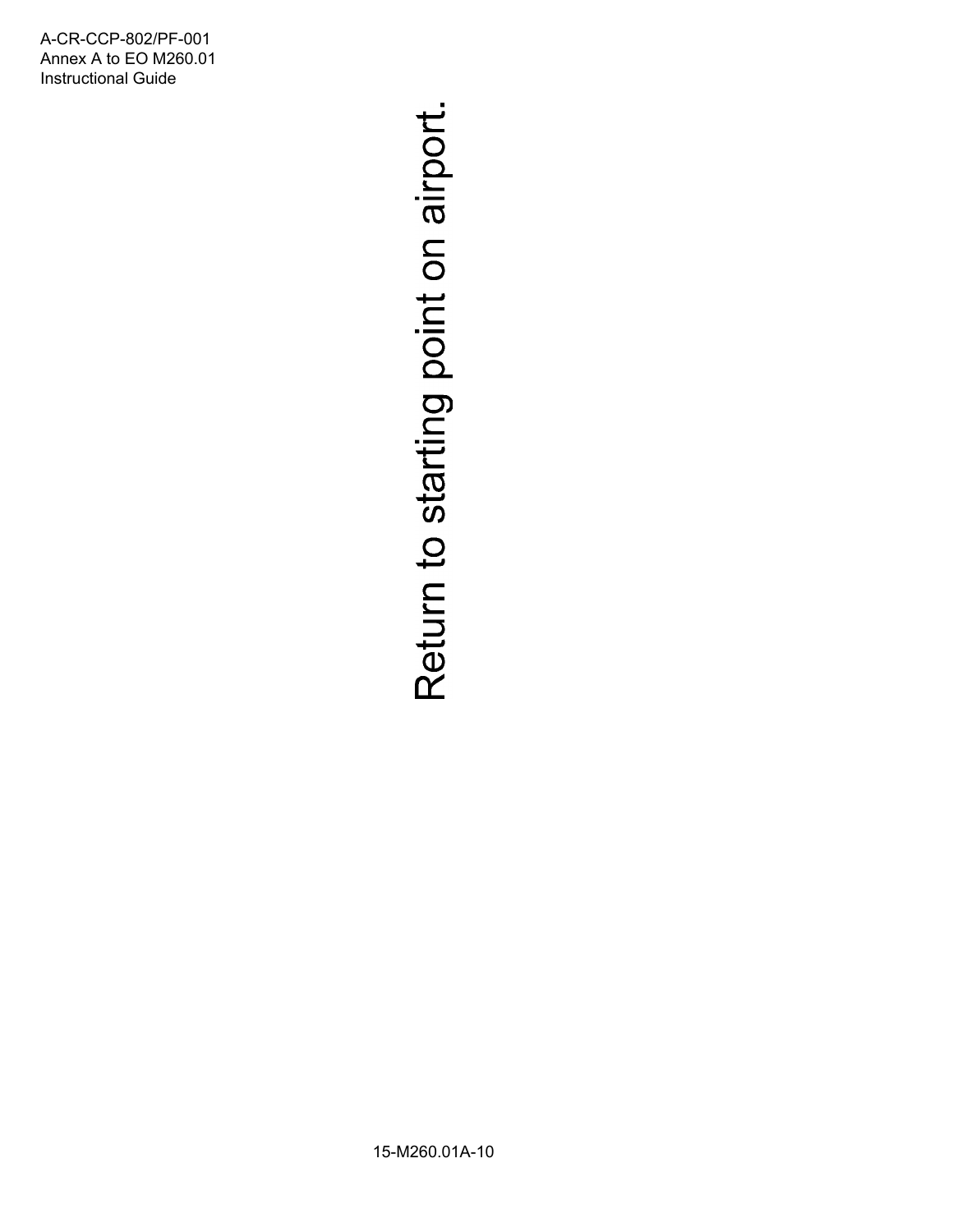### <u>(၇</u>  $\frac{1}{\eta}$  $\bigcirc$ TING AIRCRAI  $\frac{X}{Z}$ DEPART  $\sum_{i=1}^{n}$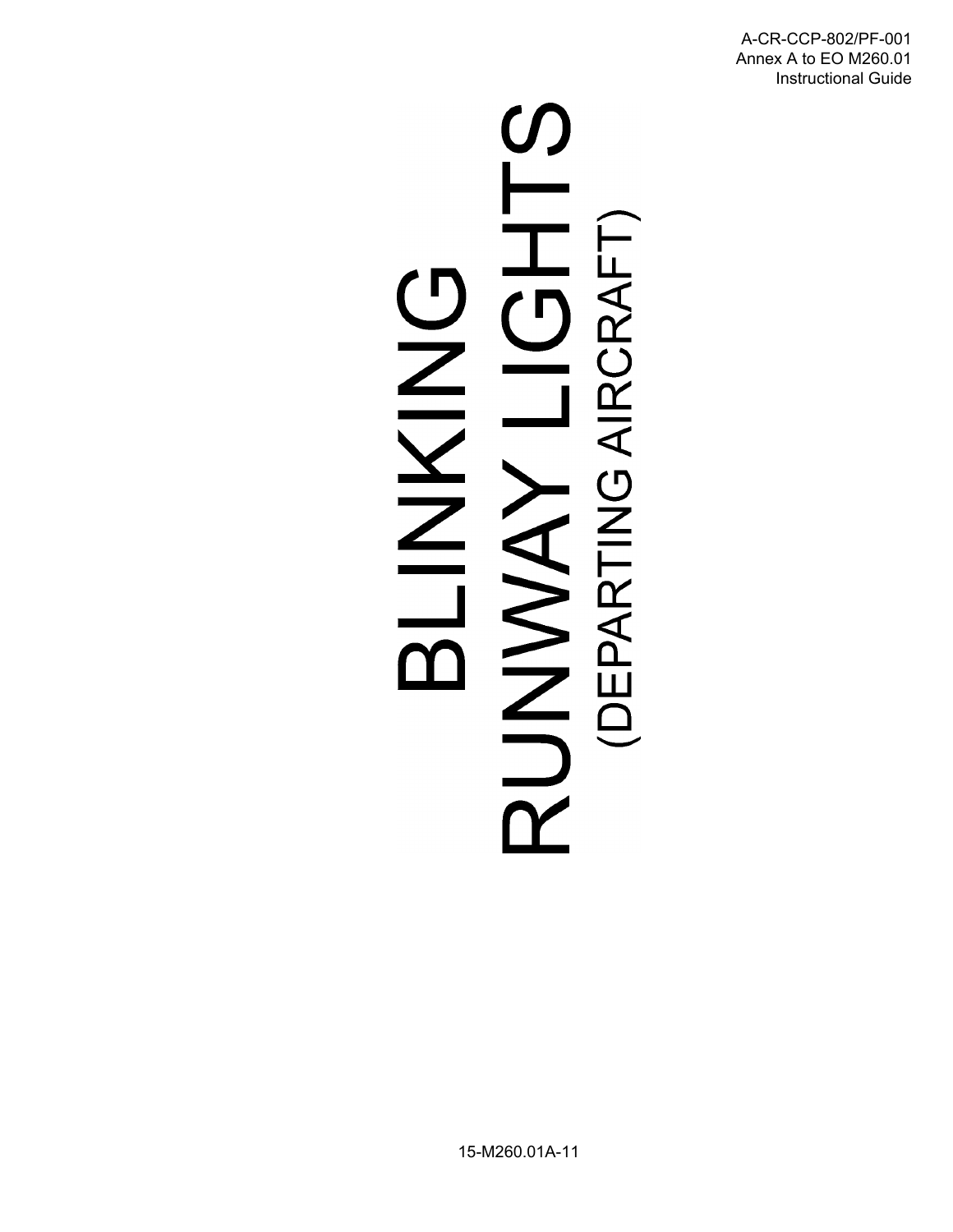# Vehicle and pedestrians are to vacate the runway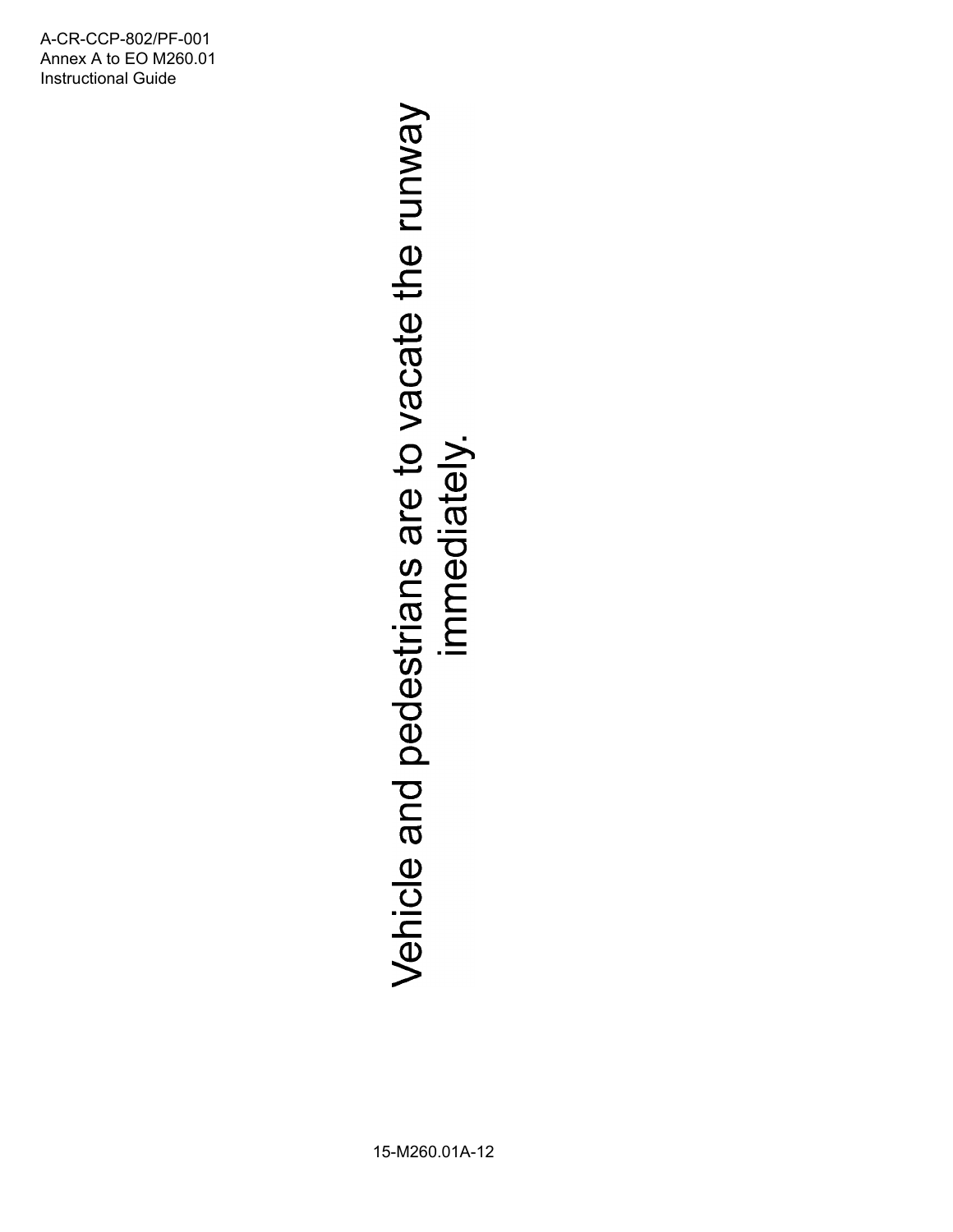## (ARRIVING AIRCRAFT) 古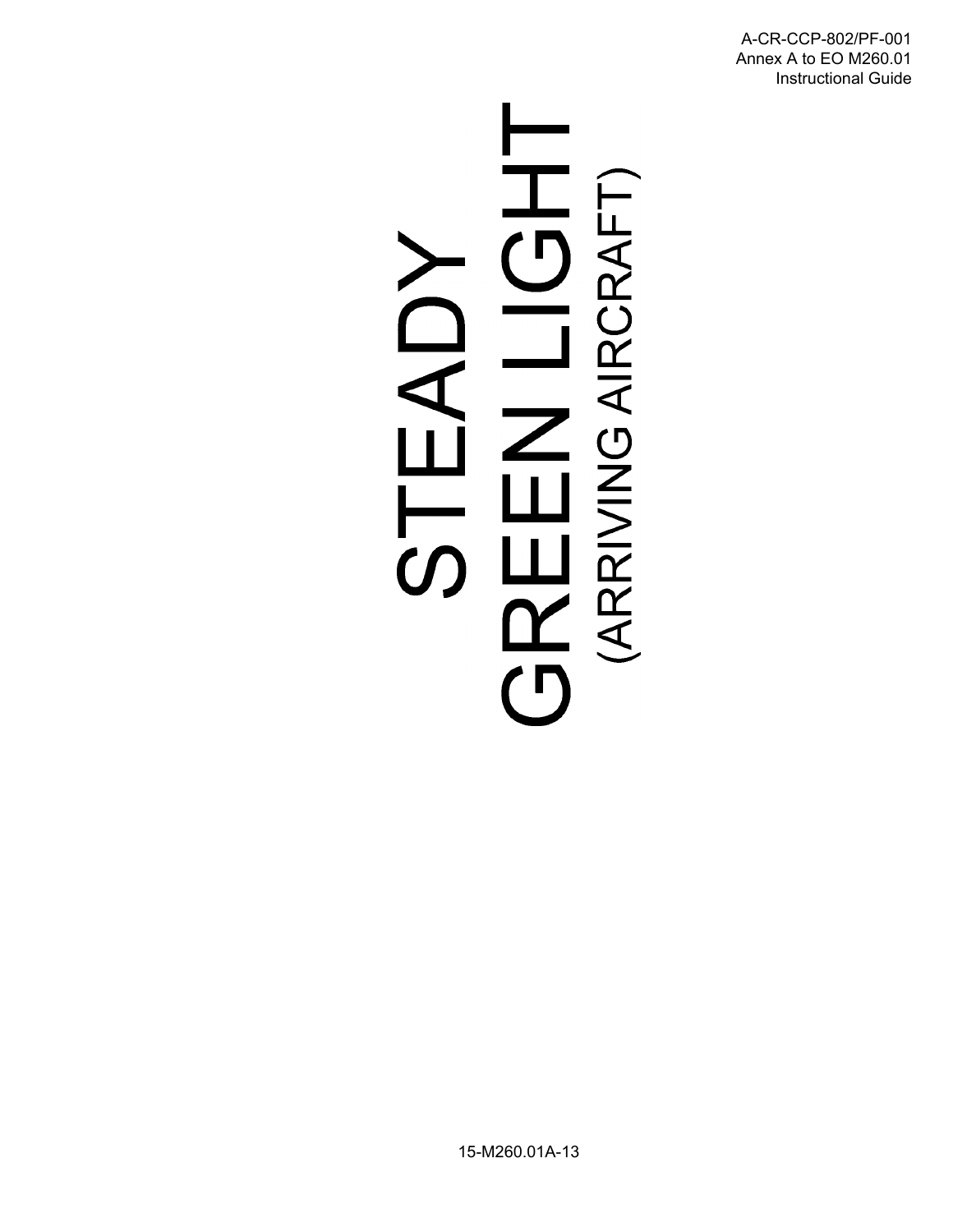## Clear to land.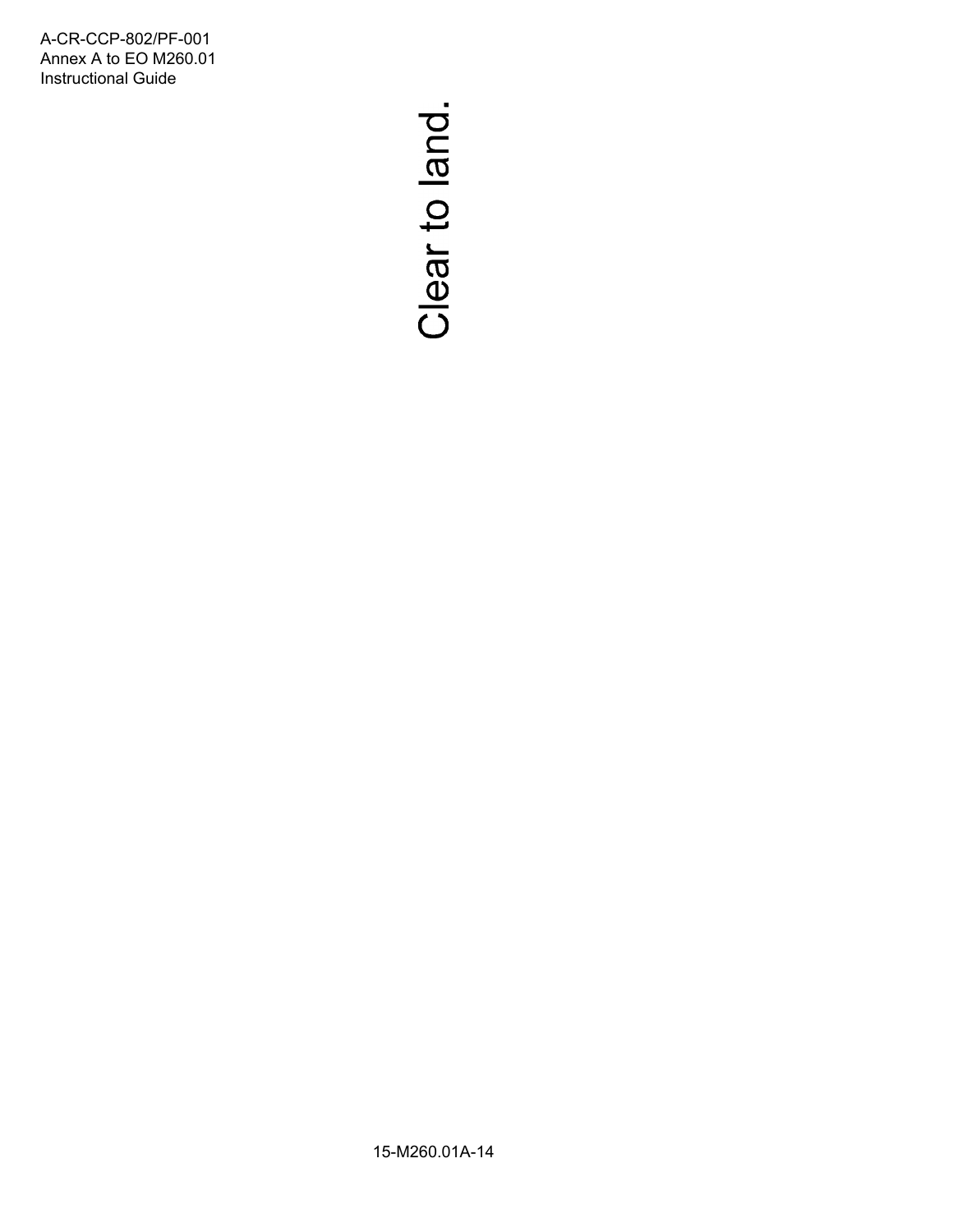### $\mathrel{\widehat{=}}$ (ARRIVING AIRCRAFT  $\overline{C}$  $\overline{\mathbf{I}}$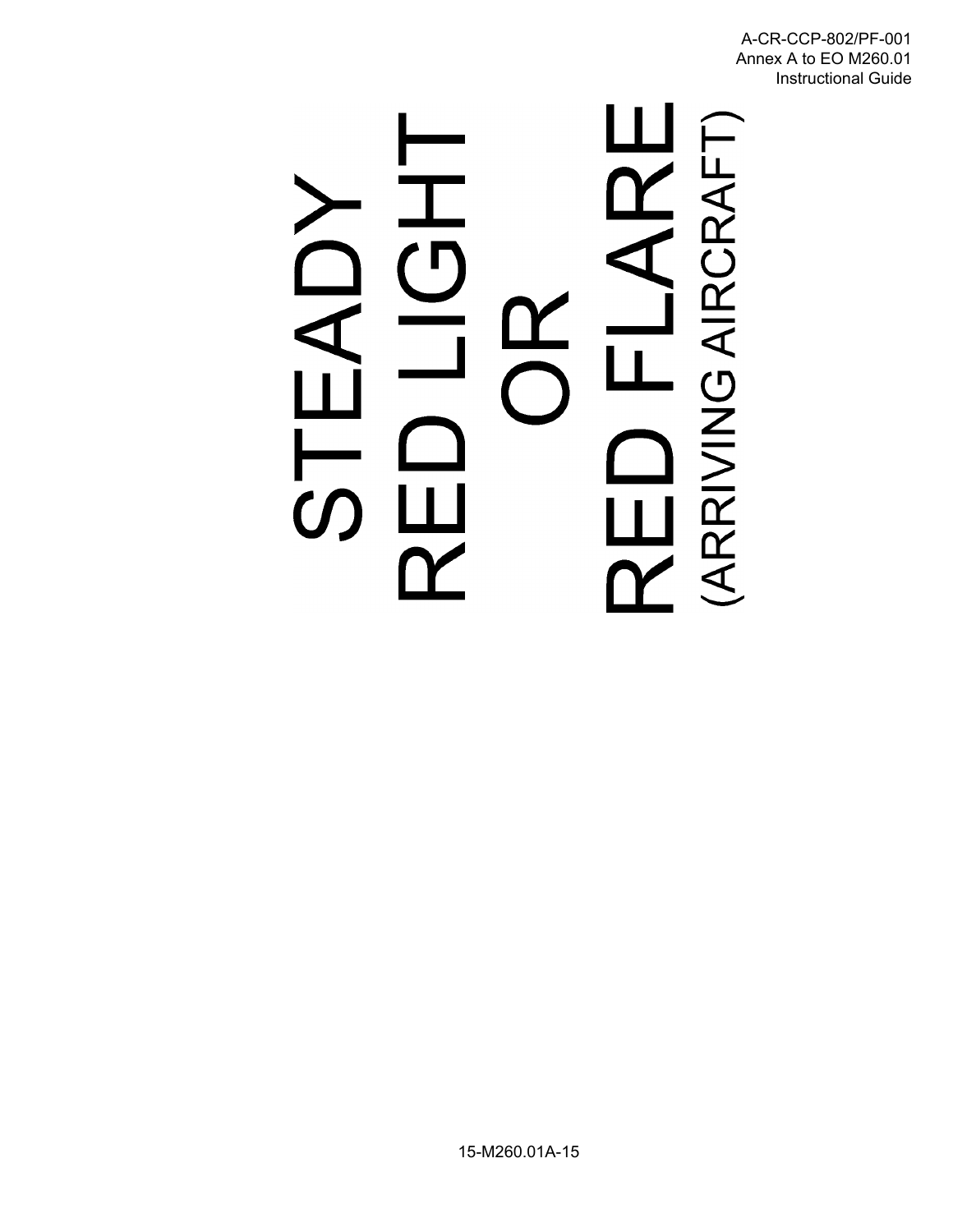Do not land. Continue in circuit. Avoid making sharp<br>turns, climbing or diving after you receive the signal.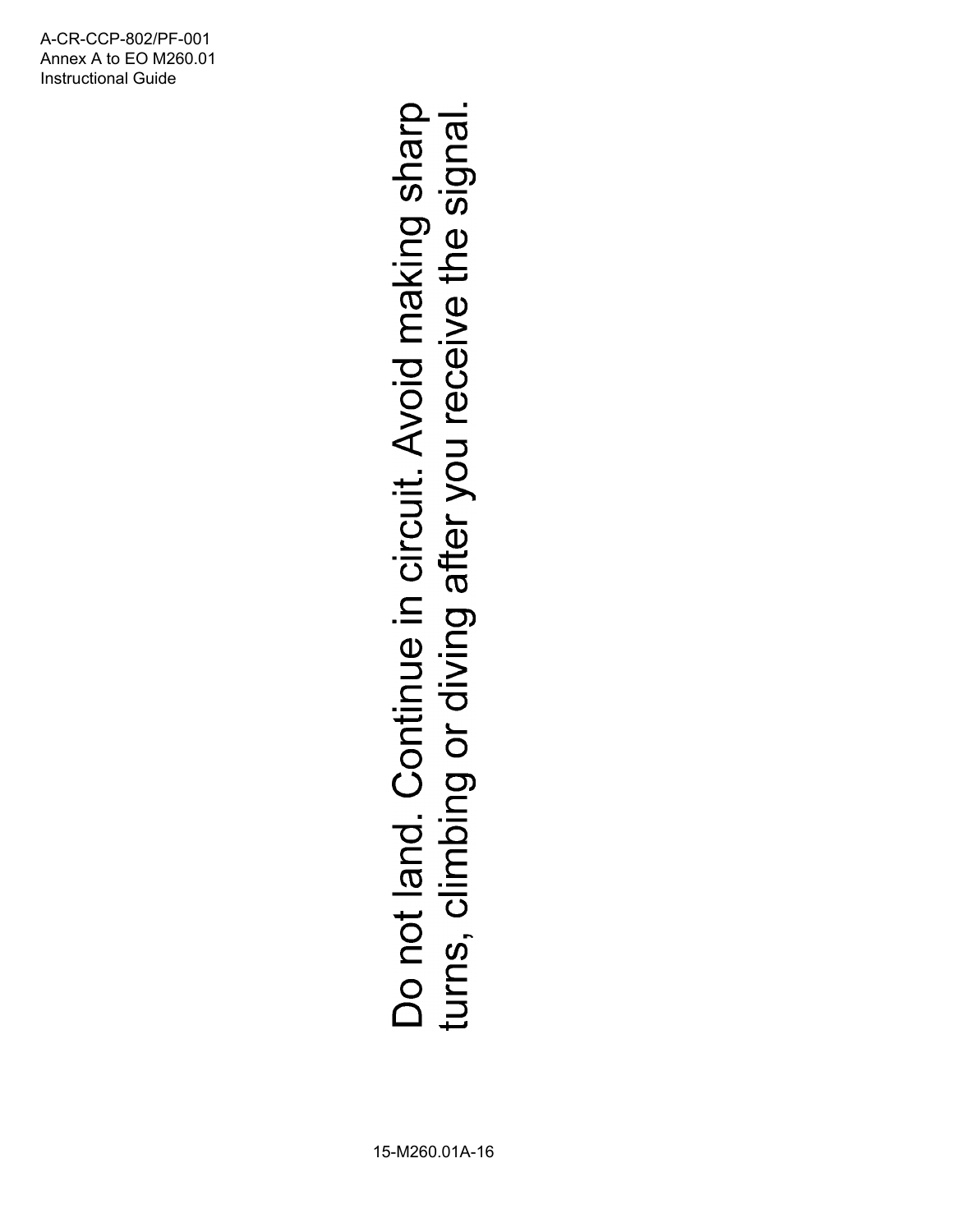## (ARRIVING AIRCRAFT)  $(\mathsf{L}% )\mathcal{M}_{\mathcal{A}}=\mathcal{M}_{\mathcal{A}}\mathcal{M}_{\mathcal{A}}$ T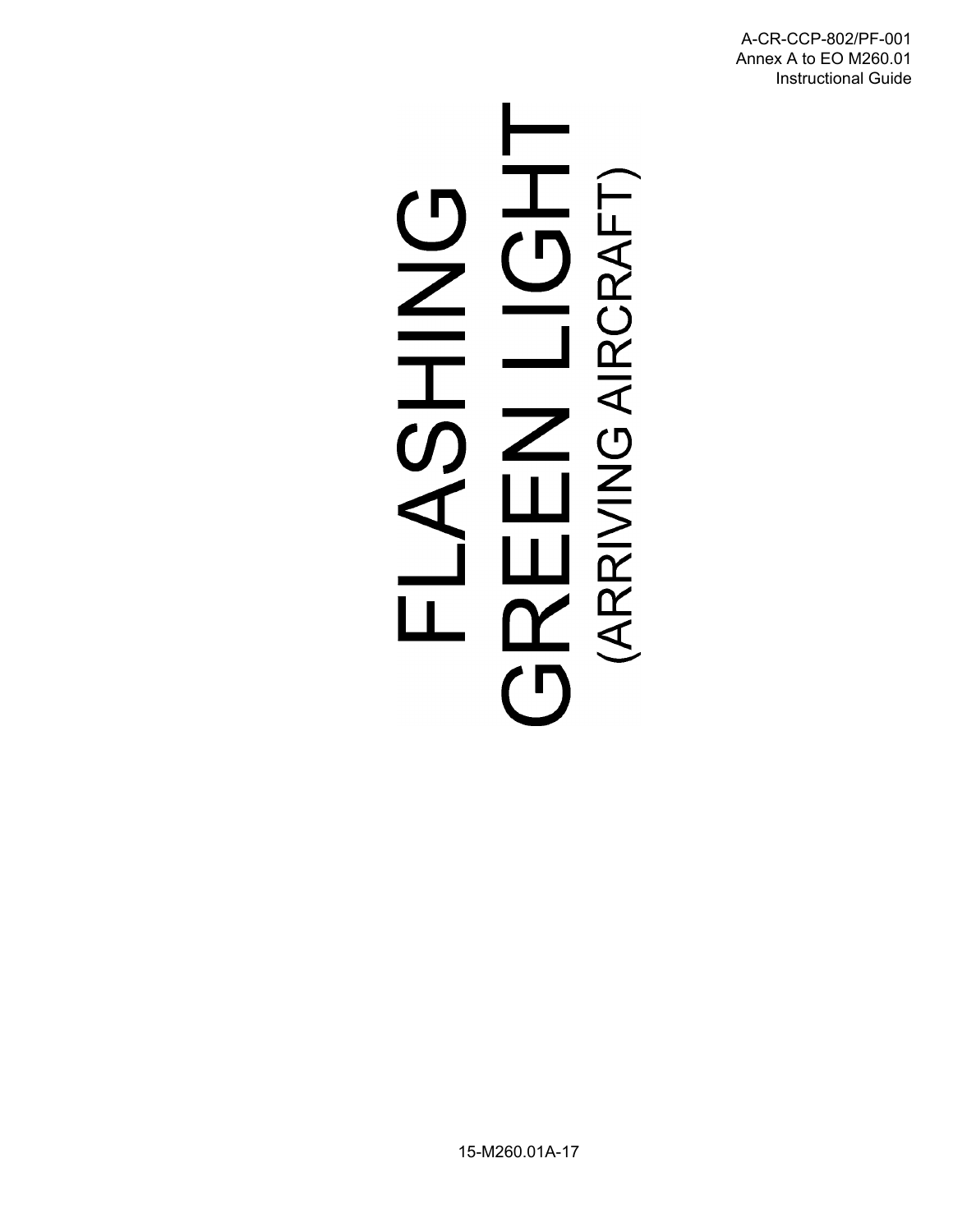(Usually to recall an airplane which has taken off or has been previously waved off with a red light). Recall signal. Return for landing.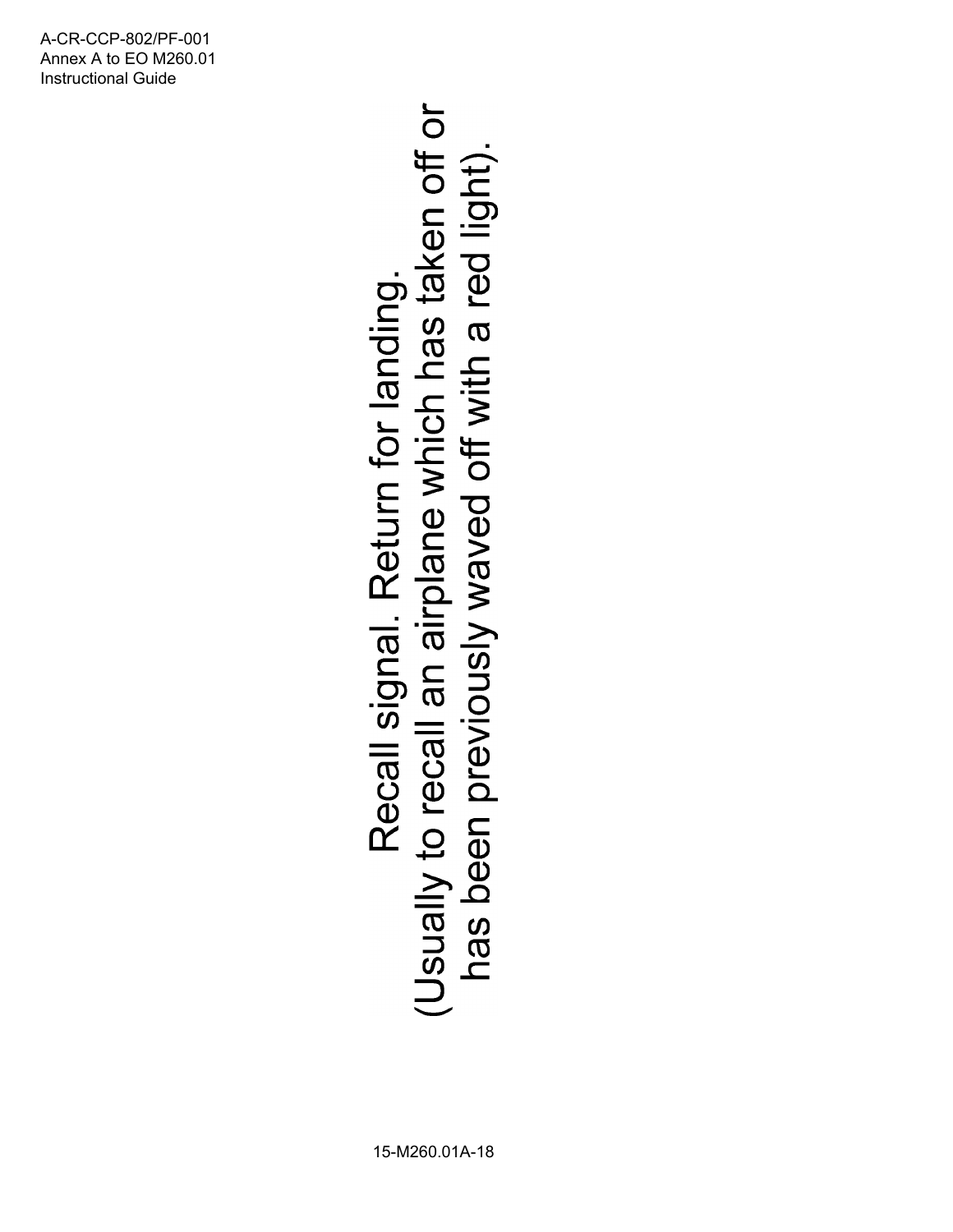A-CR-CCP-802/PF-001 Annex A to EO M260.01 Instructional Guide

## Z  $\mathfrak{c}$  r A<br>ONIV ARRIV

15-M260.01A-19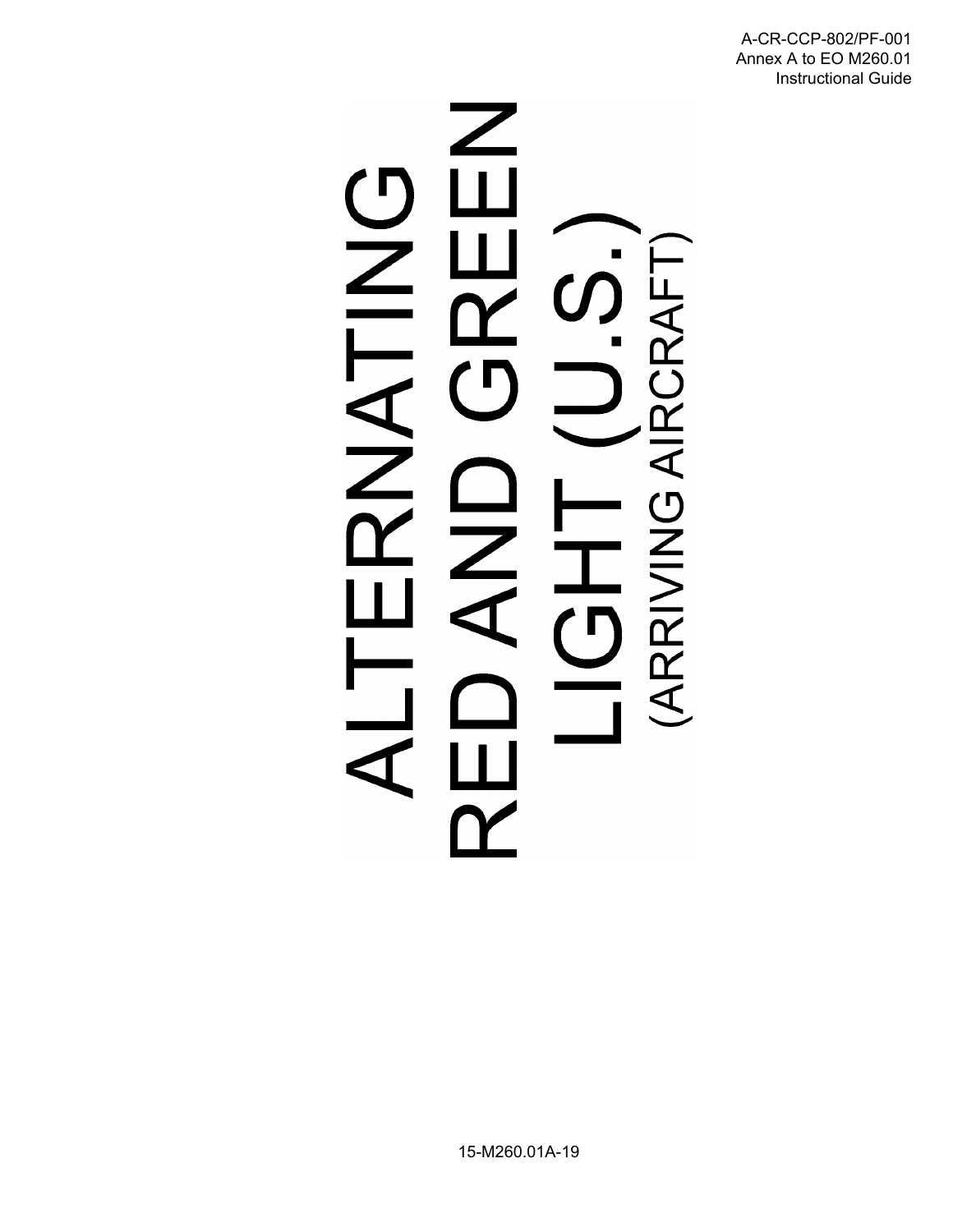obstruction, soft field, ice on runways, mechanica warn you of such hazards as danger of collision, Danger. Be on alert. This signal may be used to failure of your undercarriage, etc.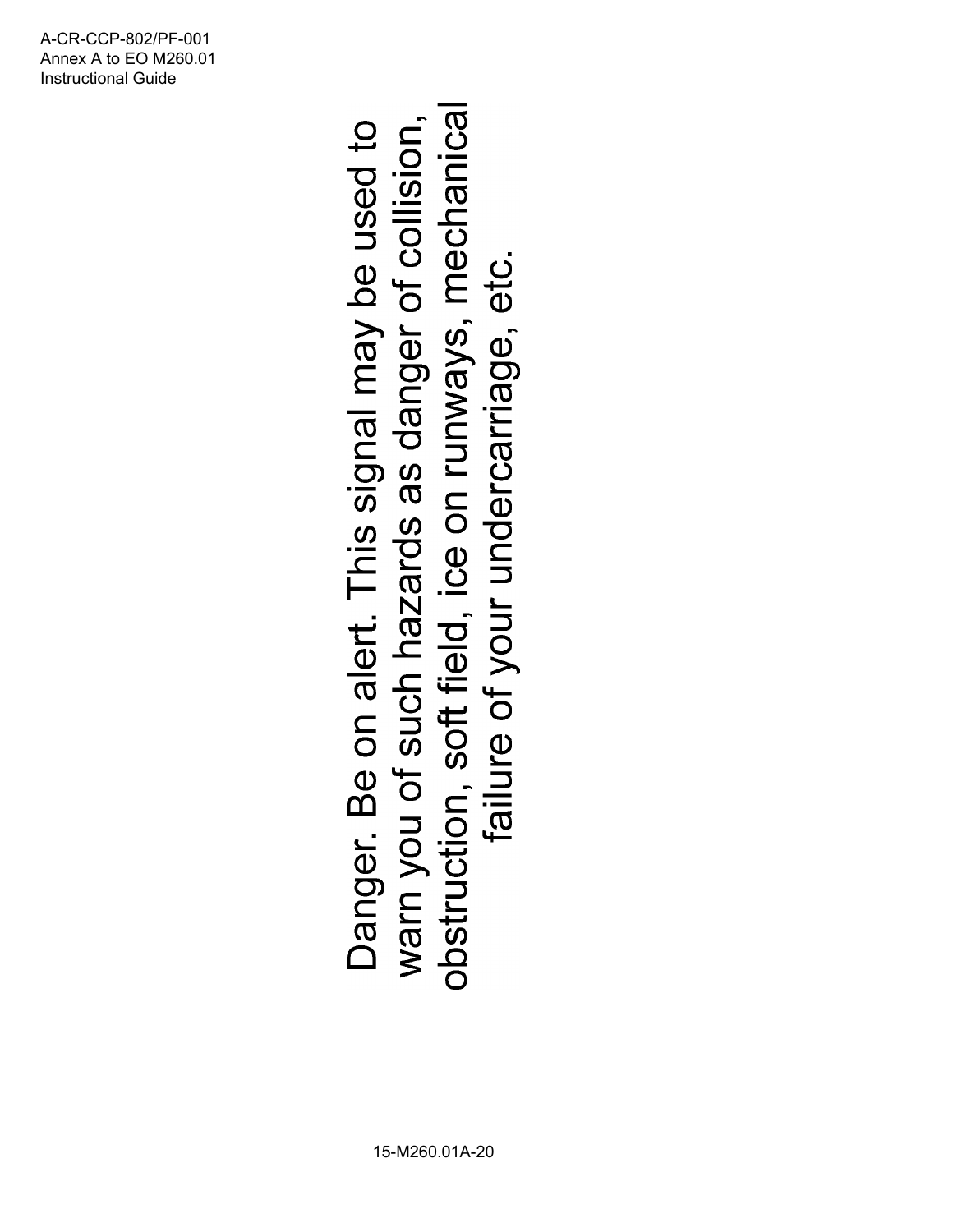## (ARRIVING AIRCRAFT)  $\binom{\Gamma}{\Gamma}$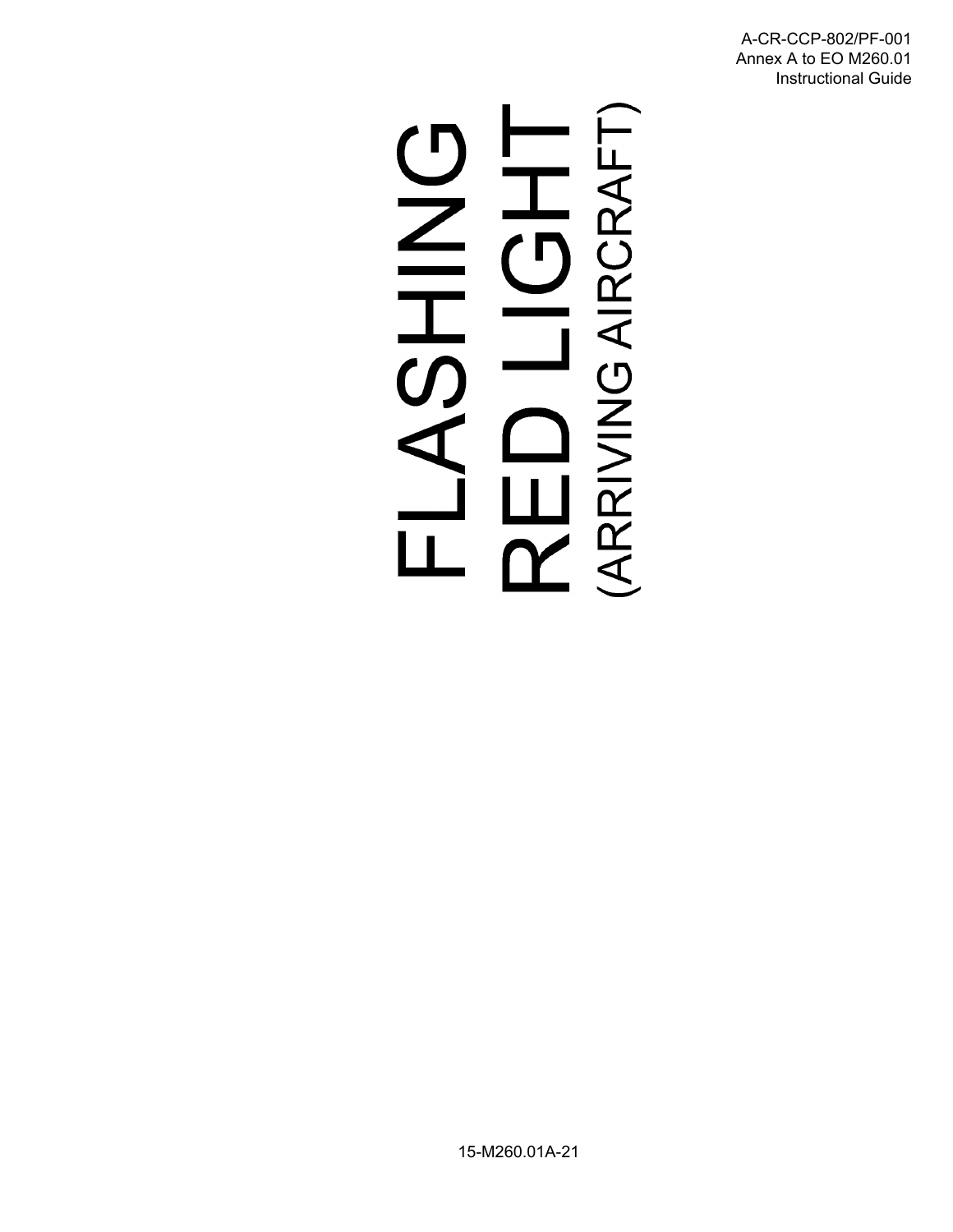Airport unsafe. Do not land.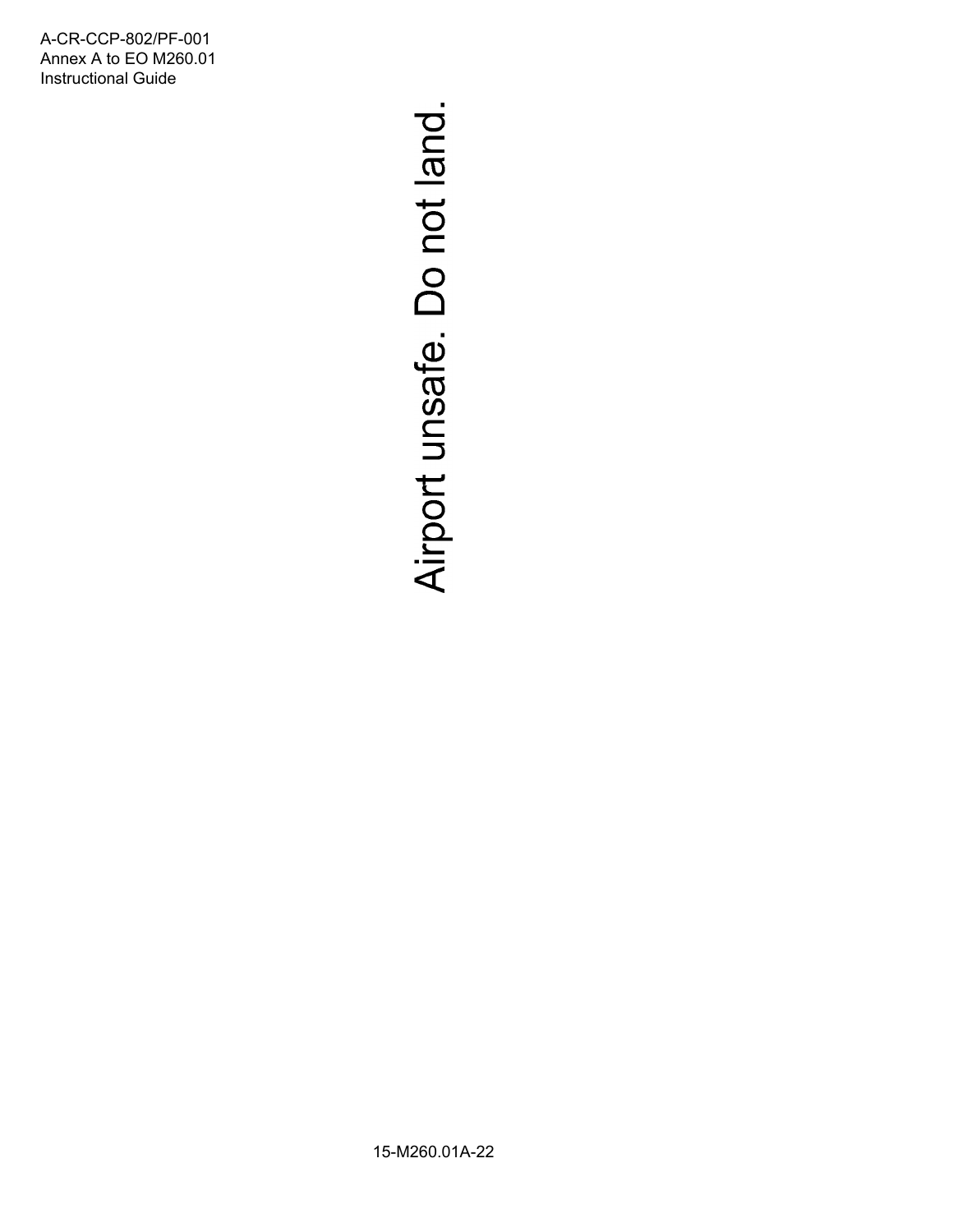A-CR-CCP-802/PF-001 Annex A to EO M260.01 Instructional Guide

## $\sum$ (ARRIVING AIRCRAFT)  $\overline{\phantom{0}}$  $\overline{\mathbf{L}}$

15-M260.01A-23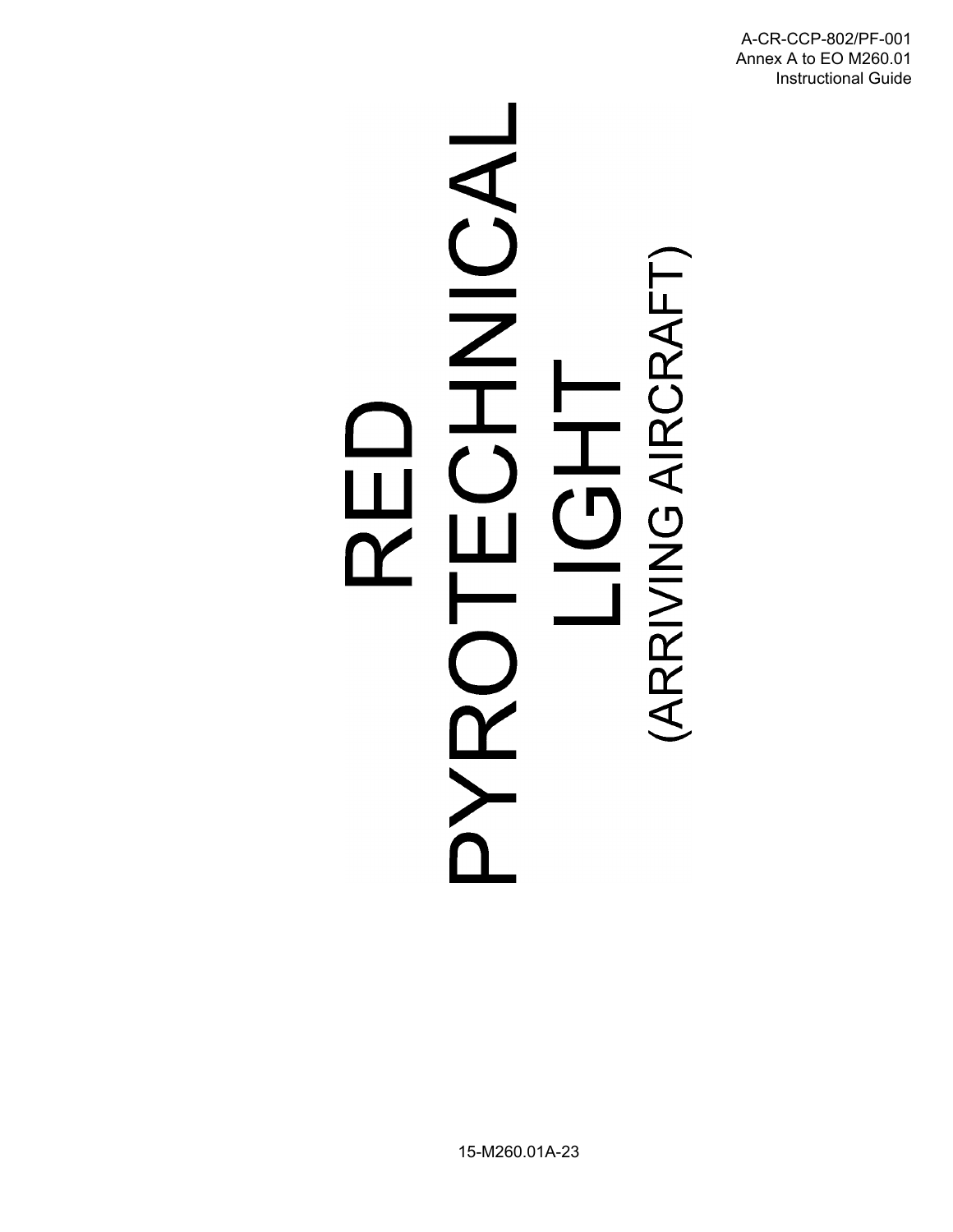instruction means "Do not land for the time being" The firing of a red pyrotechnical light, whether by<br>day or night and notwithstanding any previous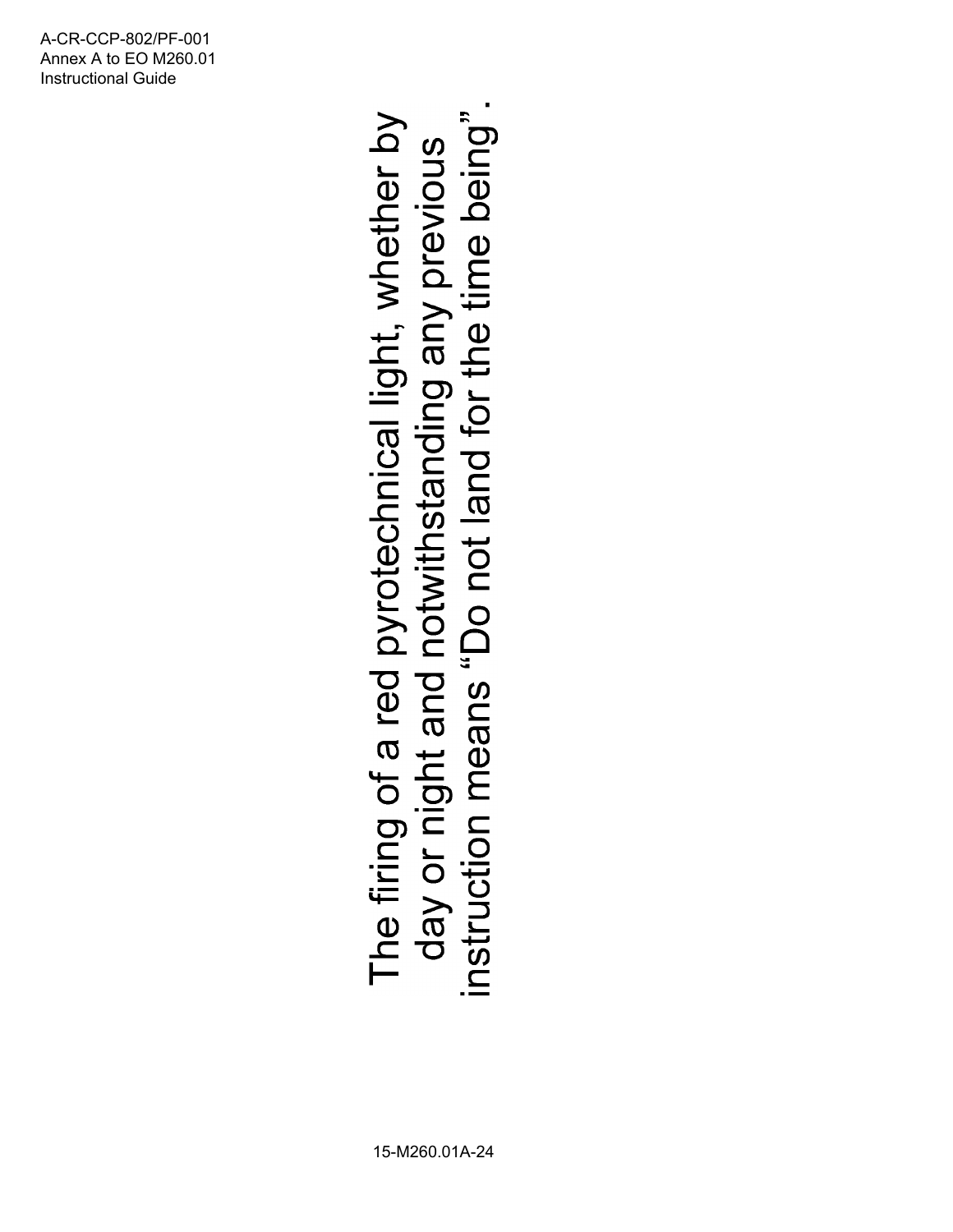### **NORDO SIGNALS**

Match the NORDO Signal to the correct command.

| <b>DEPARTING AIRCRAFT</b>                   | a.                                          | Danger. Be on alert. This signal may be used                                                                                                                                                                                                            |
|---------------------------------------------|---------------------------------------------|---------------------------------------------------------------------------------------------------------------------------------------------------------------------------------------------------------------------------------------------------------|
| 1. Flashing green.                          |                                             | to warn you of such hazards as danger of<br>collision, obstruction, soft field, ice on runways,                                                                                                                                                         |
| 2. Steady green.                            |                                             | mechanical failure of your undercarriage, etc.<br>The danger signal is not a prohibitive signal                                                                                                                                                         |
| 3. Flashing red.                            |                                             | and will be followed by a red or green light as                                                                                                                                                                                                         |
| 4. Steady red light.                        |                                             | circumstances warrant.                                                                                                                                                                                                                                  |
| 5. Flashing white.                          |                                             | b. _______ Cleared to taxi.                                                                                                                                                                                                                             |
| 6. Blinking runway lights.                  | c.                                          | The firing of a red pyrotechnical light, whether<br>by day or night and notwithstanding any                                                                                                                                                             |
| <b>ARRIVING AIRCRAFT</b>                    |                                             | previous instruction means, "Do not land for<br>the time being".                                                                                                                                                                                        |
| 7. Steady green light.                      |                                             | Taxi clear of runway in use.                                                                                                                                                                                                                            |
| 8. Steady red light or red flare.           | d.                                          |                                                                                                                                                                                                                                                         |
| 9. Flashing green light.                    |                                             | e. _______ Vehicle and pedestrians are to vacate the<br>runway immediately.                                                                                                                                                                             |
| 10. Alternating red and green light (U.S.). | $f_{\rm t}$ and $f_{\rm t}$ and $f_{\rm t}$ | Stop.                                                                                                                                                                                                                                                   |
| 11. Flashing red light.                     |                                             | g. ________ Return to starting point on airport.                                                                                                                                                                                                        |
| 12. Red pyrotechnical light.                |                                             | h. Clear to land.                                                                                                                                                                                                                                       |
|                                             | i. $\frac{1}{2}$                            | Do not land. Continue in circuit. Avoid making<br>sharp turns, climbing or diving after you<br>receive the signal.                                                                                                                                      |
|                                             |                                             | Airport unsafe. Do not land.                                                                                                                                                                                                                            |
|                                             |                                             | k. Cleared for take-off.                                                                                                                                                                                                                                |
|                                             | $L = 1$                                     | Recall signal. Return for landing (usually to<br>recall an airplane which has taken off or has<br>been previously waved off with a red light).<br>This will be followed by a steady green light<br>when the approach path and landing area is<br>clear. |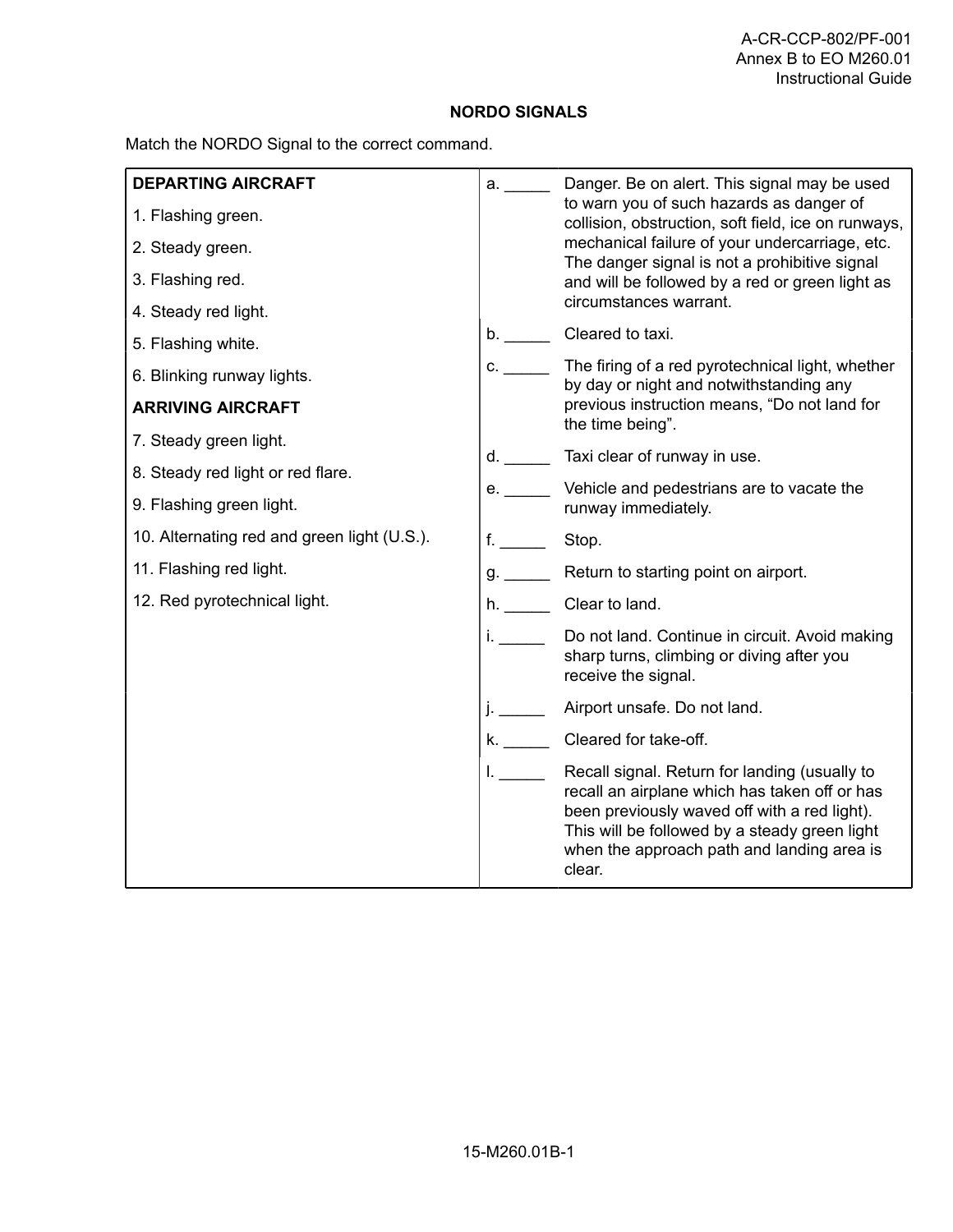THIS PAGE INTENTIONALLY LEFT BLANK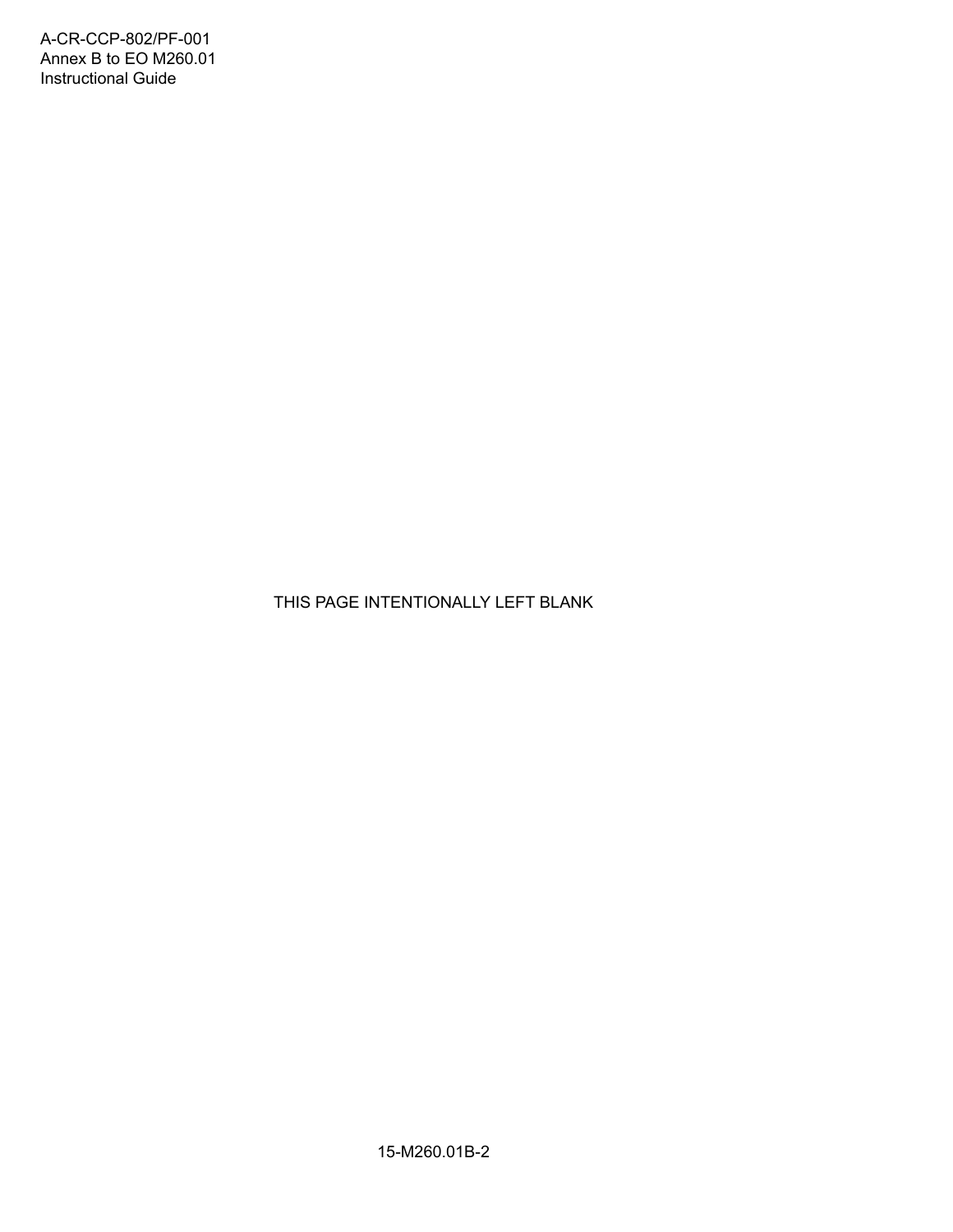### **NORDO SIGNALS – INSTRUCTOR ANSWER KEY**

- 1. b
- 2. k
- 3. d
- 4. f
- 5. g
- 6. e
- 7. h
- 8. i
- 9. l
- 10. a
- 11. j
- 12. c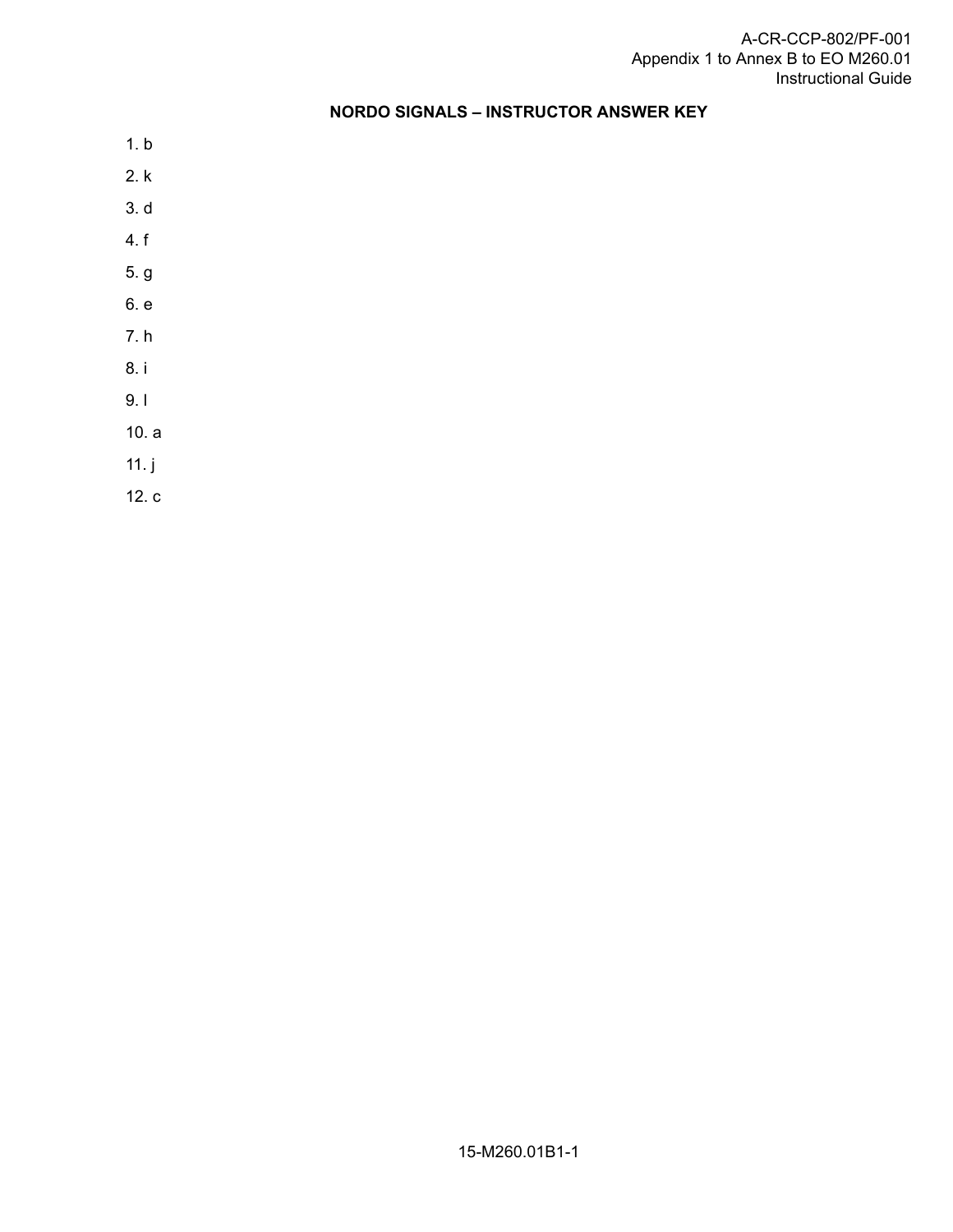A-CR-CCP-802/PF-001 Appendix 1 to Annex B to EO M260.01 Instructional Guide

### THIS PAGE INTENTIONALLY LEFT BLANK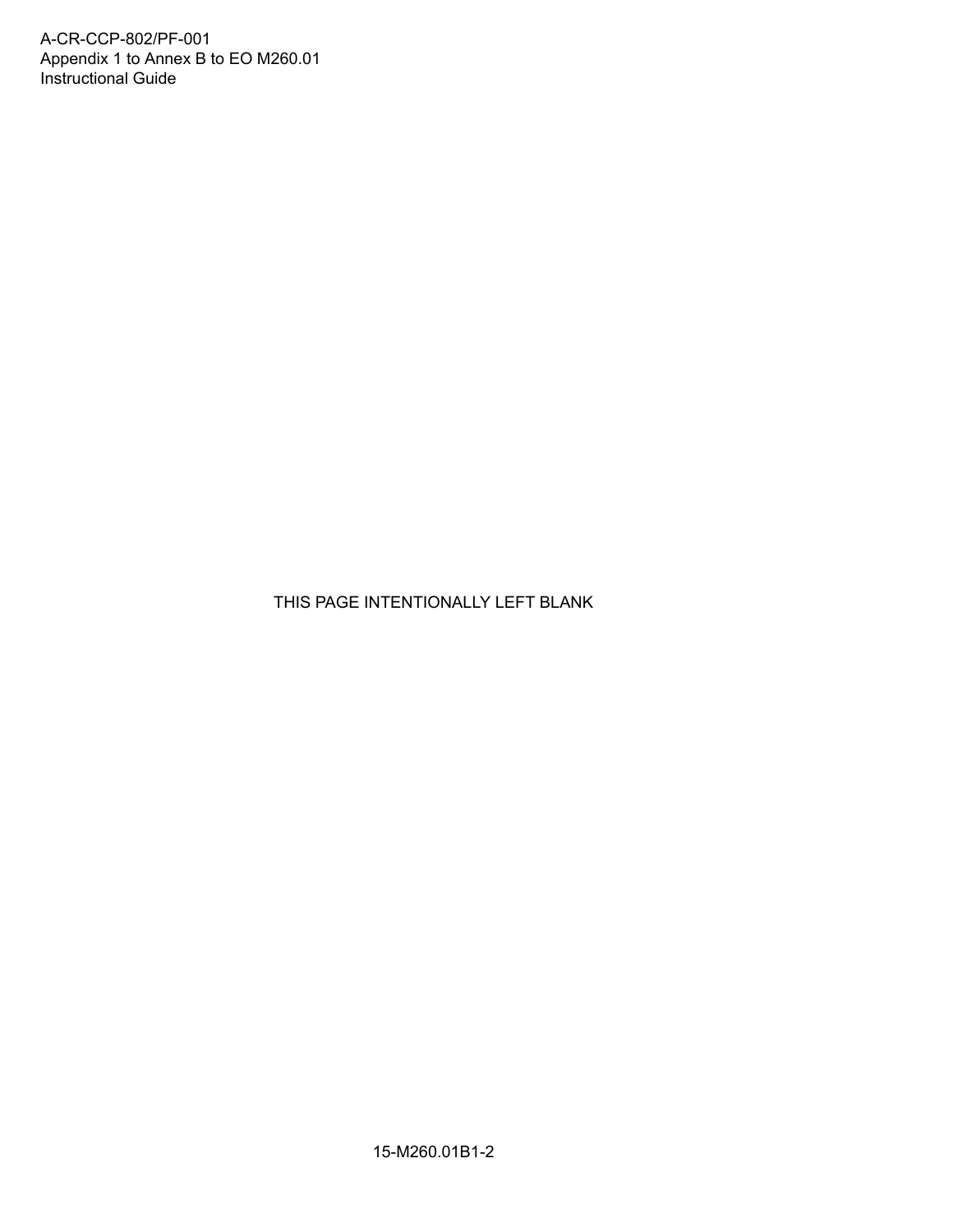

### **ROYAL CANADIAN AIR CADETS**

**PROFICIENCY LEVEL TWO**

### **INSTRUCTIONAL GUIDE**



#### **SECTION 2**

#### **EO M260.02 – IDENTIFY ASPECTS OF BASIC AERODROME OPERATIONS**

Total Time: 30 min

#### **PREPARATION**

#### **PRE-LESSON INSTRUCTIONS**

Resources needed for the delivery of this lesson are listed in the lesson specification located in A-CR-CCP-802/ PG-001, Chapter 4. Specific uses for said resources are identified throughout the Instructional Guide within the TP for which they are required.

Review the lesson content and become familiar with the material prior to delivering the lesson.

Visit the CATSA Website for an up-to-date list of packing restrictions for air travellers.

#### **PRE-LESSON ASSIGNMENT**

N/A.

#### **APPROACH**

An interactive lecture was chosen for this lesson to orient the cadets to basic aerodrome operations, to generate interest and to give an overview of it.

#### **INTRODUCTION**

#### **REVIEW**

N/A.

#### **OBJECTIVES**

By the end of this lesson the cadet shall be expected to discuss basic aerodrome operations of a civilian aerodrome.

#### **IMPORTANCE**

It is important for cadets to discuss basic aerodrome operations at a civilian airport to gain an awareness of the services and facilities present at an aerodrome. This may generate an interest in aerodrome operations and may lead to future opportunities in the Air Cadet Program.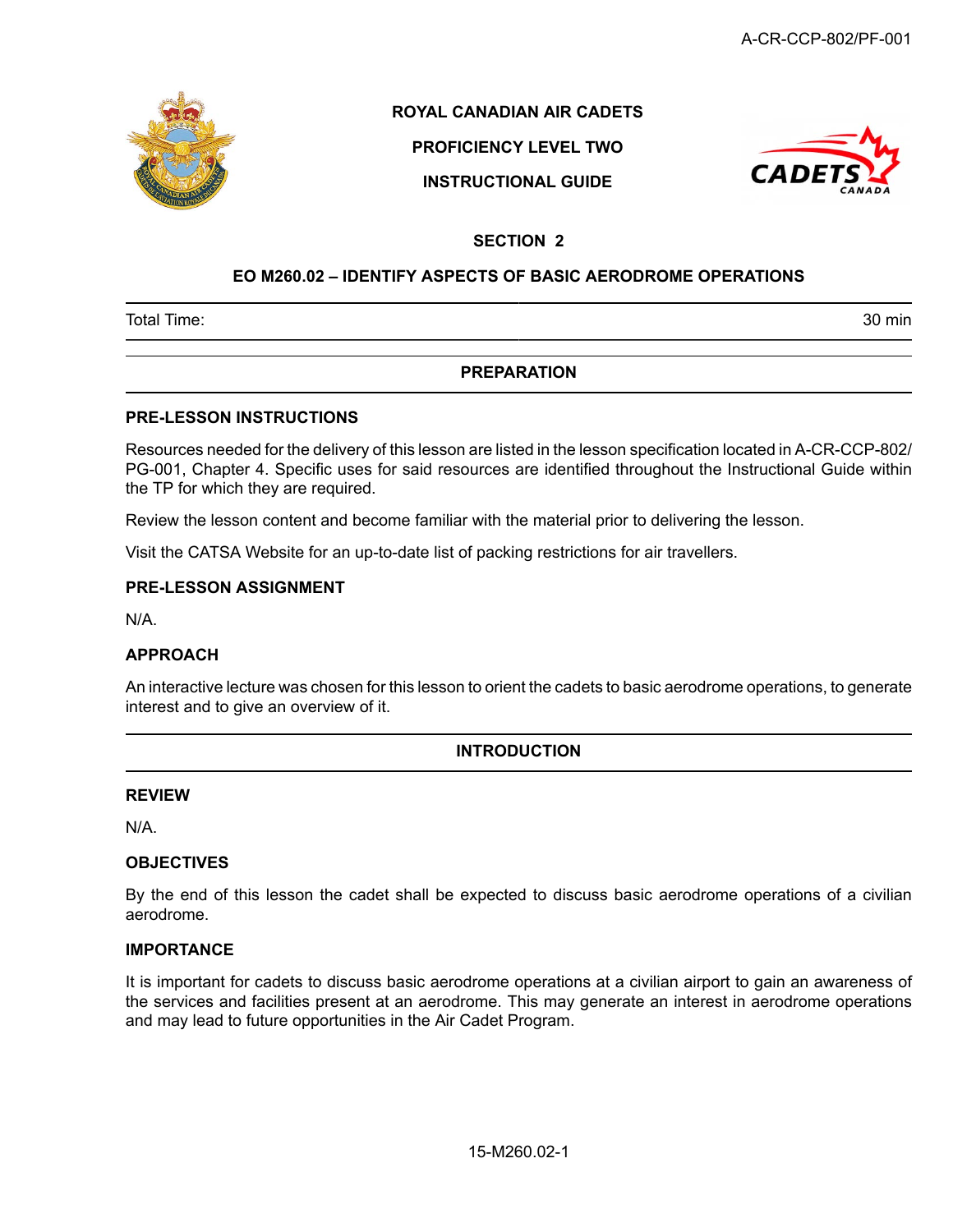| <b>Teaching Point 1</b> | <b>Discuss Basic Aerodrome Operations</b> |
|-------------------------|-------------------------------------------|
|                         |                                           |

Time: 5 min Method: Interactive Lecture Company of Time: 5 min Method: Interactive Lecture

Basic operations at a civilian aerodrome are generally divided into three categories. They are air traffic control, ground control and airport maintenance.

#### **AIR TRAFFIC CONTROL**

Most people do not give second thought to who is actually in control of the aircraft when it is flying. Most people would say that the pilot has control of the direction and course of the aircraft but they would be mistaken.

The task of ensuring safe operations of commercial and private aircraft falls on air traffic controllers. They must coordinate the movements of thousands of aircraft, keep them at safe distances from each other, direct them during takeoff and landing, direct them around bad weather and ensure that traffic flows smoothly with minimal delays.

#### **GROUND CONTROL**

Ground control, sometimes known as Ground Movement Control (GMC) or Surface Movement Control (SMC) is responsible for the airport "manoeuvering" areas, or areas not released to the airlines or other users. This generally includes all taxiways, holding areas, and some transitional aprons or intersections where aircraft have arrived and vacated the runways and departure gates.

#### **AIRPORT MAINTENANCE**

Airport maintenance is responsible for a variety of airport field maintenance work, including general maintenance and construction work. They operate equipment and service a variety of power and general maintenance equipment in the upkeep of runways, taxiways, and aprons as well as perform other related duties.

#### **CONFIRMATION OF TEACHING POINT 1**

#### **QUESTIONS**

- Q1. What three categories are basic operations divided into at a civilian aerodrome?
- Q2. What does GMC stand for?
- Q3. What is airport maintenance responsible for?

#### **ANTICIPATED ANSWERS**

- A1. Basic operations at a civilian aerodrome are generally divided into three categories. They are air traffic control, ground control and airport maintenance.
- A2. GMC stands for ground movement control.
- A3. Airport maintenance is responsible for a variety of airport field maintenance work, including general maintenance and construction work.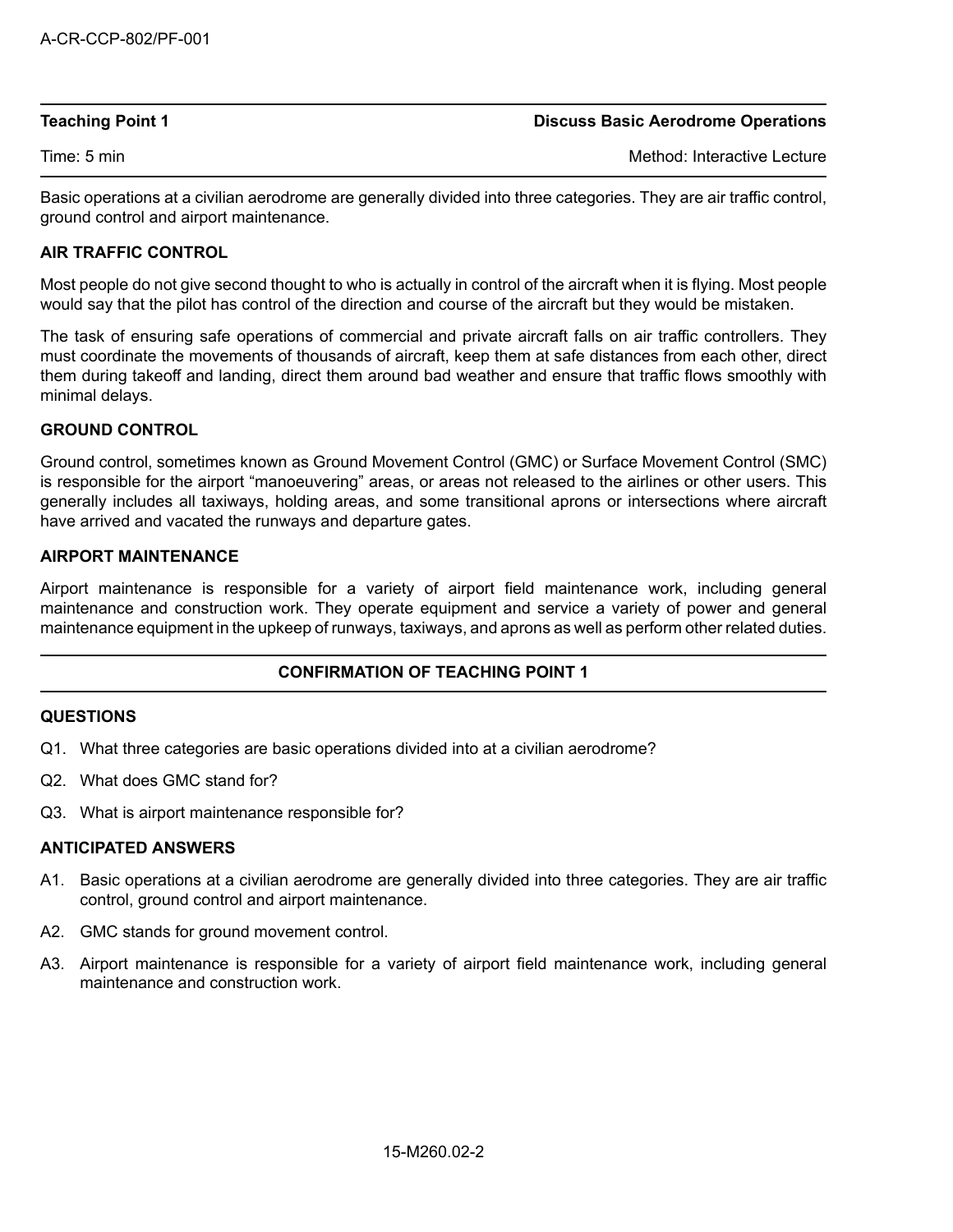#### **Teaching Point 2 Explain the Role of Ground Controllers**

Time: 5 min Method: Interactive Lecture Companies and Method: Interactive Lecture

#### **THE ROLE OF GROUND CONTROLLERS**

Once an aircraft has landed, ground controllers provide the pilot with precise taxi information to passenger gates and jetways.

From the cockpit, it is difficult to assure that there is sufficient clearance between the aircraft structure and any buildings or other aircraft. Marshalling personnel are provided to assist aircraft when arriving at and departing from passenger gates and jetways.

While the goal of ground controllers is to maintain aircraft in such a manner as to assure safe flight, they must provide clearance for aircraft-to-taxi on the ground at the aerodrome while creating a safe environment while an aircraft is on the ground.

#### **CONFIRMATION OF TEACHING POINT 2**

#### **QUESTIONS**

- Q1. What do ground controllers provide once an aircraft has landed?
- Q2. Why and when are marshalling personnel provided?
- Q3. What is the goal of ground controllers?

#### **ANTICIPATED ANSWERS**

- A1. Once an aircraft has landed, ground controllers provide the pilot with precise taxi information to passenger gates and jetways.
- A2. Marshalling personnel are provided to assist aircraft when arriving at and departing from passenger gates and jetways.
- A3. The goal of ground controllers is to maintain aircraft in such a manner as to assure safe flight.

| <b>Teaching Point 3</b> | <b>Explain that Ground Facilities and Services Assist With</b> |
|-------------------------|----------------------------------------------------------------|
|                         | <b>Aircraft Arrivals and Departures</b>                        |
| Time: $5 \text{ min}$   | Method: Interactive Lecture                                    |

Ground facilities and services assist with aircraft arrivals and departures. The following are some of the ground services and facilities that can be found at a basic aerodrome.

#### **RUNWAY MAINTENANCE**

Runway maintenance is responsible for the runway upkeep within the airport grounds. Duties range from tarmac servicing to keeping the runways in good condition. During the winter, the main focus of the work is on runway and taxiing area maintenance.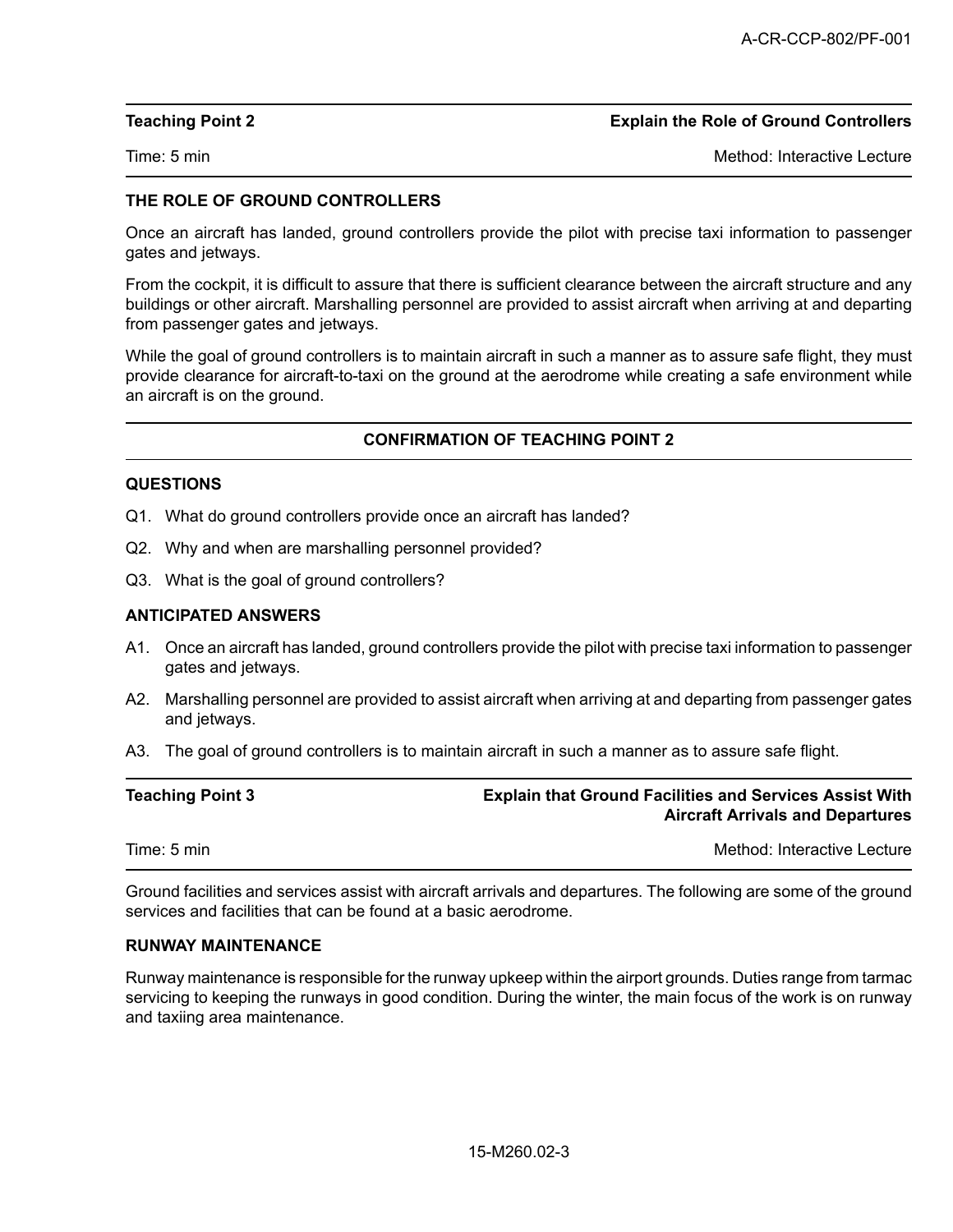#### **RUNWAY LIGHTING**

Runway lighting is used at airports which allow night landings. Seen from the air, runway lights form an outline of the runway. A particular runway may have some or all of the following:

- **Runway End Identification Lights (REIL).** Unidirectional (facing approach direction) or omni-directional are a pair of synchronized flashing lights installed at the runway threshold, one on each side.
- **Runway End Lights.** Rows of lights on each side of the runway on precision instrument runways, these lights extend along the full width of the runway. These lights show green when viewed by approaching aircraft and red when seen from the runway.
- **Runway Edge Lights.** These are white elevated lights that run the length of the runway on either side. Taxiways are differentiated by being bordered by blue lights. On precision instrument runways, the edgelighting becomes yellow in the last 2000 feet of the runway.
- **Runway Centreline Lighting System (RCLS).** These are lights embedded into the surface of the runway at 50 foot intervals along the runway centreline on some precision instrument runways. The lights are white except for the last 3000 feet. For the last 3000 feet, the lights alternate white and red for 2000 feet and red for the last 1000 feet.
- **Touchdown Zone Lights (TDZL).** This consists of rows of white light bars (with three in each row) on either side of the centreline over the first 3000 feet (or to the midpoint, whichever is less) of the runway.
- **Taxiway Centreline Lead-off Lights.** These are installed along lead-off markings. They are alternating green and yellow lights that are embedded into the runway pavement. They start with green lights branching off the runway centreline to the position of the first centreline light beyond the holding position on the taxiway.
- **Taxiway Centreline Lead-on Lights.** These are installed the same way as the taxiway centreline leadoff lights.
- **Land and Hold Short Lights.** These are a row of white pulsating lights installed across the runway to indicate the hold short position on some runways.
- **Approach Lighting System (ALS).** A lighting system installed on the approach end of an airport runway, it consists of a series of light bars, strobe lights, or a combination of the two that extend outward from the end of the runway.

#### **BAGGAGE HANDLING**

Baggage handlers work both indoors and outdoors at an aerodrome. They are responsible for making sure that not only does the mail, freight and luggage get onto the right aircraft but also that it gets there on time.

#### **FUEL STORAGE SYSTEMS**

Most of the large airports that service transport category aircraft have underground storage tanks and buried fuel lines. This arrangement allows the aircraft to be fuelled without having to carry the fuel to the aircraft in fuel trucks. Most aircraft that are fuelled from this type of system use under wing fuelling.

#### **DE-ICING/ANTI-ICING**

The successful treatment of ice and snow deposits on airplanes on the ground is an absolute necessity for safe winter operations. A flight that is expected to operate in known ground icing conditions shall not takeoff unless the aircraft has been inspected for icing and, if necessary, has been given the appropriate de-icing/antiicing treatment. Accumulation of ice or other contaminants shall be removed so that the aircraft is kept in an airworthy condition prior to takeoff.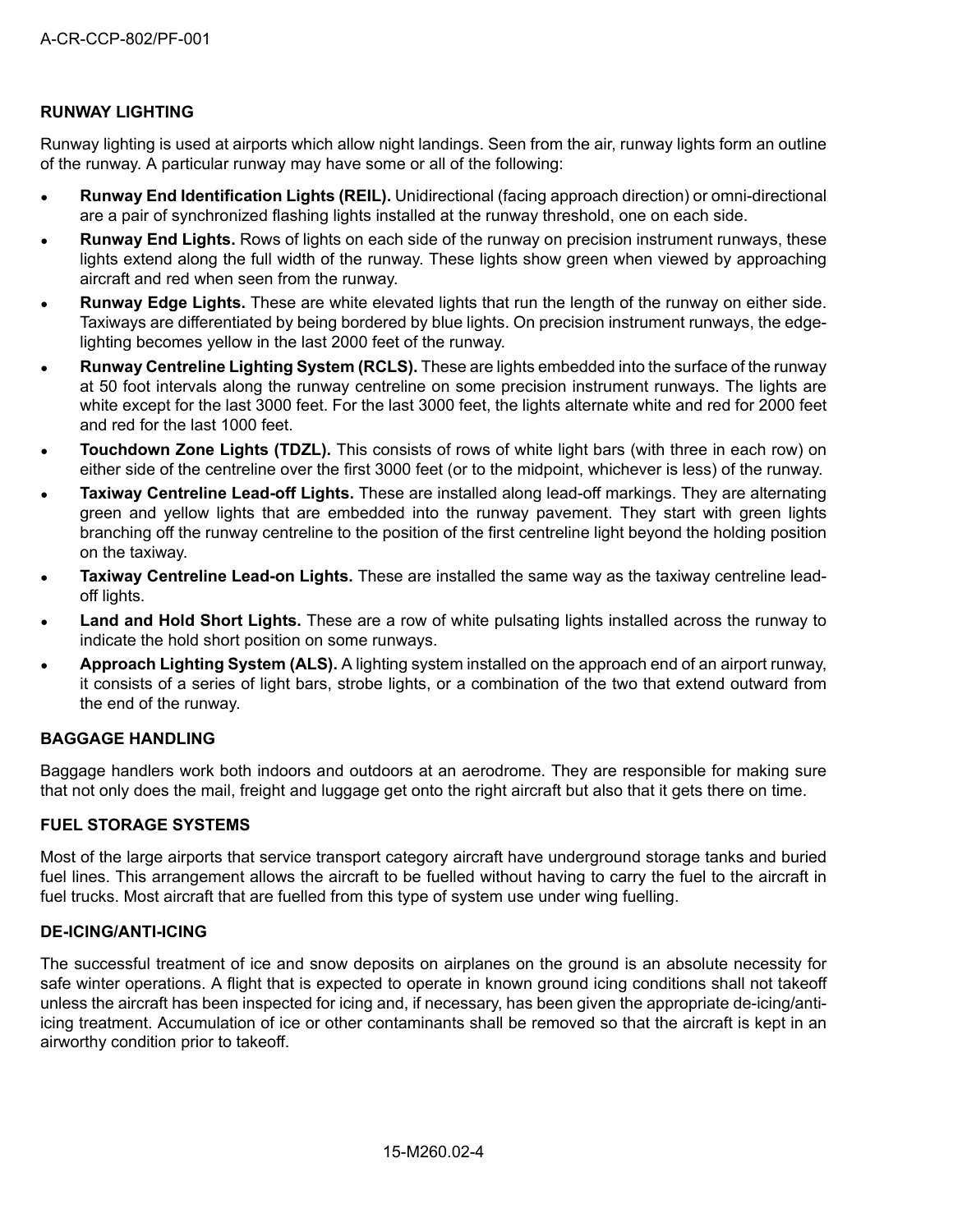#### **QUESTIONS**

- Q1. What are five ground services or facilities that assist aircraft during arrivals and departures?
- Q2. What lights may a particular runway have?
- Q3. What is an absolute necessity for airplanes on the ground in winter operations?

#### **ANTICIPATED ANSWERS**

- A1. Ground services or facilities that assist aircraft during arrivals and departures are:
	- runway maintenance,
	- runway lighting,
	- baggage handling,
	- fuel storage systems, and
	- de-icing/anti-icing.
- A2. A particular runway may have some or all of the following lights :
	- REIL,
	- runway end lights,
	- runway edge lights,
	- RCLS.
	- TDZL,
	- taxiway centreline lead-off lights,
	- taxiway centreline lead-on-lights,
	- land and hold short lights, and
	- ALS.
- A3. The successful treatment of ice and snow deposits on aircraft on the ground is an absolute necessity for safe winter operations.

#### **Teaching Point 4 Explain What the Canadian Air Transport Security Authority (CATSA) Is and Outline its Duties**

Time: 10 min Method: Interactive Lecture Companies And Method: Interactive Lecture

#### **CANADIAN AIR TRANSPORT SECURITY AUTHORITY (CATSA)**

CATSA is a crown corporation based in the national capital region and it reports to Parliament through the Minister of Transport. It works with ground control to protect the public by securing critical elements of the air transportation system as assigned by the government. CATSA ensures passengers are aware of packing restrictions.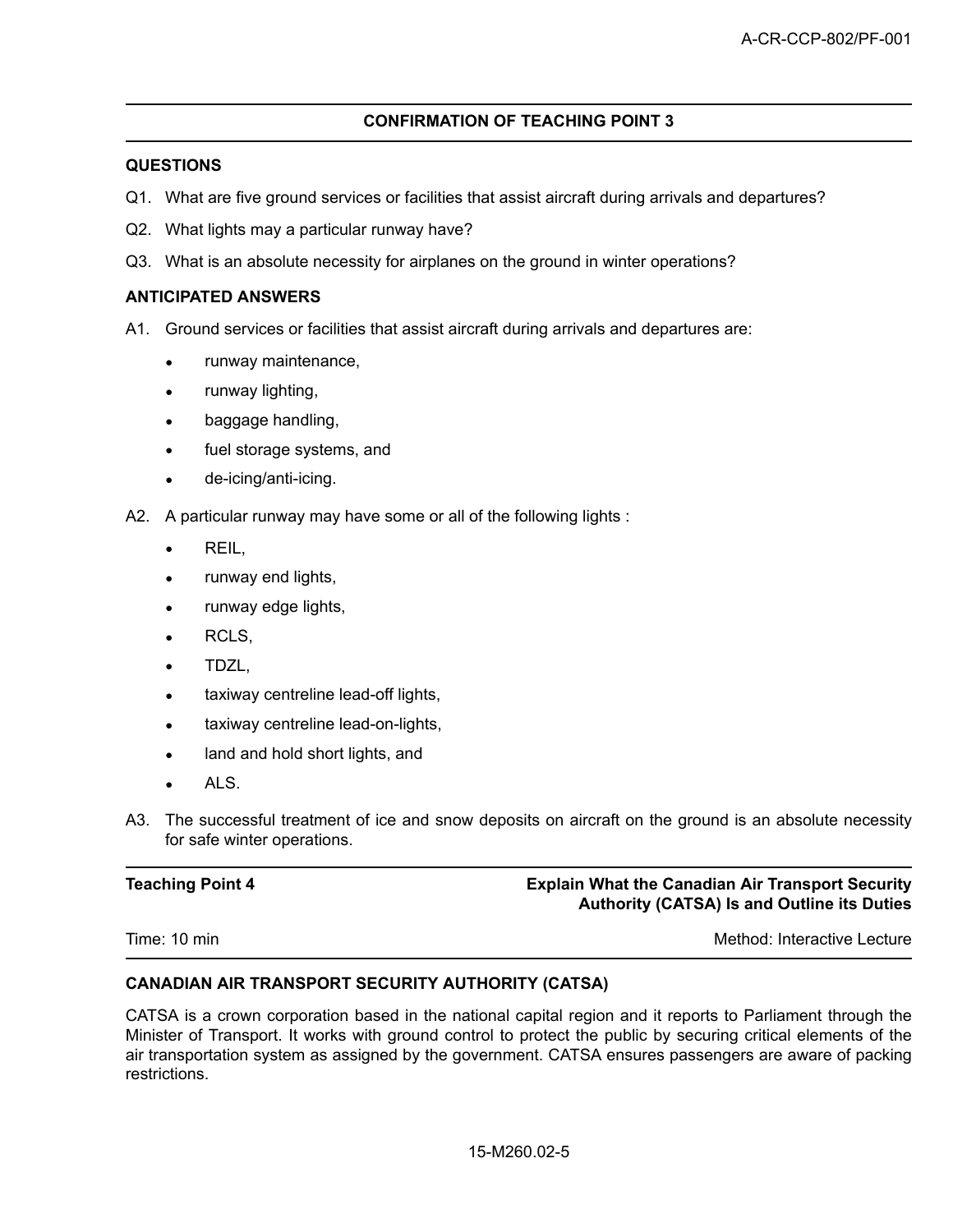#### **CATSA DUTIES AND RESPONSIBILITIES**

CATSA is responsible for the following:

- Pre-Board Screening (PBS) of passengers and their belongings at Canada's major airports must be conducted before every flight.
- Acquiring, deploying, operating, and maintaining Explosive Detection Systems (EDS) equipment at designated airports which covers 99 percent of air travellers in Canada.
- Contracting for RCMP policing services and implementation of the Canadian Air Carrier Protective Program. Working with the RCMP for the provision of on-board security services under the Canadian Air Carrier Protective Program. This program covers selected domestic, trans-border and international flights, and all flights to Reagan National Airport in Washington, DC.
- The implementation of a restricted area identification card. CATSA has implemented an enhanced restricted area identification card for non-passengers which includes the use of biometric identifiers. This card is issued by the airport authority and enhances the security of restricted areas at major Canadian airports. The program includes a national database authenticating the validity of the identification card.
- Non-Passenger Screening (NPS) entering airport restricted areas. NPS has been regulated by Transport Canada since February 2004 in order to add another layer of security to Canada's air transport security system. The purpose of NPS is to enhance both airport and civil aviation security by operating random and unpredictable security screening checkpoints at entry points to or within airport restricted areas.
- Supplemental airport policing service contributions. Contributions toward airport policing costs: in the aftermath of September 11, 2001, new measures were implemented at airports to increase police presence. The Government of Canada, through CATSA, has committed to assisting selected airports with these additional costs.

**Note:** Refer to the CATSA Website at www.catsa-acsta.gc.ca for an up-to-date list of baggage packing restrictions for air travellers.

#### **CONFIRMATION OF TEACHING POINT 4**

#### **QUESTIONS**

- Q1. What does CATSA stand for?
- Q2. What are three duties and responsibilities of CATSA?
- Q3. What item has CATSA implemented that includes the use of biometric identifiers?

#### **ANTICIPATED ANSWERS**

- A1. CATSA stands for Canadian Air Transport Security Authority.
- A2. Three duties and responsibilities of CATSA are (any three of the following):
	- pre-board screening of passengers and their belongings;
	- acquisition, deployment, operation and maintenance of explosive detection systems (eds);
	- contracting for RCMP policing services on selected flights and all flights to Reagan National Airport, Washington, DC;
	- the implementation of a restricted area identification card;
	- the screening of non-passengers (nps) entering airport restricted areas; and
	- making contributions for supplemental airport policing services.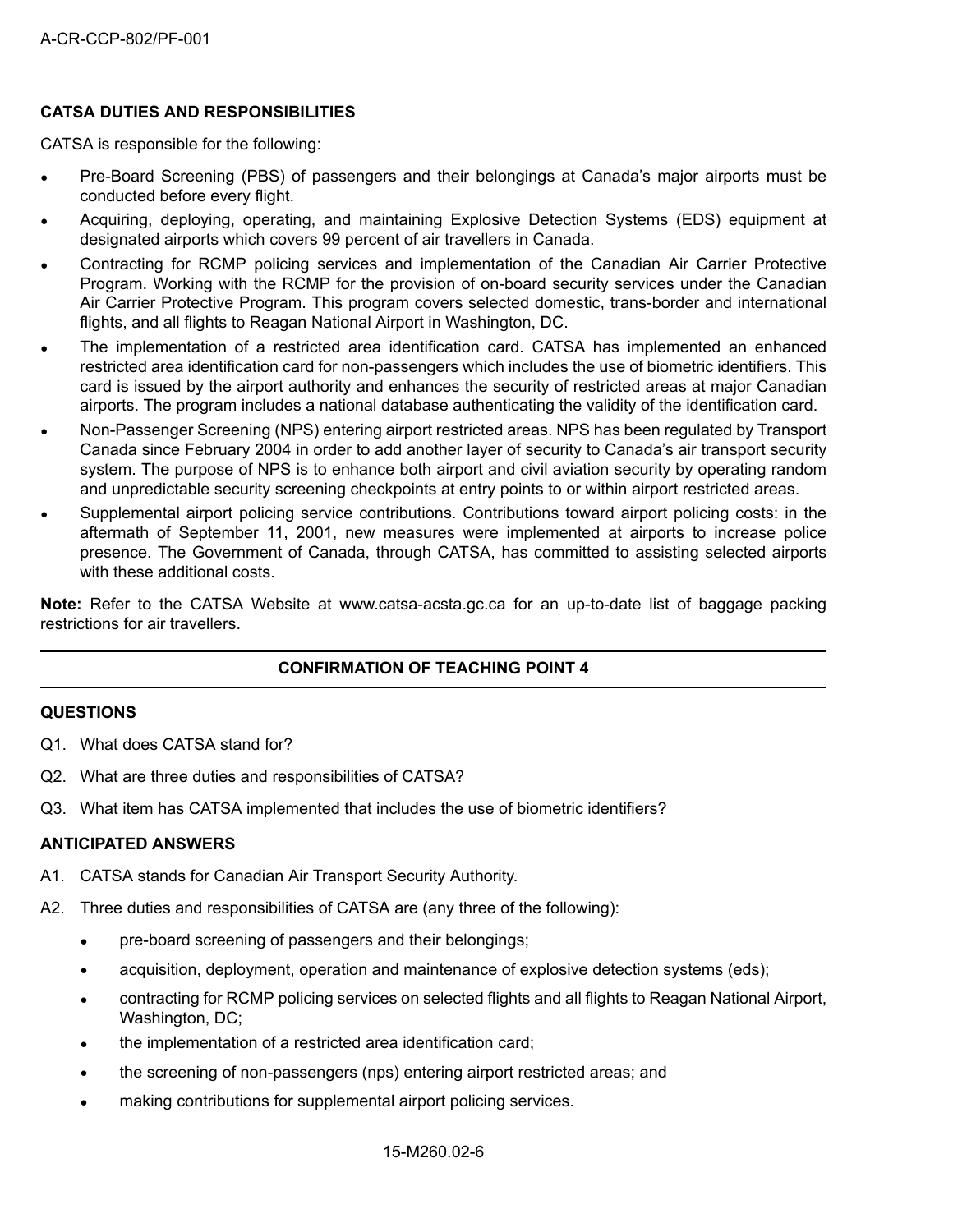A3. CATSA has implemented an enhanced restricted area identification card for non-passengers which includes the use of biometric identifiers.

#### **END OF LESSON CONFIRMATION**

#### **QUESTIONS**

- Q1. What does SMC stand for?
- Q2. What is runway maintenance responsible for?
- Q3. What does NPS stand for?

#### **ANTICIPATED ANSWERS**

- A1. SMC stands for surface movement control.
- A2. Runway maintenance is responsible for the runway upkeep within the airport grounds.
- A3. NPS stands for non-passenger screening.

#### **CONCLUSION**

#### **HOMEWORK/READING/PRACTICE**

N/A.

#### **METHOD OF EVALUATION**

N/A.

#### **CLOSING STATEMENT**

Discussing basic aerodrome operations at a civilian airport helps the cadet gain an awareness of the services and facilities present at an aerodrome. This may generate an interest in aerodrome operations and may lead to future opportunities in the Air Cadet Program.

#### **INSTRUCTOR NOTES/REMARKS**

N/A.

#### **REFERENCES**

C3-098 Canadian Air Transport Security Authority (CATSA). (2007). *Canadian Air Transport Security Authority: Mandate.* Retrieved 19 February 2007, from http://www.catsa-acsta.gc.ca/english/about\_propos/.

C3-099 Airport Innovation. (2007). *Airport Ground Control Equipment.* Retrieved 21 February 2007, from http:// www.airportinnovation.com/airport\_ground.php.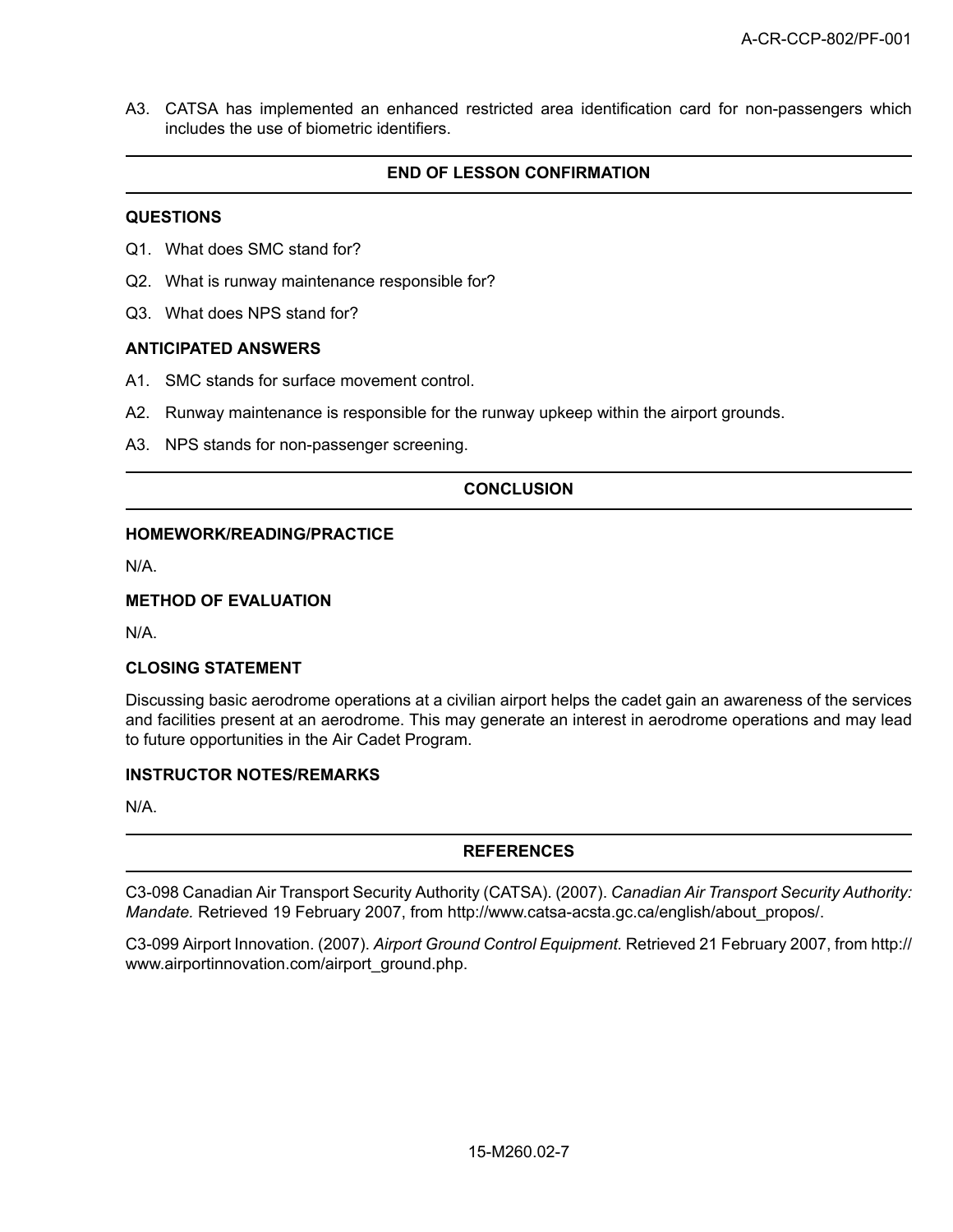THIS PAGE INTENTIONALLY LEFT BLANK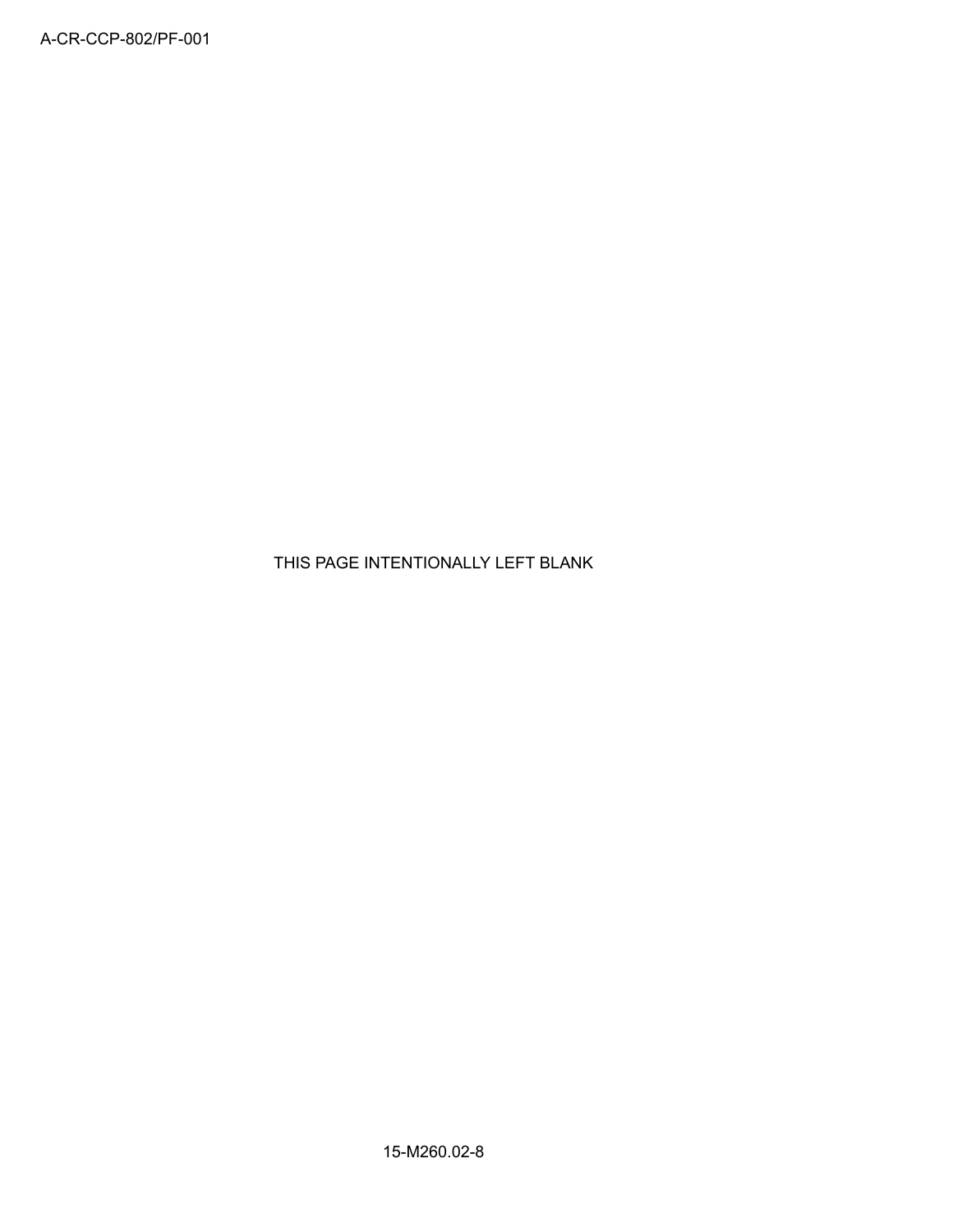

#### **ROYAL CANADIAN AIR CADETS**

### **PROFICIENCY LEVEL TWO**

#### **INSTRUCTIONAL GUIDE**



#### **SECTION 3**

#### **EO C260.04 – PERFORM MARSHALLING**

Total Time: 30 min

#### **PREPARATION**

#### **PRE-LESSON INSTRUCTIONS**

Resources needed for the delivery of this lesson are listed in the lesson specification located in A-CR-CCP-802/ PG-001, Chapter 4. Specific uses for said resources are identified throughout the Instructional Guide within the TP for which they are required.

Review the lesson content and become familiar with the material prior to delivering the lesson.

Paste flash cards located at Annex A with marshalling signals on one side of the card and marshalling commands on the reverse (e.g. 1-2, 3-4, 5-6, etc.).

#### **PRE-LESSON ASSIGNMENT**

N/A.

#### **APPROACH**

An interactive lecture was chosen for TP1 to present basic material on marshalling duties, orient the cadets to the topic and to generate interest.

Demonstration and performance was chosen for TP2 as it allows the instructor to explain and demonstrate the skill the cadet is expected to acquire while providing an opportunity for the cadets to practice the skill under supervision.

A game was chosen for TP3 as it is a fun and challenging way to practice the skills taught during the lesson and to confirm the cadets' knowledge of the material.

#### **INTRODUCTION**

#### **REVIEW**

N/A.

#### **OBJECTIVES**

By the end of the lesson the cadet will have performed aircraft marshalling movements.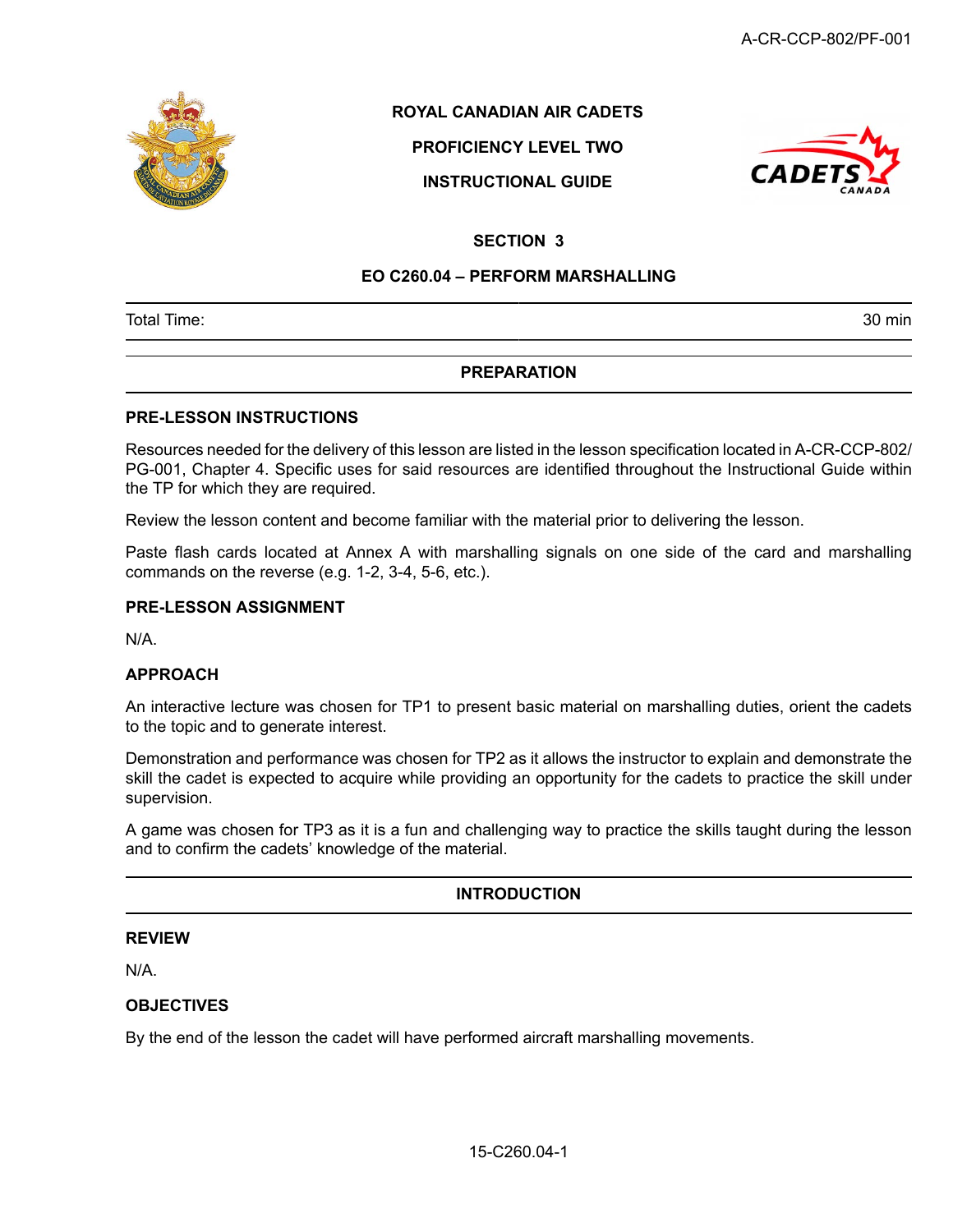#### **IMPORTANCE**

It is important for the cadet to be familiar with marshalling signals as an orientation to aerodrome activities. Marshalling aircraft is one of the many duties performed by ground crew/maintenance staff at an aerodrome. Familiarizing the cadets with these tasks will expand their awareness of different roles in aerodrome operations.

#### **Teaching Point 1 Discuss the Importance of Marshalling at an Aerodrome**

Time: 5 min Method: Interactive Lecture Contractive Lecture Contractive Lecture Contractive Lecture

#### **WHY IS AIRCRAFT MARSHALLING USED?**

• Aircraft marshalling ensures the safety of all aircraft and personnel on the ground. Marshalling is used to direct aircraft. The marshaller uses hand-held lighted wands to give signals to a pilot; the pilot then manoeuvres the aircraft into the correct position.

#### **WHEN IS AIRCRAFT MARSHALLING USED?**

• Aircraft marshalling is used when there are multiple aircraft moving on the ground, or a large aircraft is moving under its own power.

#### **WHERE IS AIRCRAFT MARSHALLING USED?**

• Aircraft marshalling is used when aircraft enter, depart or manoeuvre on the apron of an aerodrome.

#### **CONFIRMATION OF TEACHING POINT 1**

#### **QUESTIONS**

- Q1. Why is marshalling used?
- Q2. When is marshalling used?
- Q3. Where is marshalling used?

#### **ANTICIPATED ANSWERS**

- A1. Where is marshalling used?
- A2. While aircraft are moving under their own power on the ground.
- A3. On the apron of an aerodrome.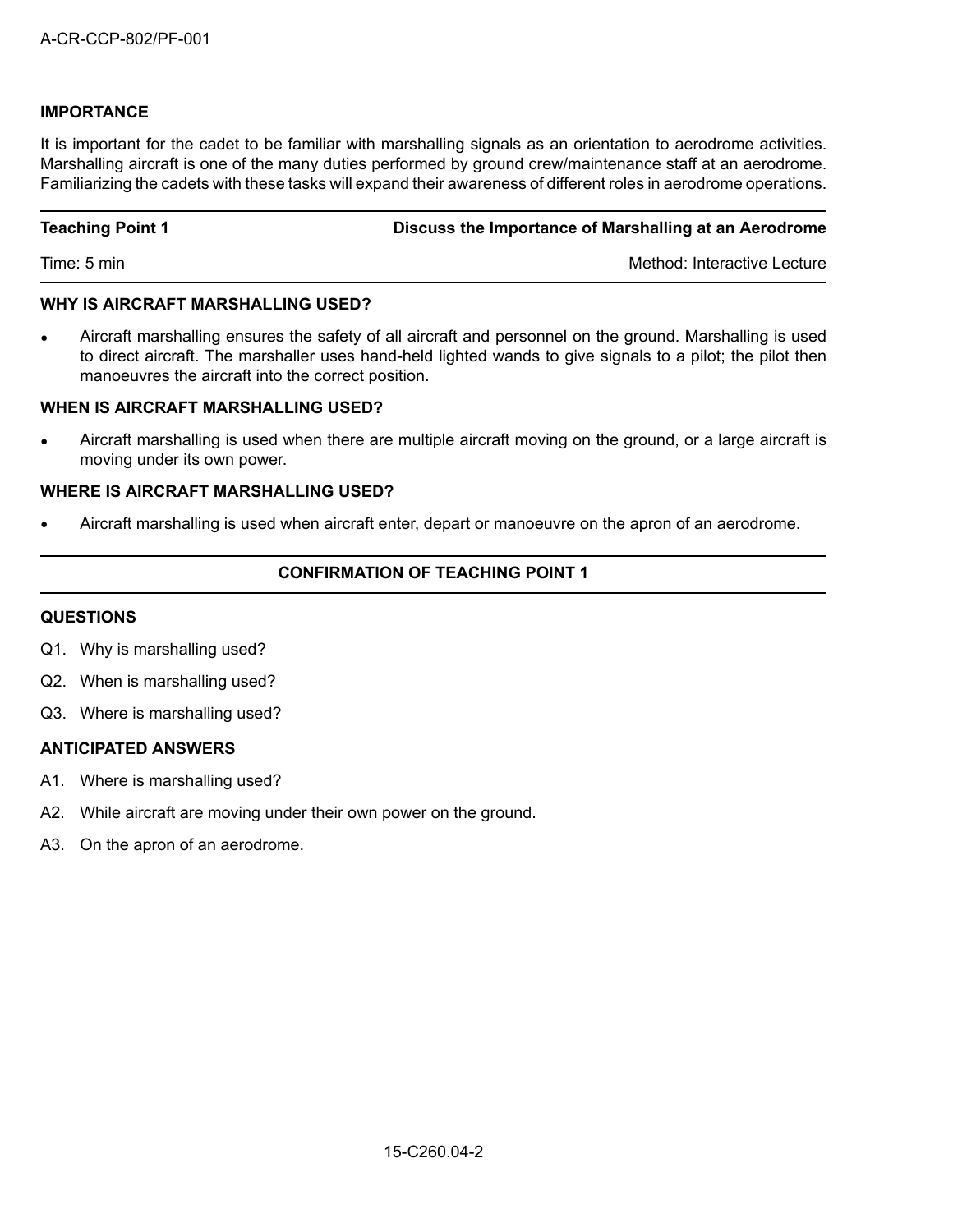#### **Teaching Point 2 Demonstrate and Allow Cadets to Practice Marshalling Signals**

Time: 10 min Method: Demonstration and Performance

 $\mathbf{u}_i$ Using marshalling wands or lighted hand-held wands, demonstrate the following aircraft marshalling signals: stop, move ahead, move back, turn left, • • turn right, slow down, all clear, cut engines, and • start engines.



In the real environment these signals are to be executed by the marshaller while positioned forward of the left wing tip of the aircraft, within view of the pilot.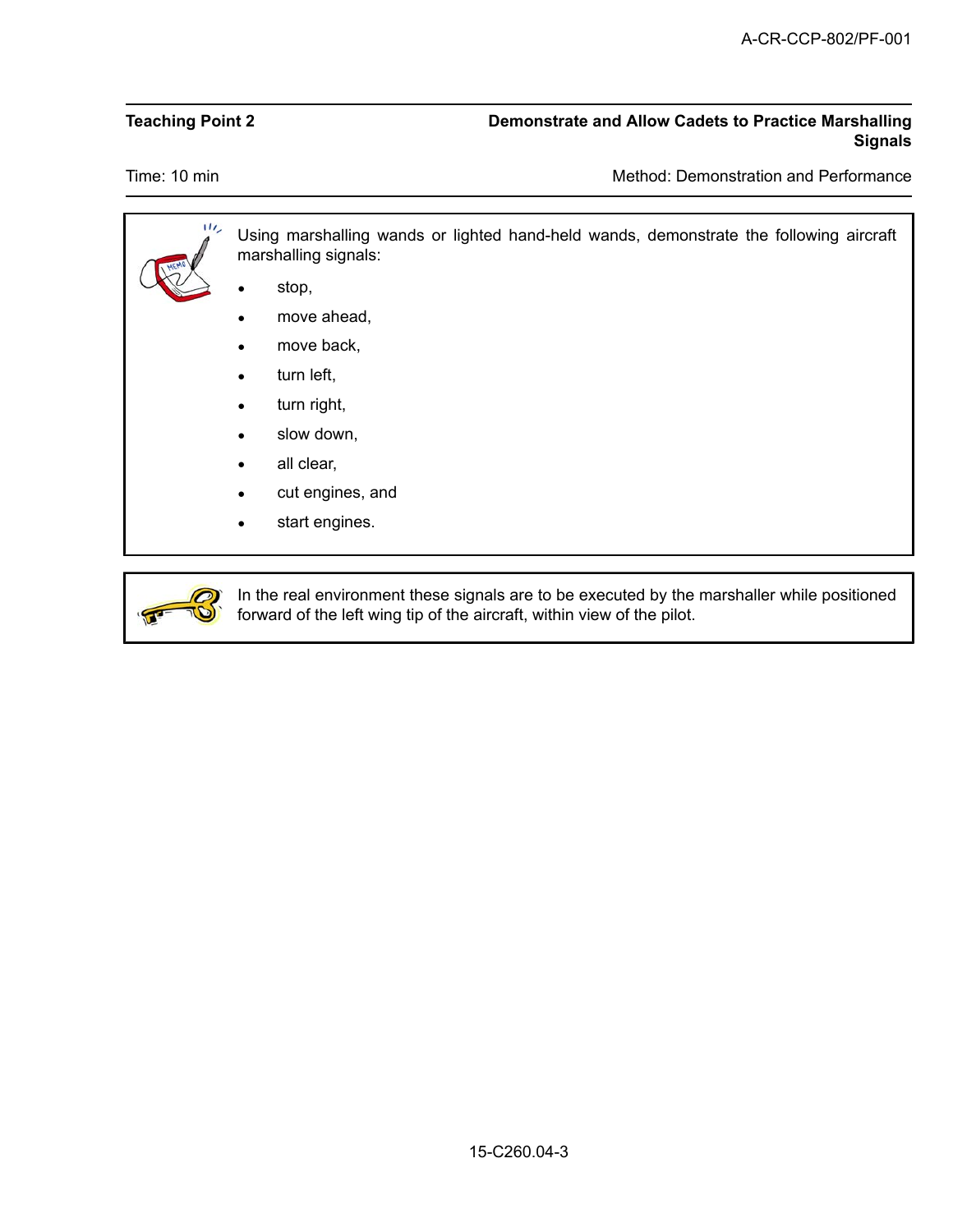| Imperial Oil Limited. (2007). Aeronautical Information Manual.<br>Retrieved 26 February 2007, from http://www.esso.ca/<br>Canada-English/Products/Aviation/PS_A_Marshalling.asp<br>Figure 1 Marshalling Stop              | Raise arms straight above the head.<br>Move arms back and forth, crossing arms over the<br>head.                                                                                                                                        |
|---------------------------------------------------------------------------------------------------------------------------------------------------------------------------------------------------------------------------|-----------------------------------------------------------------------------------------------------------------------------------------------------------------------------------------------------------------------------------------|
| Imperial Oil Limited. (2007). Aeronautical Information Manual.<br>Retrieved 26 February 2007, from http://www.esso.ca/<br>Canada-English/Products/Aviation/PS_A_Marshalling.asp<br>Figure 2 Marshalling Move Ahead        | Arms are in the prove position, bent at the elbow, in<br>front of the body with the upper arm parallel to the<br>ground.<br>Move the hands from in front of the body toward the<br>head.                                                |
| Imperial Oil Limited. (2007). Aeronautical Information Manual.<br>Retrieved 26 February 2007, from http://www.esso.ca/<br>Canada-English/Products/Aviation/PS_A_Marshalling.asp<br>Figure 3 Marshalling Move Back         | Starting with the arms straight at the sides of<br>the body, move arms from the waist toward the<br>shoulders, out and away from the body.                                                                                              |
| Imperial Oil Limited. (2007). Aeronautical Information Manual.<br>Retrieved 26 February 2007, from http://www.esso.ca/<br>Canada-English/Products/Aviation/PS_A_Marshalling.asp<br>Figure 4 Marshalling Turn to Your Left | The right arm points to the right.<br>The left arm is in the prove position, bent at the<br>elbow, away from the body with the left hand above<br>the head.<br>Move the left arm back and forth from the shoulder<br>to above the head. |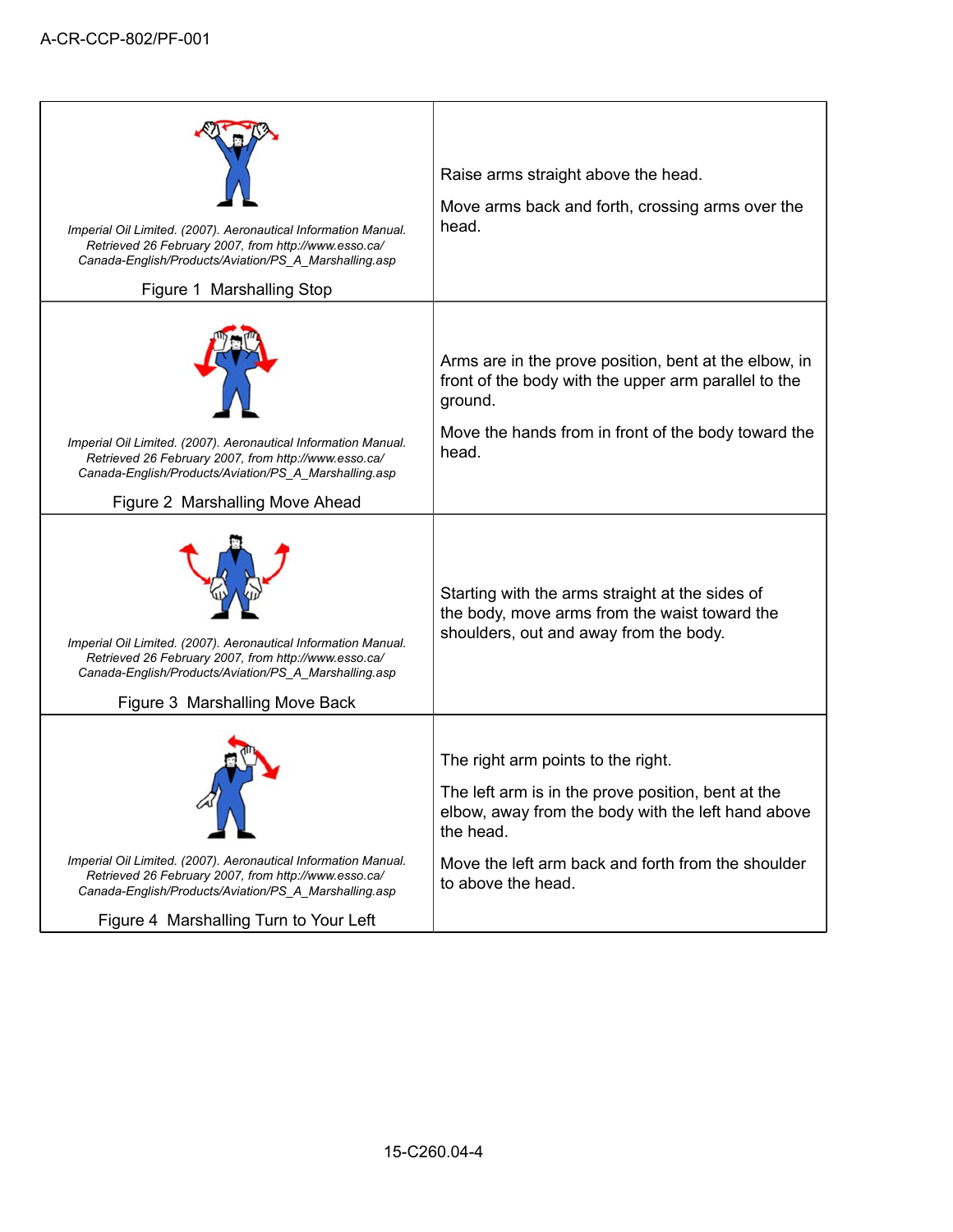| Imperial Oil Limited. (2007). Aeronautical Information Manual.<br>Retrieved 26 February 2007, from http://www.esso.ca/<br>Canada-English/Products/Aviation/PS_A_Marshalling.asp<br>Figure 5 Marshalling Turn to Your Right | The right arm points to the right.<br>The left arm is in the prove position, bent at the<br>elbow, away from the body with the left hand above<br>the head.<br>Move the left arm back and forth from the shoulder<br>to above the head.          |
|----------------------------------------------------------------------------------------------------------------------------------------------------------------------------------------------------------------------------|--------------------------------------------------------------------------------------------------------------------------------------------------------------------------------------------------------------------------------------------------|
| Imperial Oil Limited. (2007). Aeronautical Information Manual.<br>Retrieved 26 February 2007, from http://www.esso.ca/<br>Canada-English/Products/Aviation/PS_A_Marshalling.asp<br>Figure 6 Marshalling Slow Down          | With the arms out in front of the body, move the<br>arms up and down from the waist to the shoulders.                                                                                                                                            |
| Imperial Oil Limited. (2007). Aeronautical Information Manual.<br>Retrieved 26 February 2007, from http://www.esso.ca/<br>Canada-English/Products/Aviation/PS_A_Marshalling.asp<br>Figure 7 Marshalling All Clear          | The left arm remains at the side of the body.<br>The right arm is in the prove position, bent at the<br>elbow, in front of the body with the upper arm<br>parallel to the ground.<br>Give the thumbs up signal with the right hand.              |
| Imperial Oil Limited. (2007). Aeronautical Information Manual.<br>Retrieved 26 February 2007, from http://www.esso.ca/<br>Canada-English/Products/Aviation/PS_A_Marshalling.asp<br>Figure 8 Marshalling Cut Engines        | The left arm remains at the side of the body.<br>Position the right arm out from the shoulder, parallel<br>to the tarmac. The right arm should be bent at the<br>elbow.<br>With the right hand, make a cutting motion in front of<br>the throat. |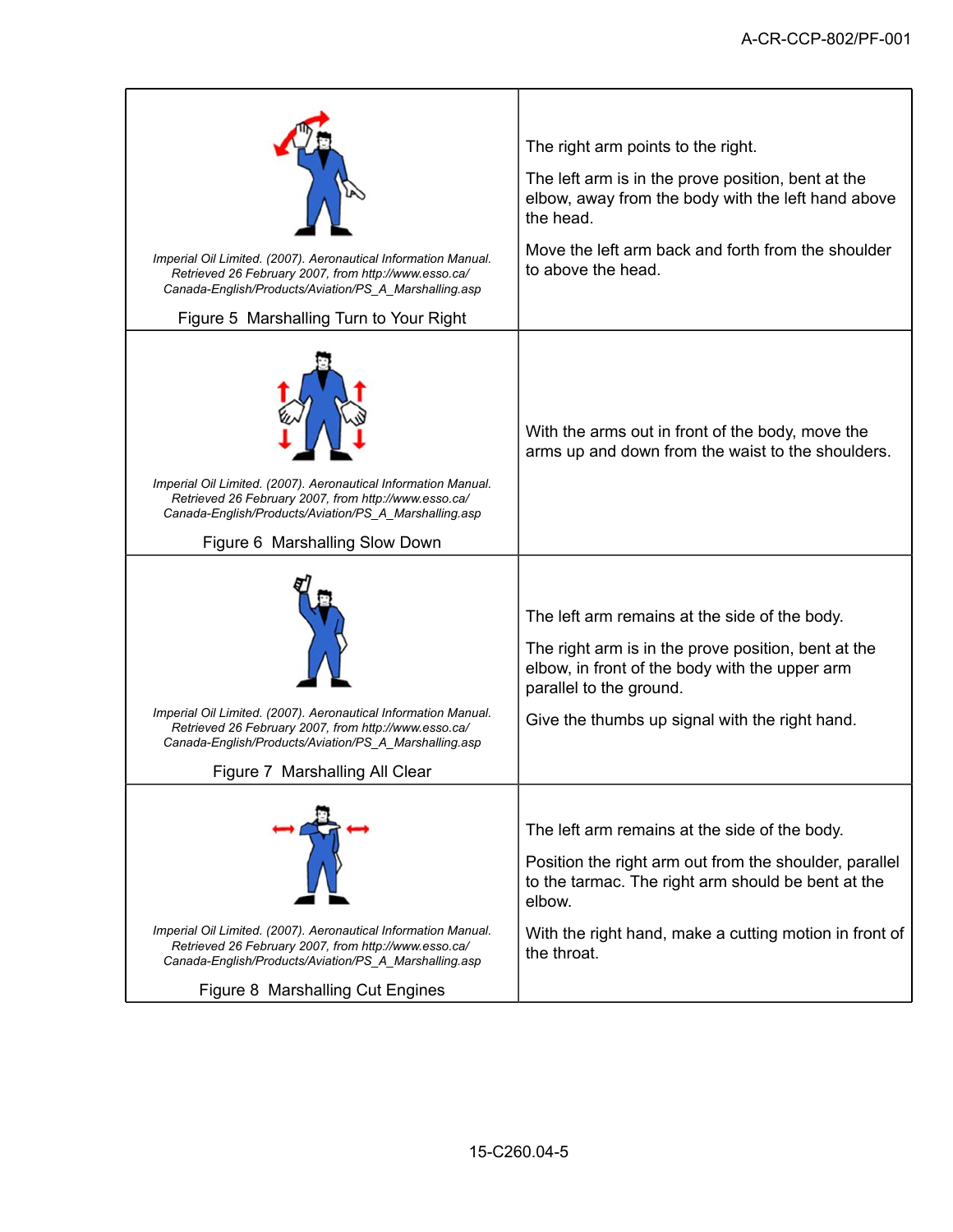

*Imperial Oil Limited. (2007). Aeronautical Information Manual. Retrieved 26 February 2007, from http://www.esso.ca/ Canada-English/Products/Aviation/PS\_A\_Marshalling.asp*

Figure 9 Marshalling Start Engine(s)

With the left arm straight above the head, form a "V" with the index and middle fingers.

With the right arm bent and the upper arm parallel to the tarmac, point the index finger up and curl the fingers.

Make a circular, counterclockwise motion with the right hand.



After each marshalling motion is demonstrated, the cadets will practice the motion. After demonstrating all signals, call out each signal and have the cadets execute them. Any combination of signals may be used. Flash cards can also be used for confirmation of this information.

### **CONFIRMATION OF TEACHING POINT 2**

#### **QUESTIONS**

- Q1. What is the marshalling signal for "start engine"?
- Q2. What is the marshalling signal for "stop"?
- Q3. What is the marshalling signal for "slow down"?

### **ANTICIPATED ANSWERS**

A1.



A3.





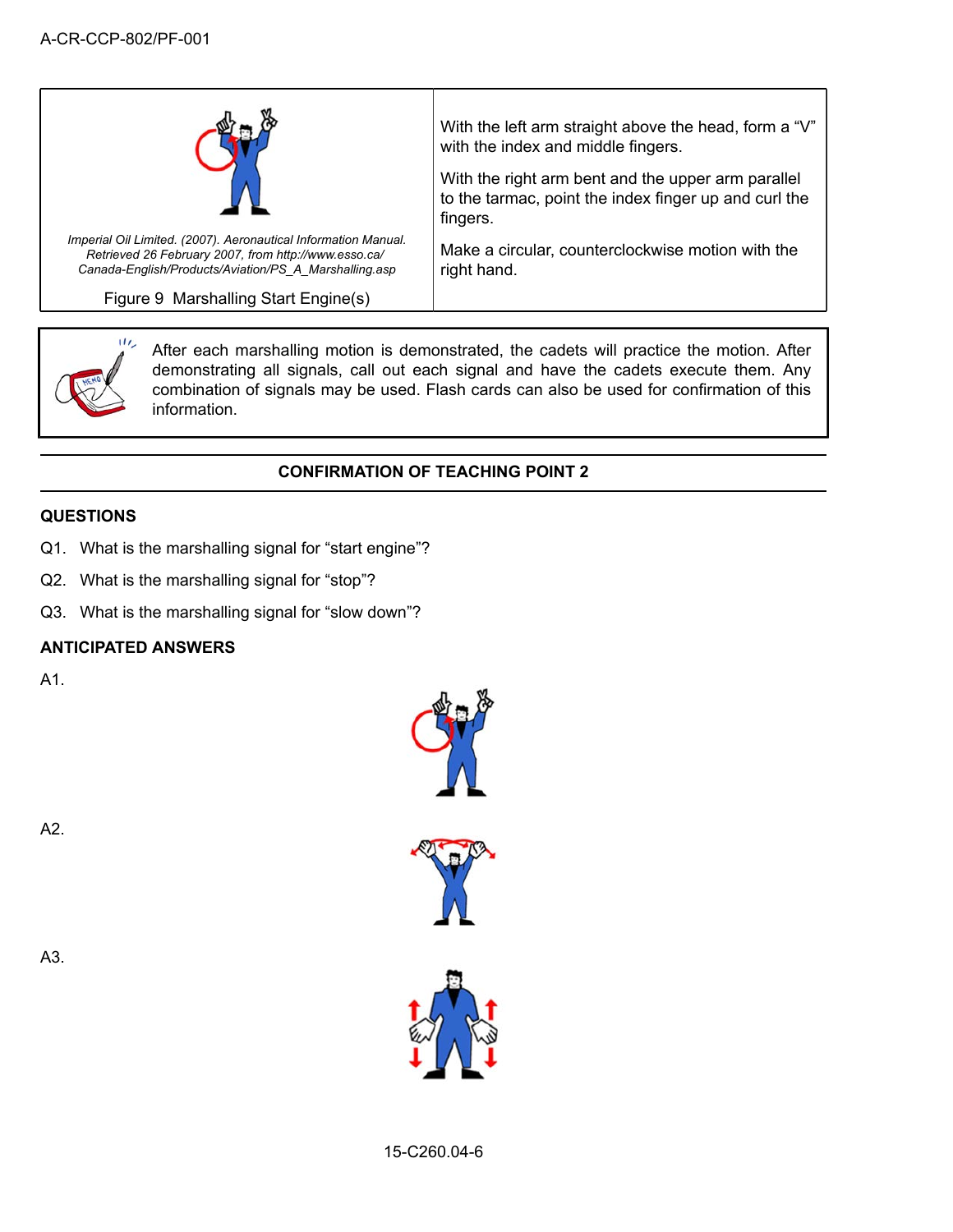#### **Teaching Point 3 Allow Cadets to Practice Marshalling Signals**

Time: 10 min Method: Game



Choose one game from the following.

Either of these two games will be considered confirmation of this lesson.

Cadets will play a game where they pretend to marshal aircraft, or play the game "Simon Says". Either the instructor or a cadet may play the role of Simon. This game may be repeated as many times as needed for confirmation of the material.

### **ACTIVITY**

#### **OBJECTIVE**

The objective of this game is to have the cadets practice marshalling signals.

#### **RESOURCES**

Marshalling wands or hand-held lighted wands.

#### **ACTIVITY LAYOUT**

This activity is to be conducted in a darkened work area suitable for practicing marshalling motions.

#### **ACTIVITY INSTRUCTIONS**

Cadets will play a game where they simulate marshalling aircraft. This game is done in pairs. The first cadet will marshal using marshalling wands or lighted wands. The second cadet will act as the aircraft. The second cadet will take directions from the signals given. The objective of the game is to park the "aircraft" safely.

#### **SAFETY**



While cadets are holding the wands, ensure the cadets are at least an arm's length apart to prevent wands from colliding.

### **ACTIVITY**

#### **OBJECTIVE**

The objective of this game is to have the cadets practice marshalling signals.

#### **RESOURCES**

Marshalling wands or hand-held lighted wands.

#### **ACTIVITY LAYOUT**

This activity is to be conducted in a darkened work area suitable for practicing marshalling motions.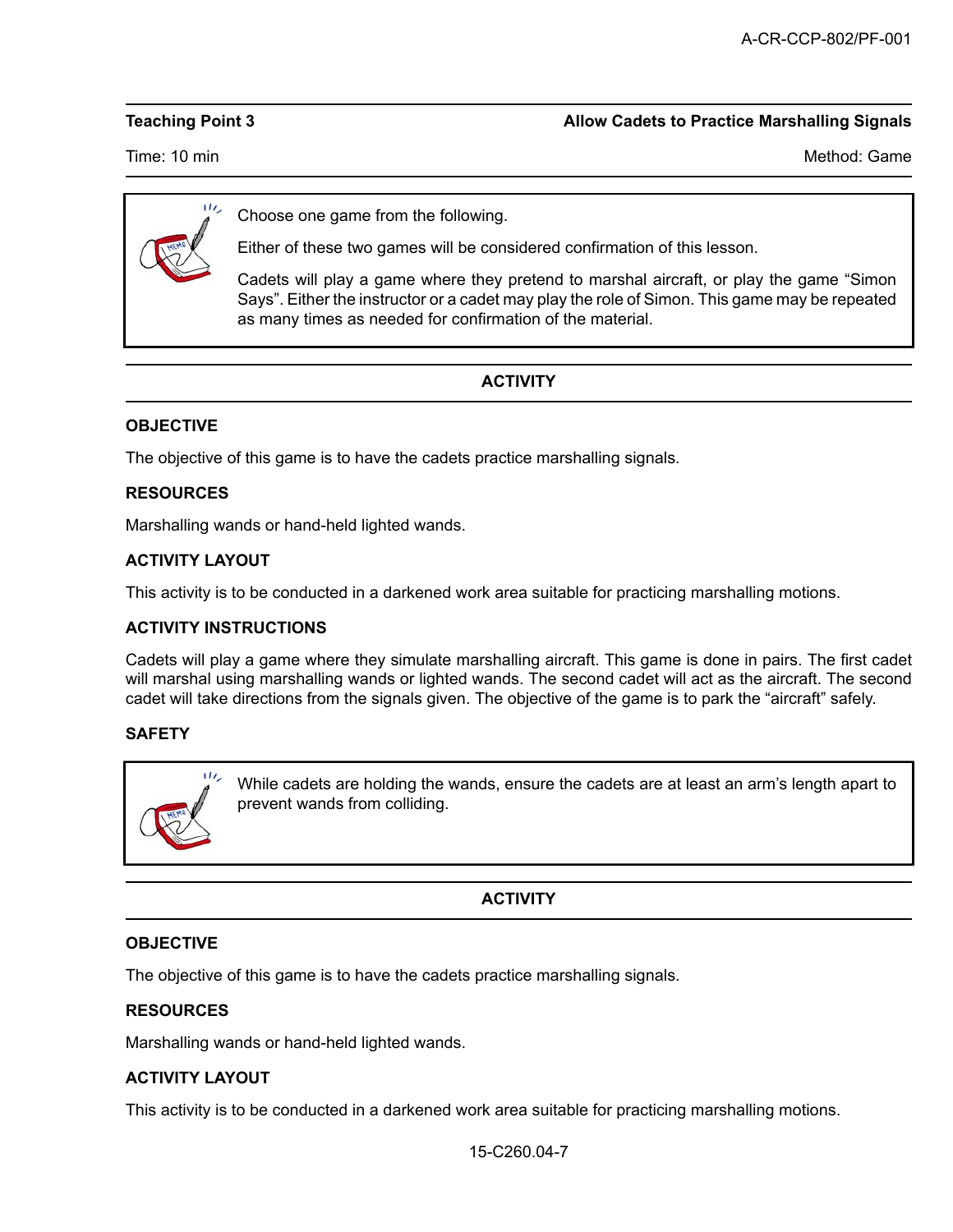#### **ACTIVITY INSTRUCTIONS**

"Simon Says" is a game for three or more players. One of the people plays the role of Simon. The other players must do what Simon tells them to do. The key phrase is "Simon Says". If Simon says, "Simon says marshal stop", the rest of the players must marshal the signal for stop. If players do not marshal the signal for stop, those players are eliminated.

If Simon simply says, "Marshal stop", without saying "Simon says" first, the rest of the players should not marshal the signal stop; however, if any players marshall any signal, they are eliminated.

The game continues until there is only one player left. The last player in the game is considered the winner.

#### **SAFETY**



While cadets are holding the wands, ensure the cadets are at least an arm's length apart to prevent wands from colliding.

#### **CONFIRMATION OF TEACHING POINT 3**

The cadets' participation in the activity will serve as the confirmation of this TP.

#### **END OF LESSON CONFIRMATION**

The cadets' participation in the marshalling activity will serve as the confirmation of this lesson.

#### **CONCLUSION**

#### **HOMEWORK/READING/PRACTICE**

N/A.

#### **METHOD OF EVALUATION**

N/A.

#### **CLOSING STATEMENT**

This lesson was an introduction to aerodrome activities. Marshalling aircraft is one of the many duties performed by ground crew/maintenance staff at an aerodrome.

#### **INSTRUCTOR NOTES/REMARKS**

N/A.

#### **REFERENCES**

C0-057 Transport Canada. (2006). *Aeronautical Information Manual.* Retrieved 26 September 2006, from http:// www.tc.gc.ca/CivilAviation/publications/tp14371/AIR/1-1.htm#1-8.

C3-116 A-CR-CCP-263/PT-001/(ISBN 0-9680390-5-7) MacDonald, A. F. and Peppler, I. L. (2000). *From the Ground Up: Millennium Edition.* Ottawa, ON: Aviation Publishers Co. Ltd.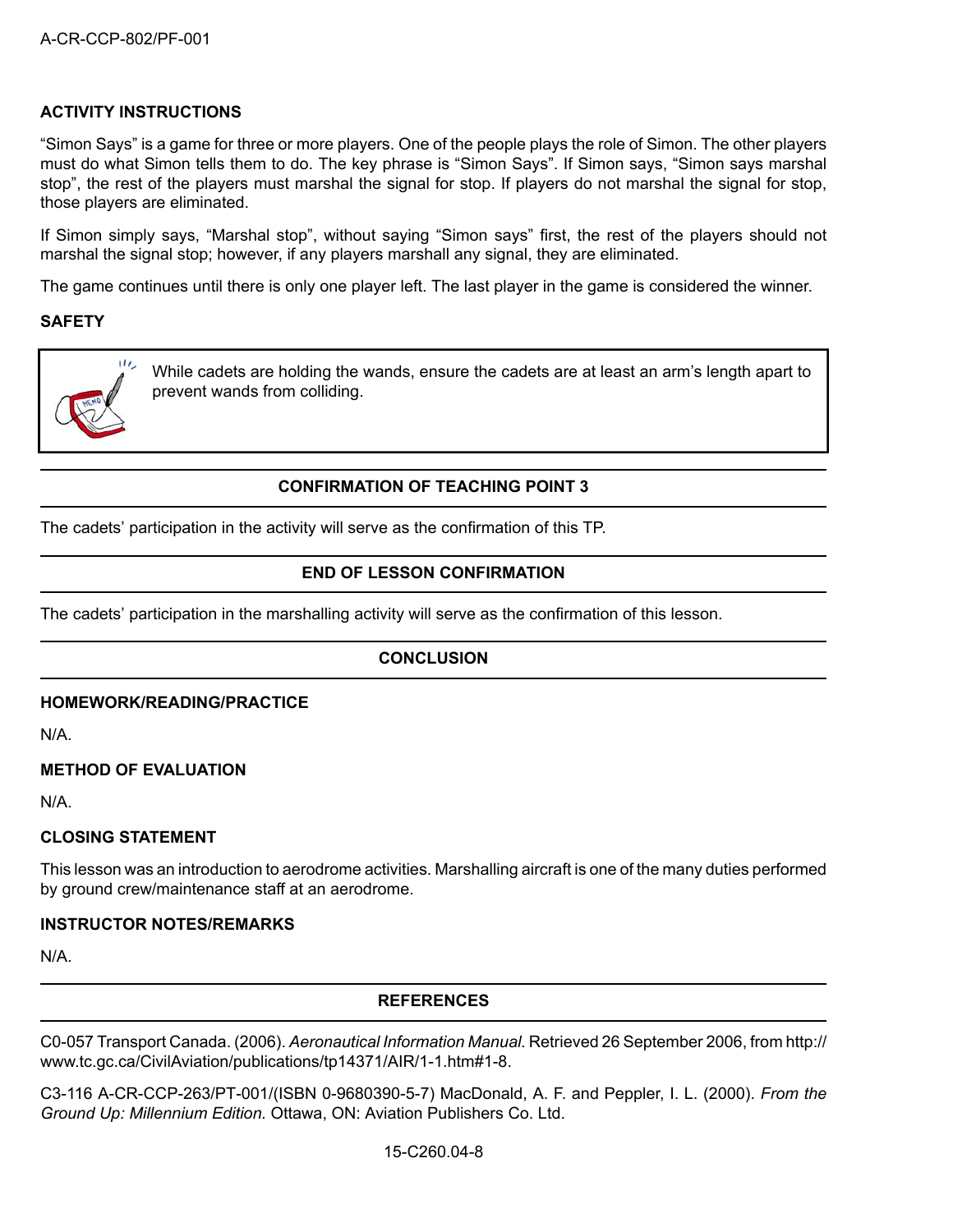C3-133 Imperial Oil Limited. (2007). *Marshalling Signals.* Retrieved 26 February 2007, from http://www.esso.ca/ Canada-English/Products/Aviation/PS\_A\_Marshalling.asp.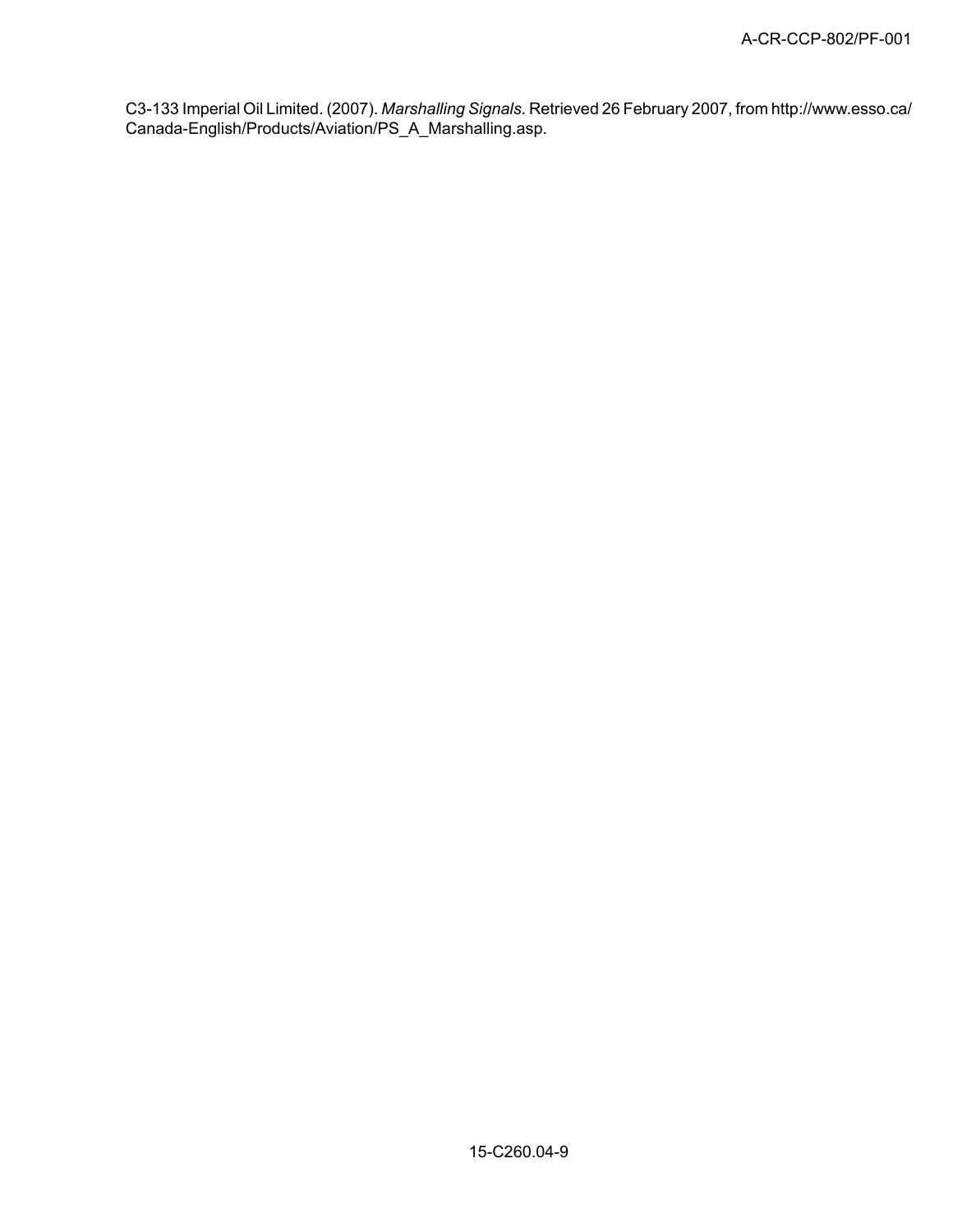THIS PAGE INTENTIONALLY LEFT BLANK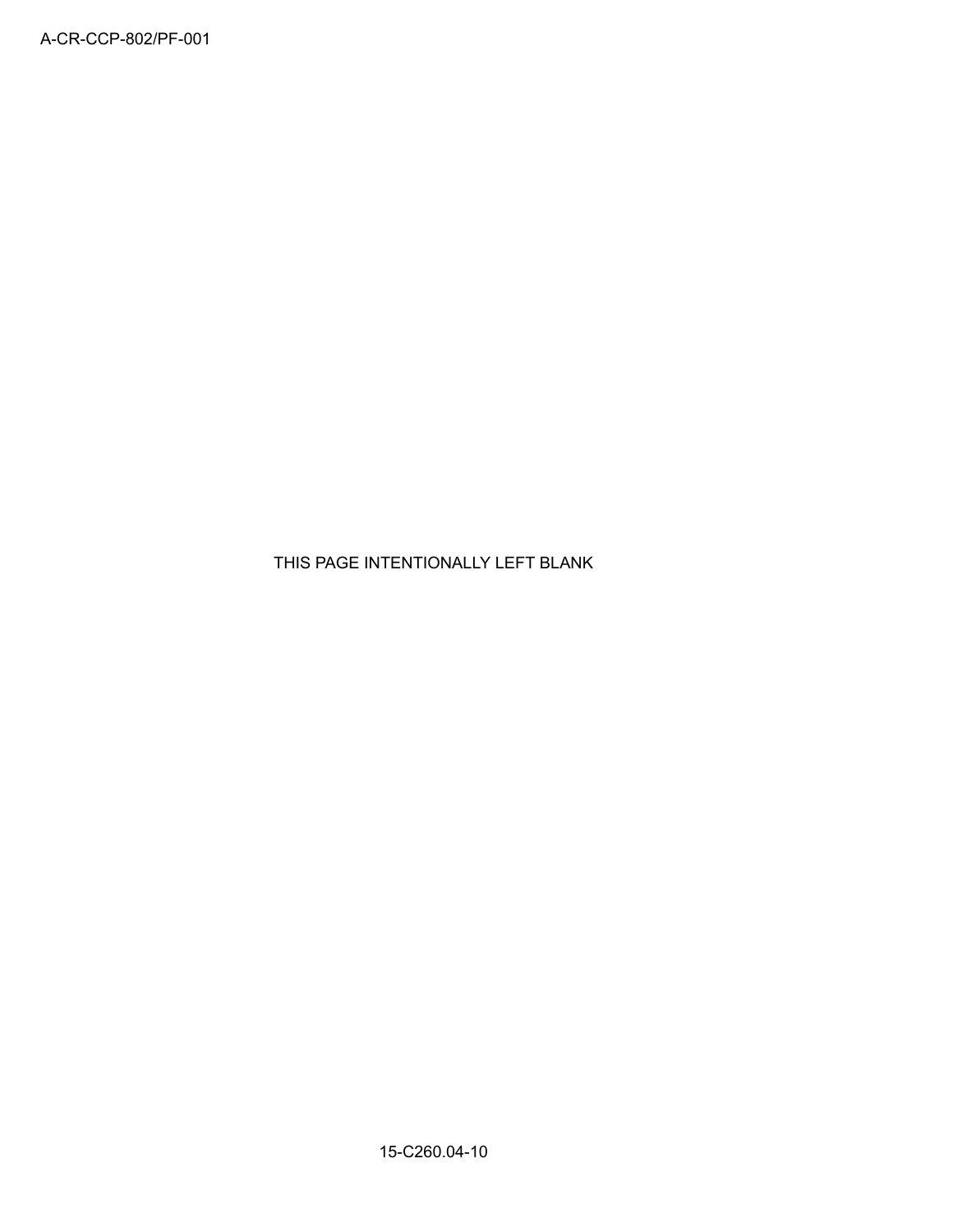#### **MARSHALLING COMMANDS FLASH CARDS**

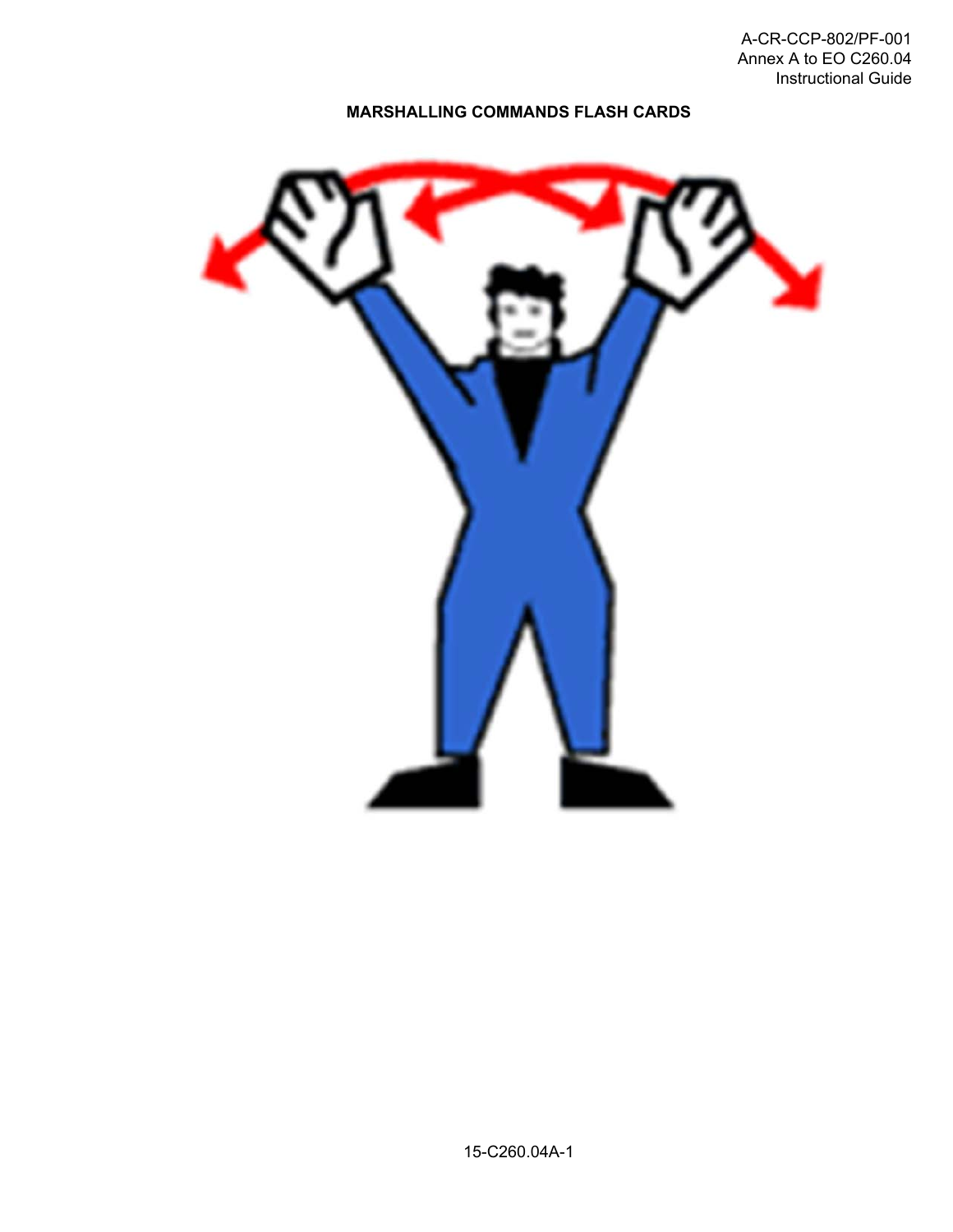### STOP

Raise arms straight above the head.

Move arms back and forth, crossing arms over the head.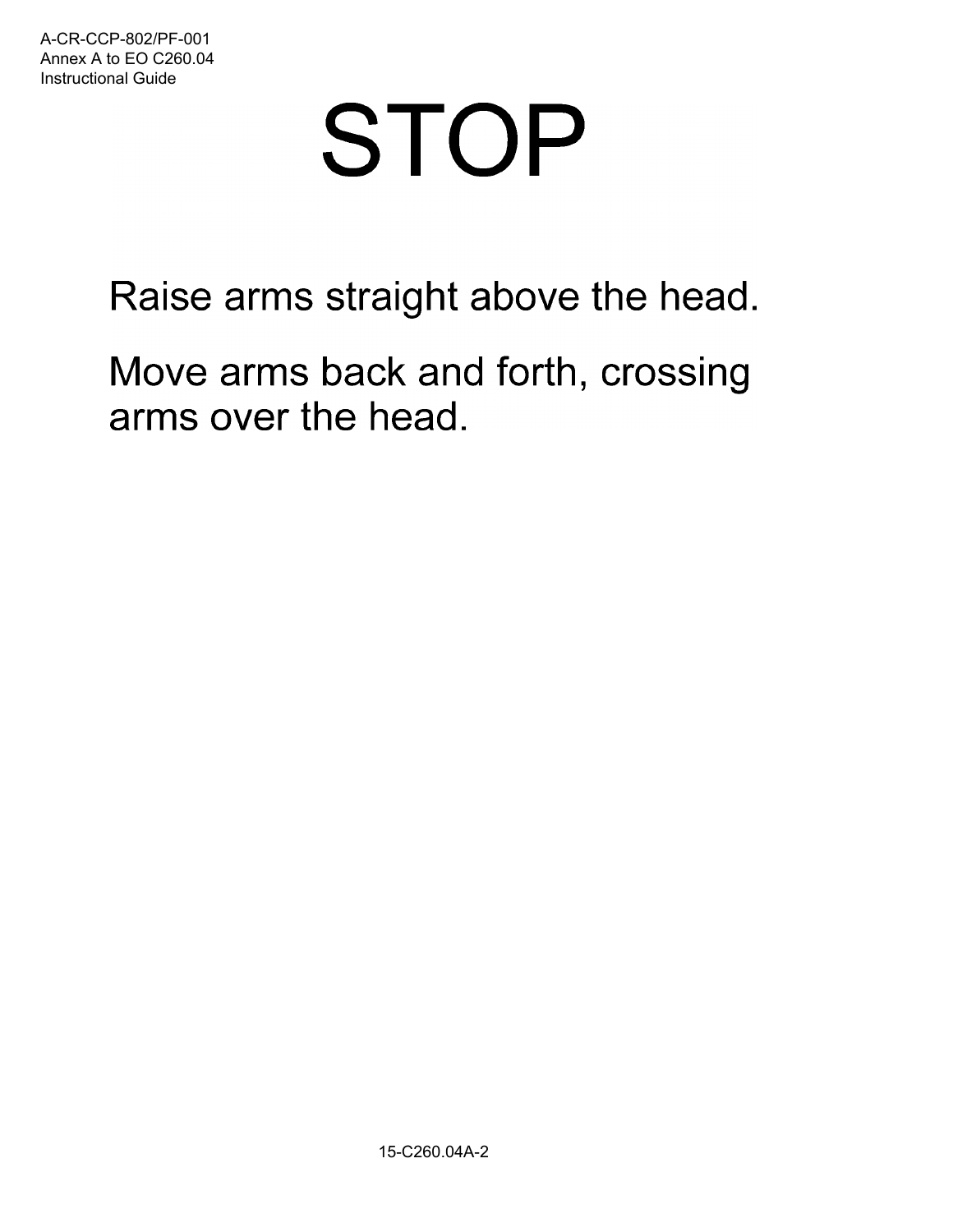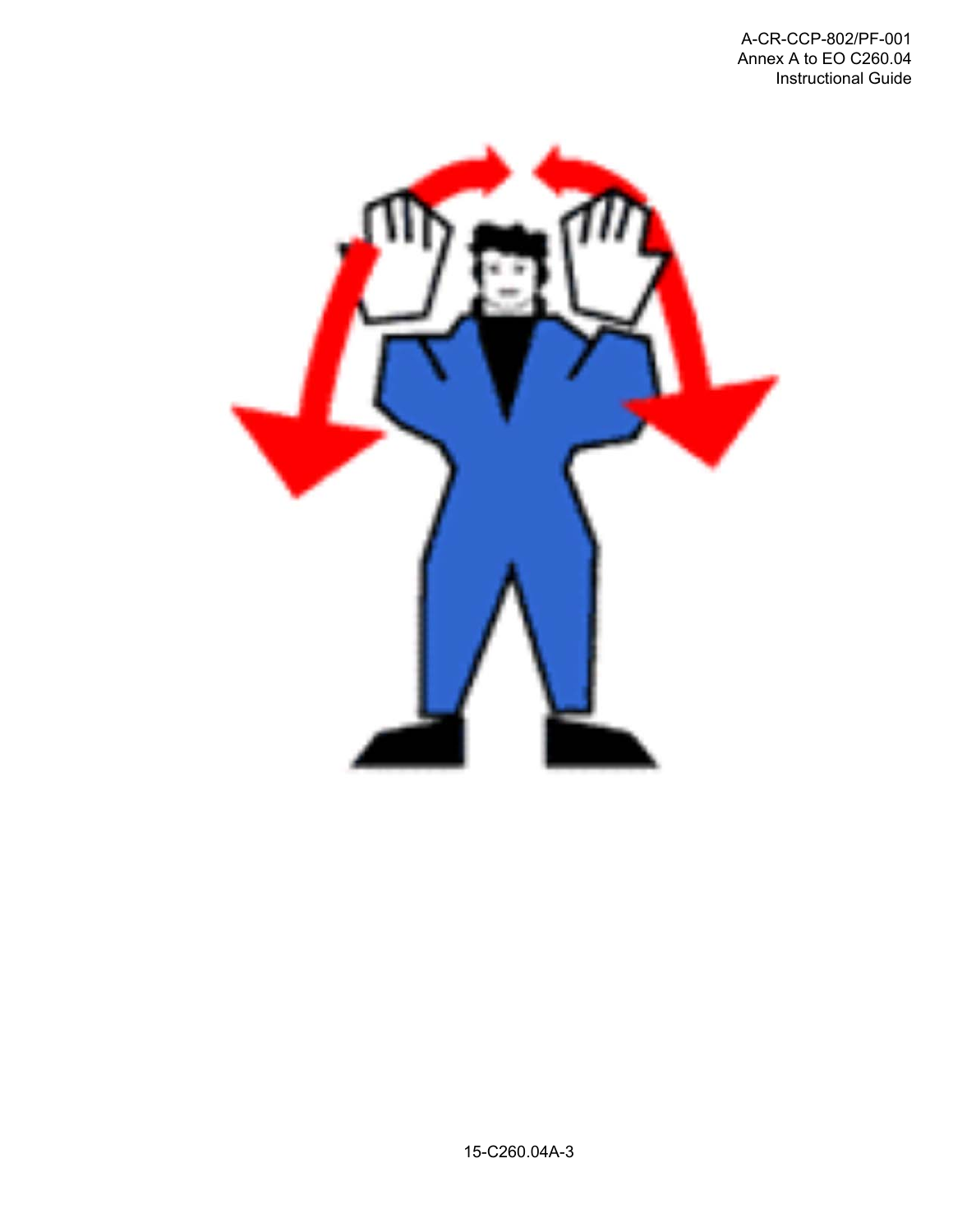# MOVE AHEAD

Arms are in the prove position, bent at the elbow, in front of the body with the upper arm parallel to the ground.

Move the hands from in front of the body toward the head.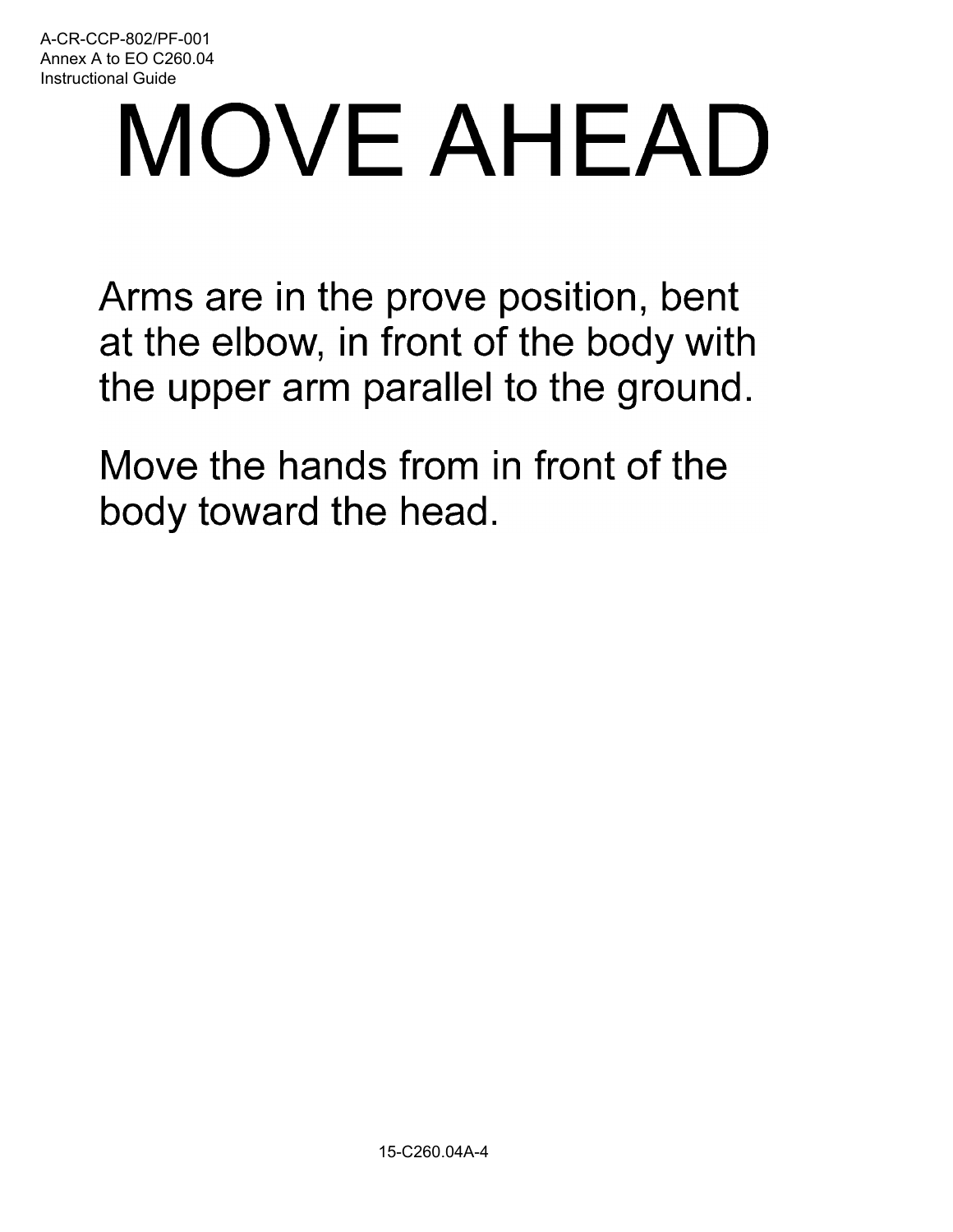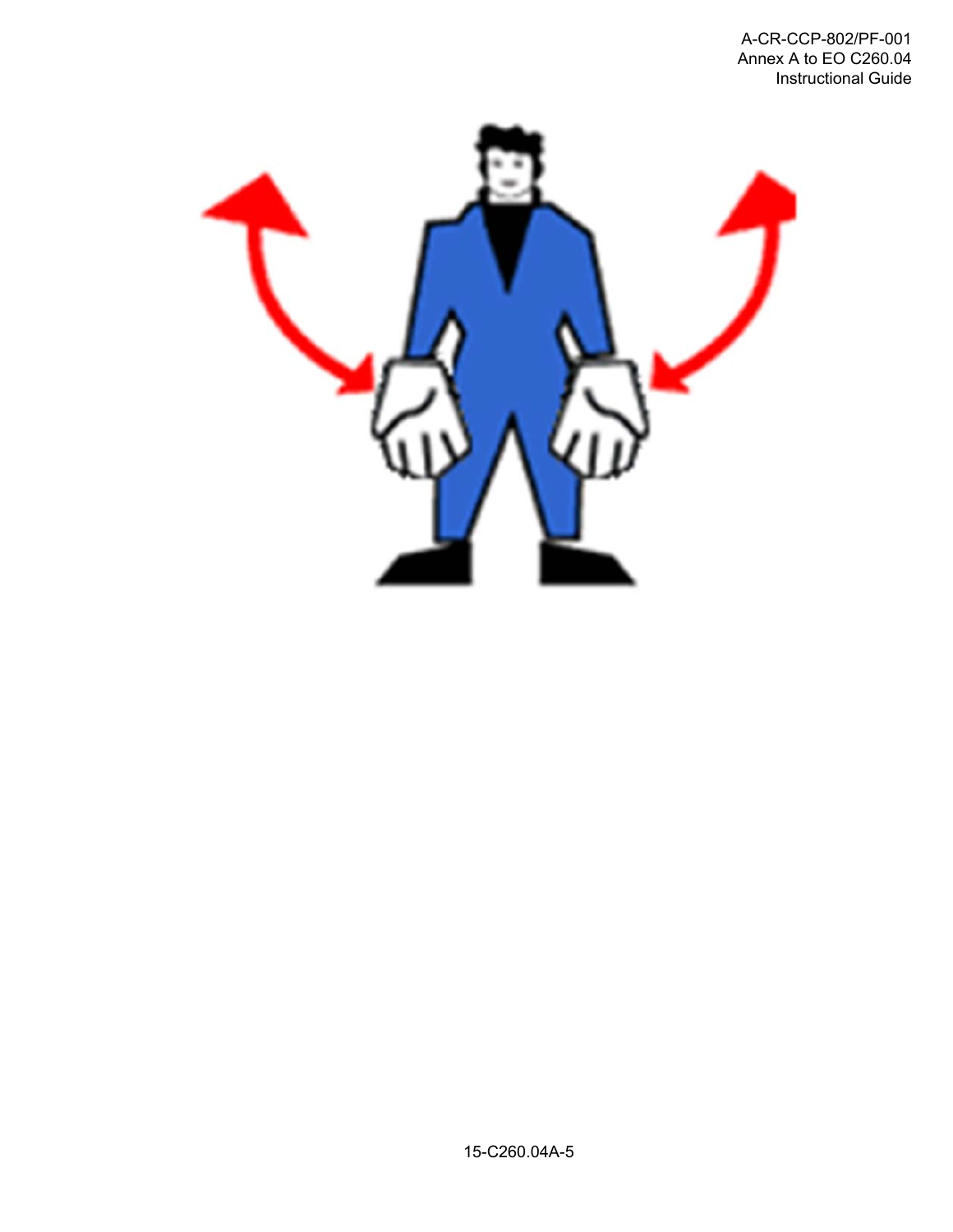## MOVE BACK

Starting with the arms straight at the sides of the body, move arms from the waist toward the shoulders, out and away from the body.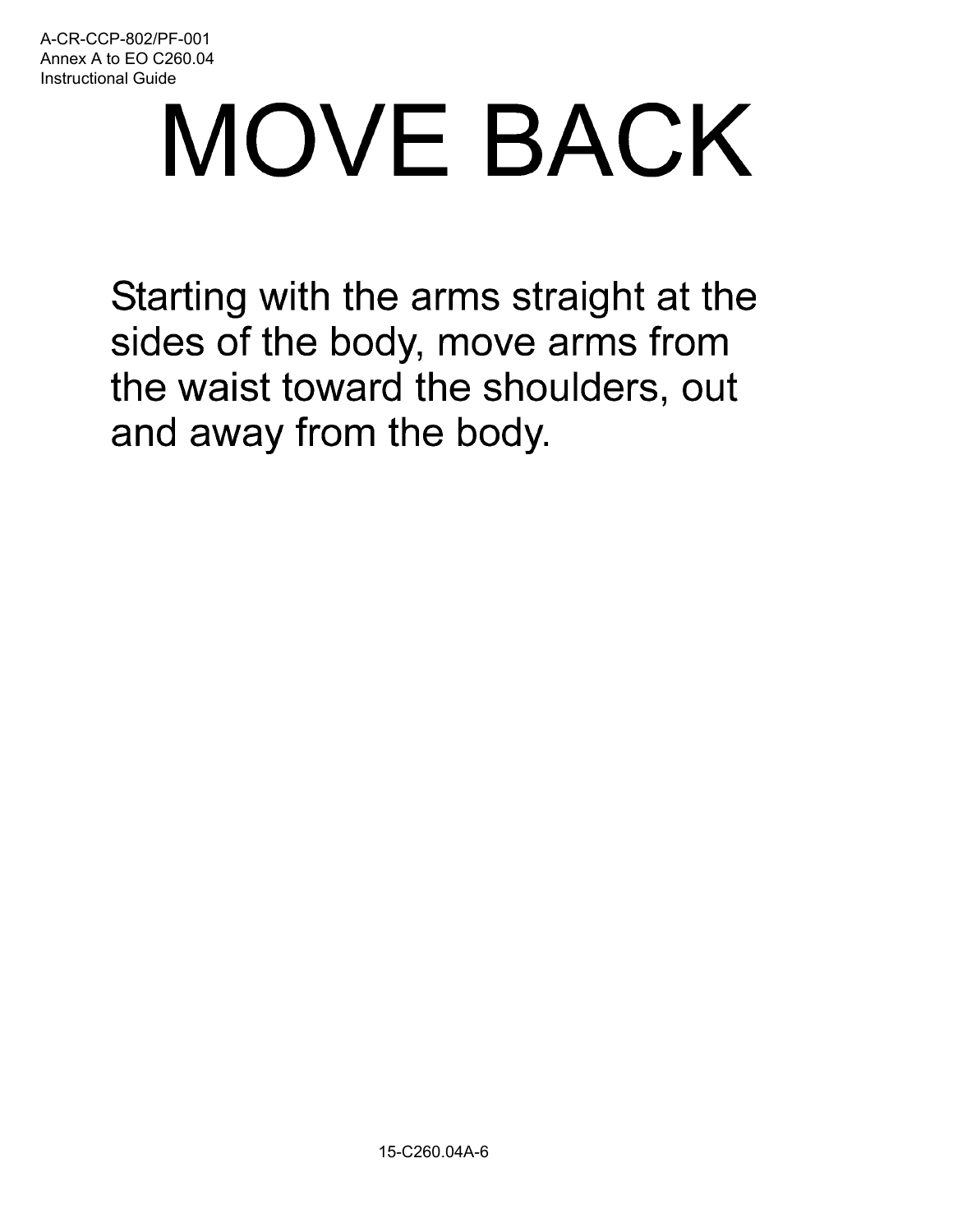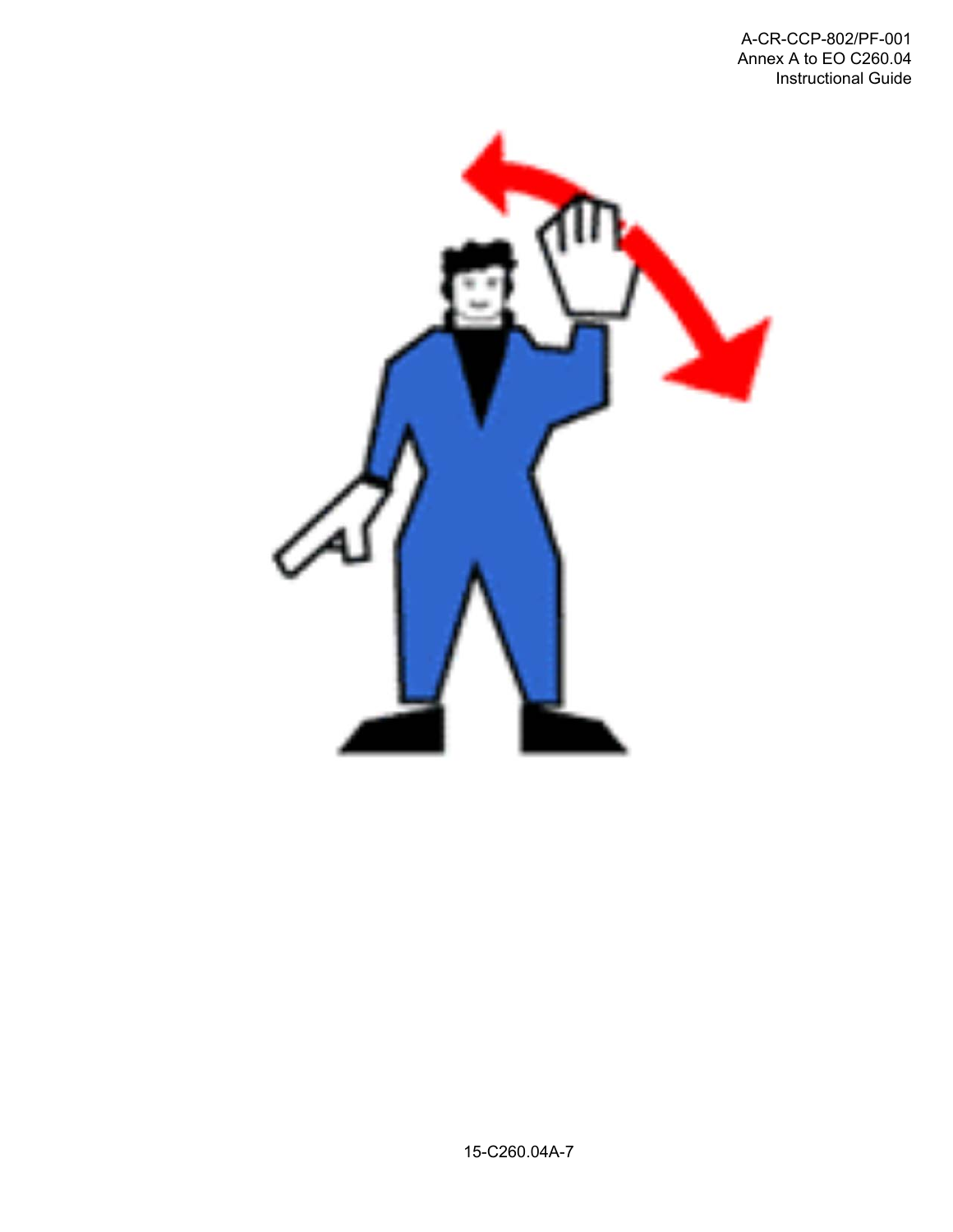## TURN TO YOUR LEFT

The right arm points to the right.

The left arm is in the prove position, bent at the elbow, away from the body with the left hand above the head.

Move the left arm back and forth from the shoulder to above the head.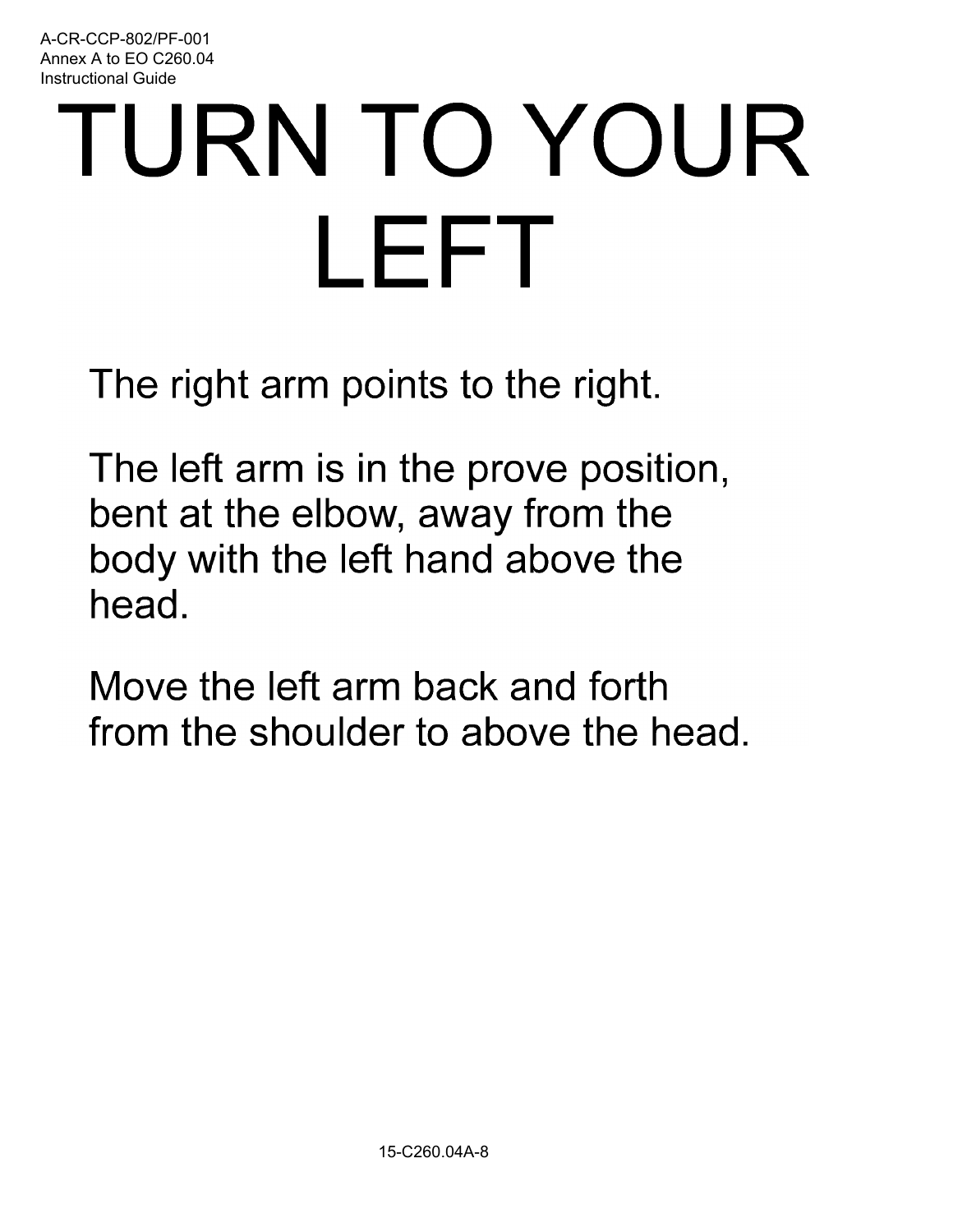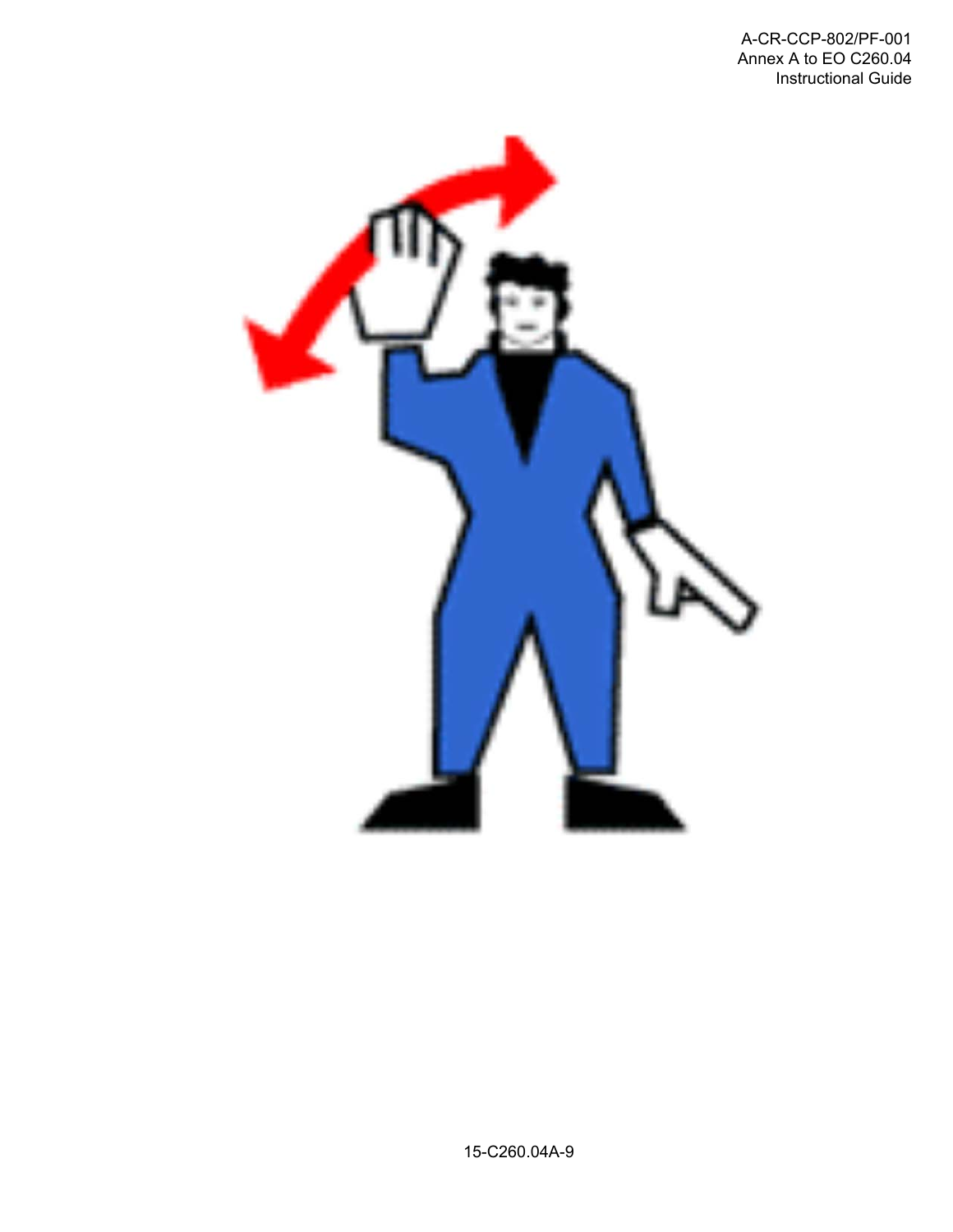## TURN TO YOUR RIGHT

The left arm points to the left.

The right arm is in the prove position, bent at the elbow, away from the body with the left hand above the head.

Move the right arm back and forth from the shoulder to above the head.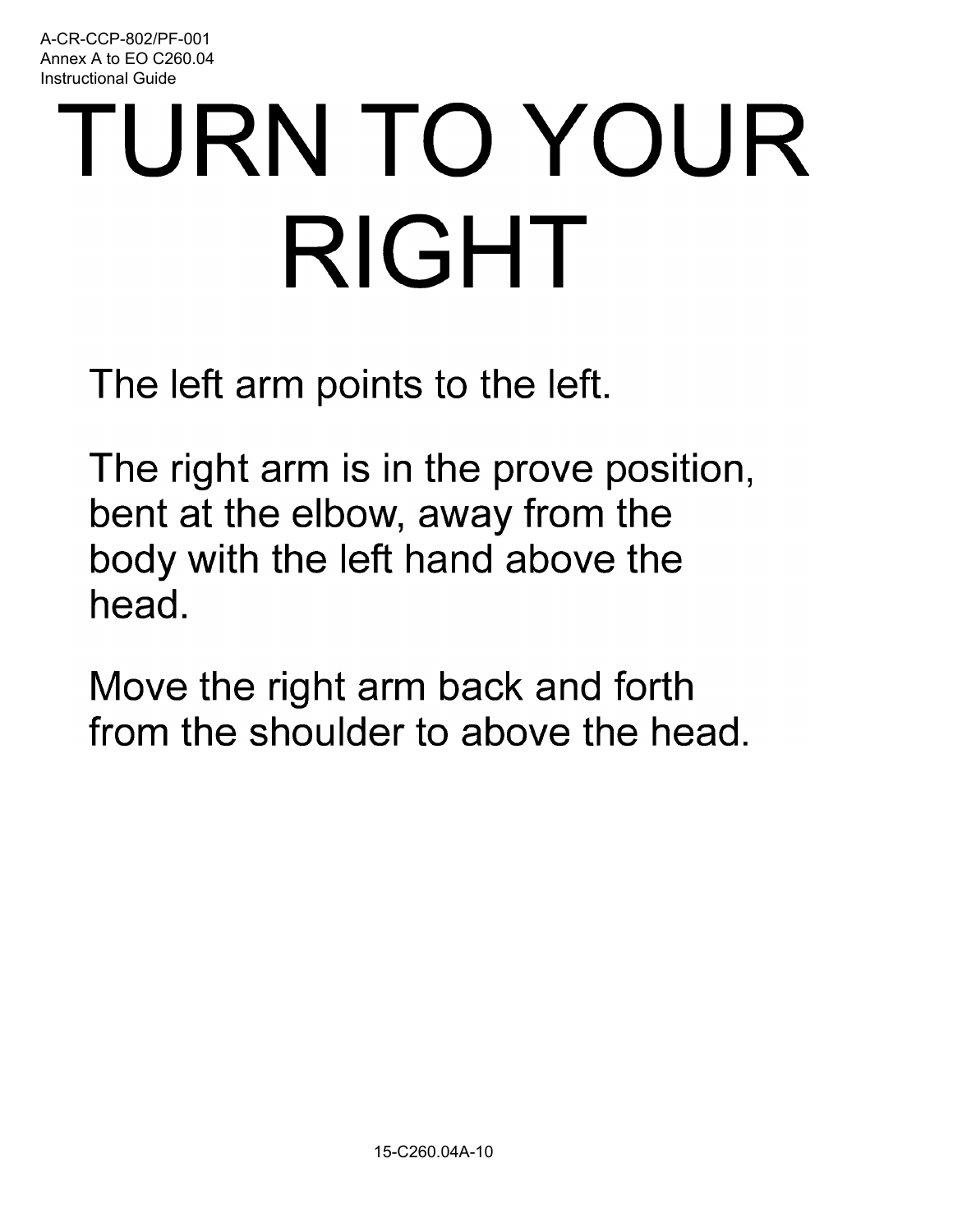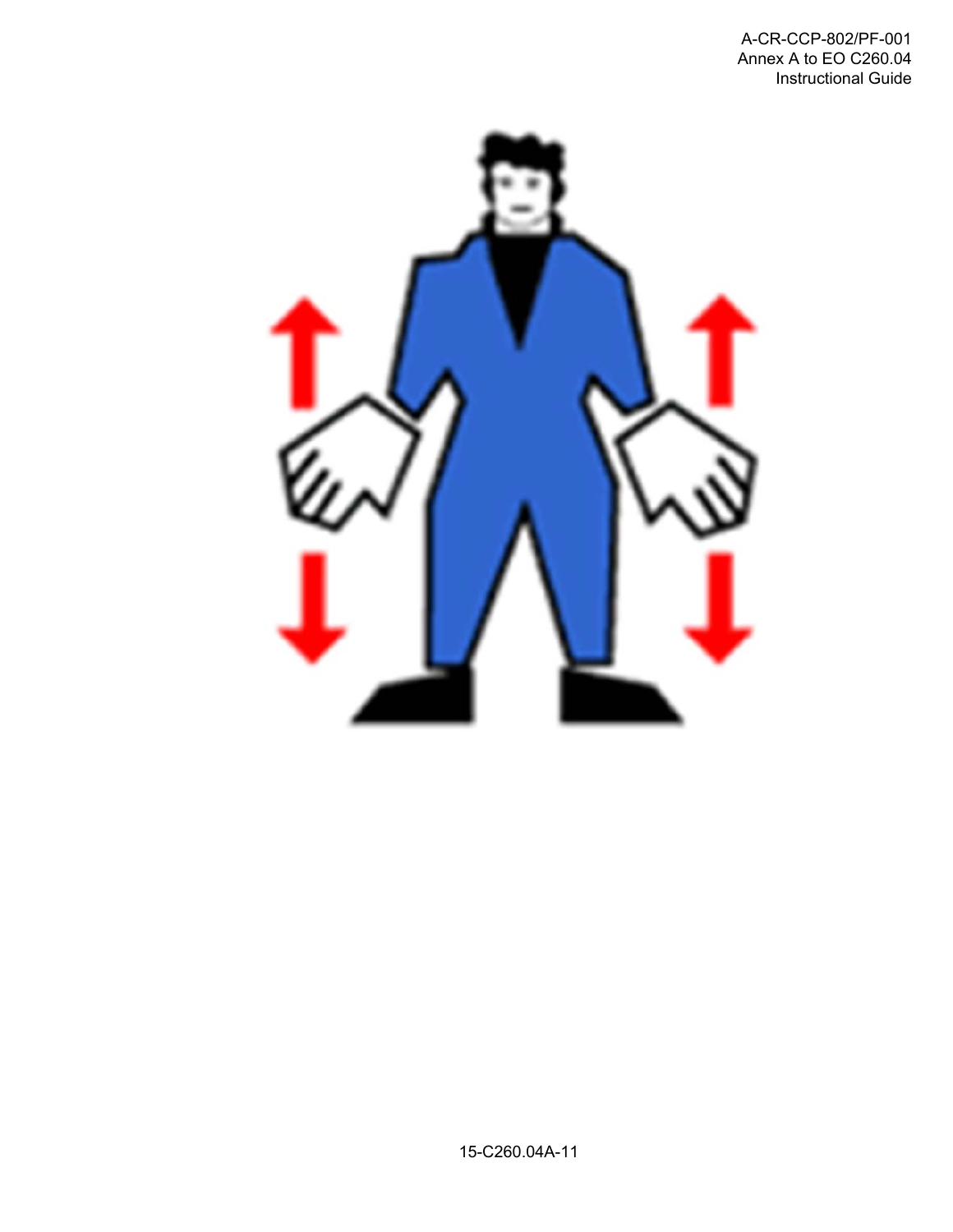## **SLOW DOWN**

With the arms out in front of the body, move the arms up and down from the waist to the shoulders.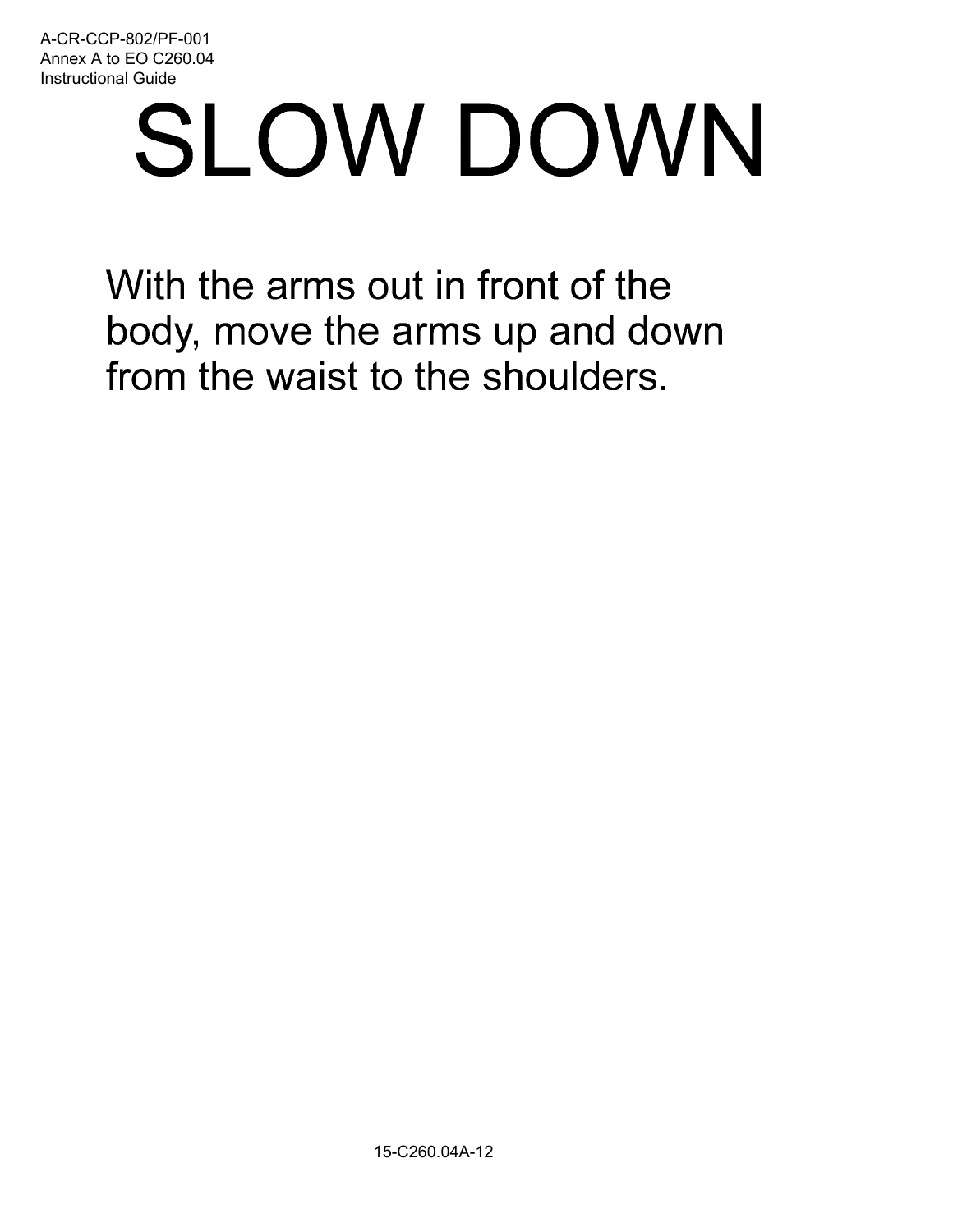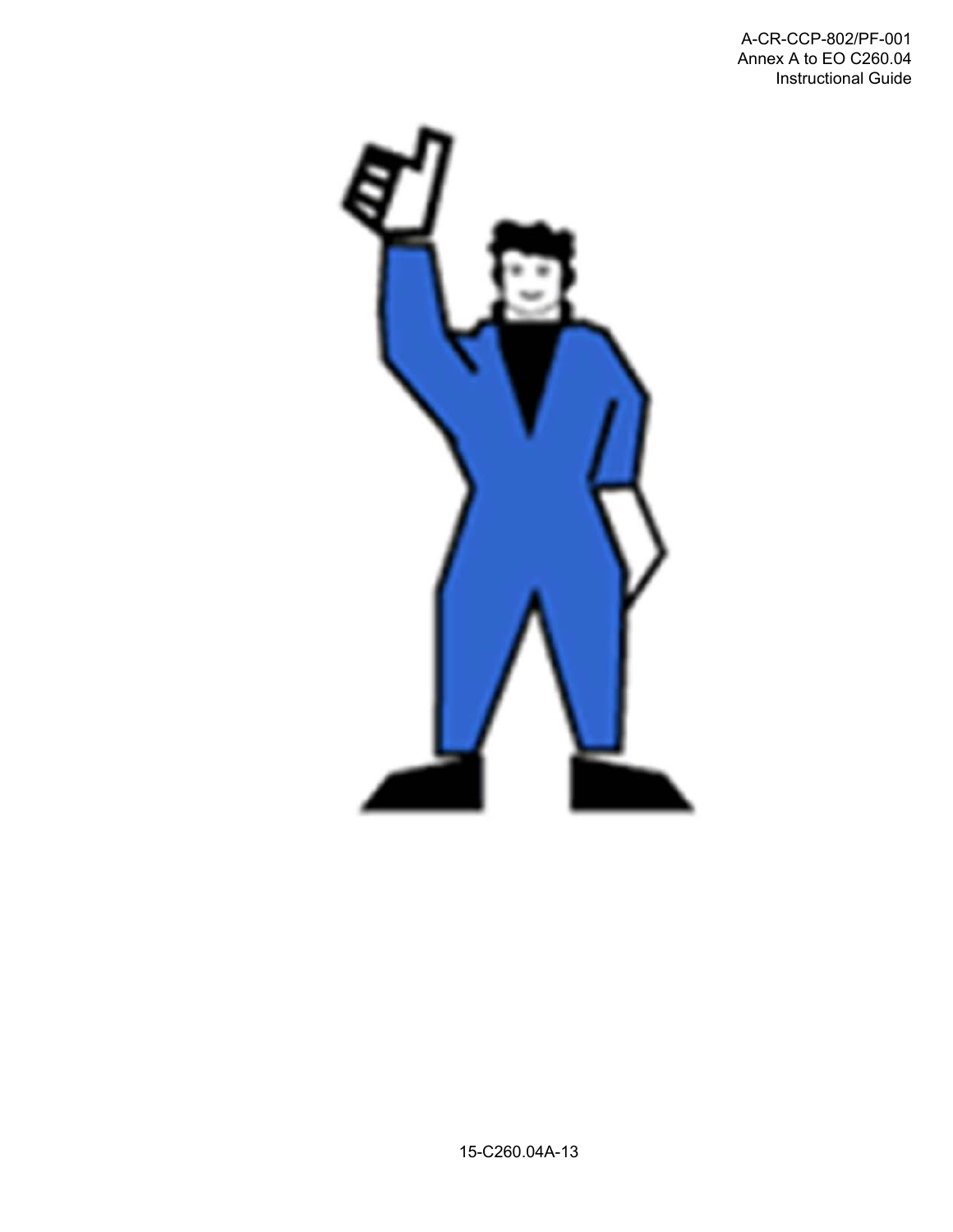# ALL CLEAR

The left arm remains at the side of the body.

The right arm is in the prove position, bent at the elbow, in front of the body with the upper arm parallel to the ground.

Give the thumbs up signal with the right hand.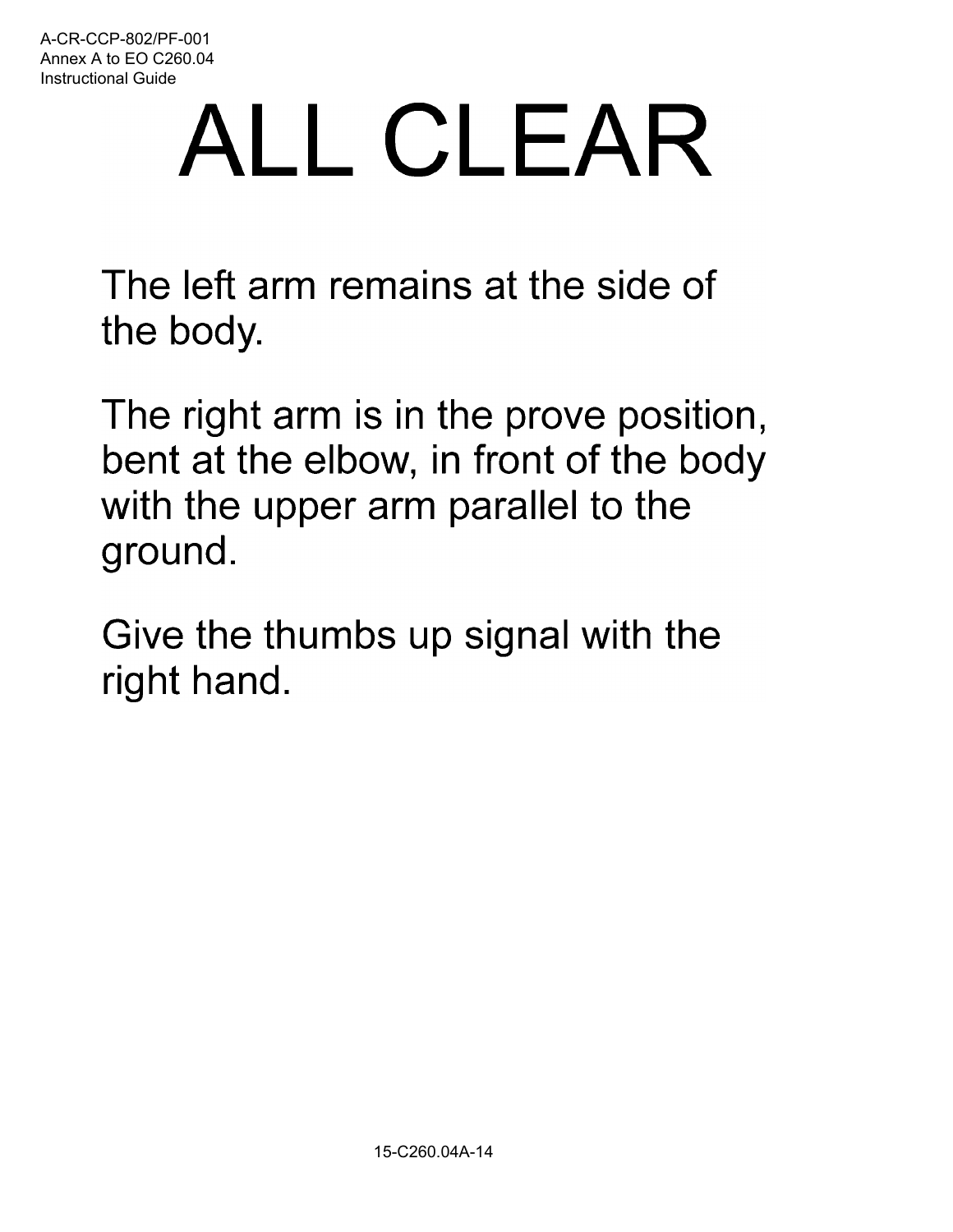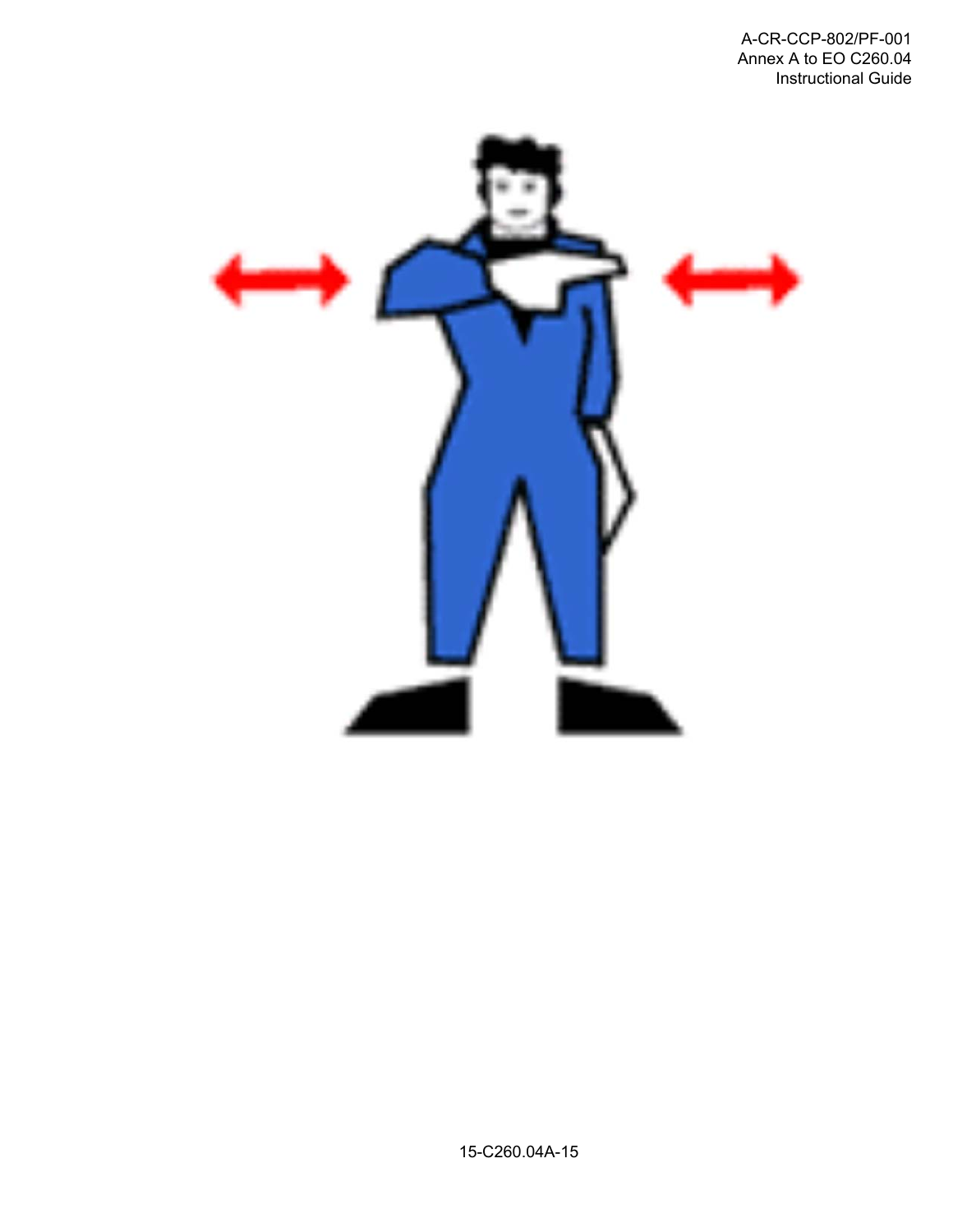# CUT ENGINE(S)

The left arm remains at the side of the body.

Position the right arm out from the shoulder, parallel to the tarmac. The right arm should be bent at the elbow.

With the right hand, make a cutting motion in front of the throat.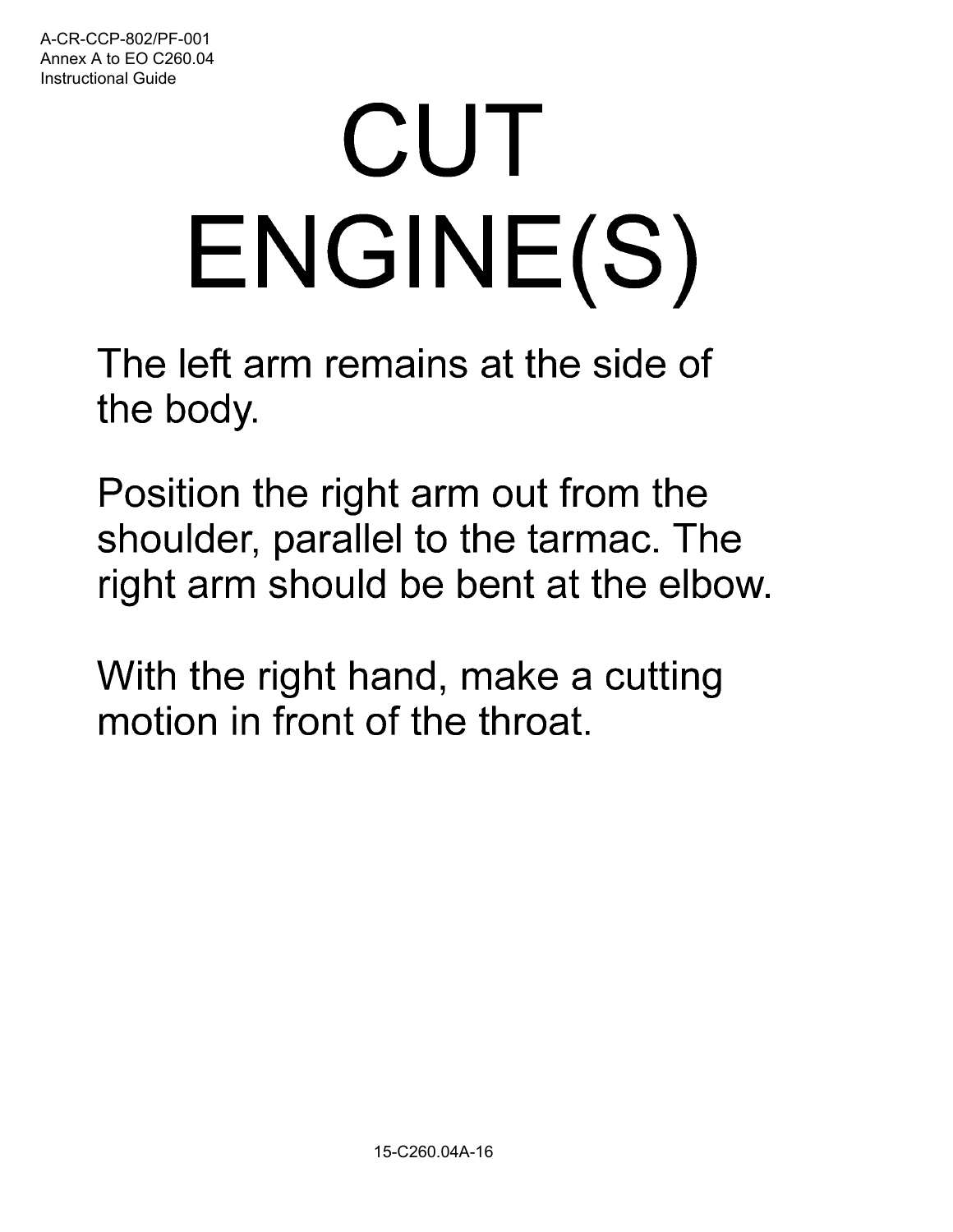